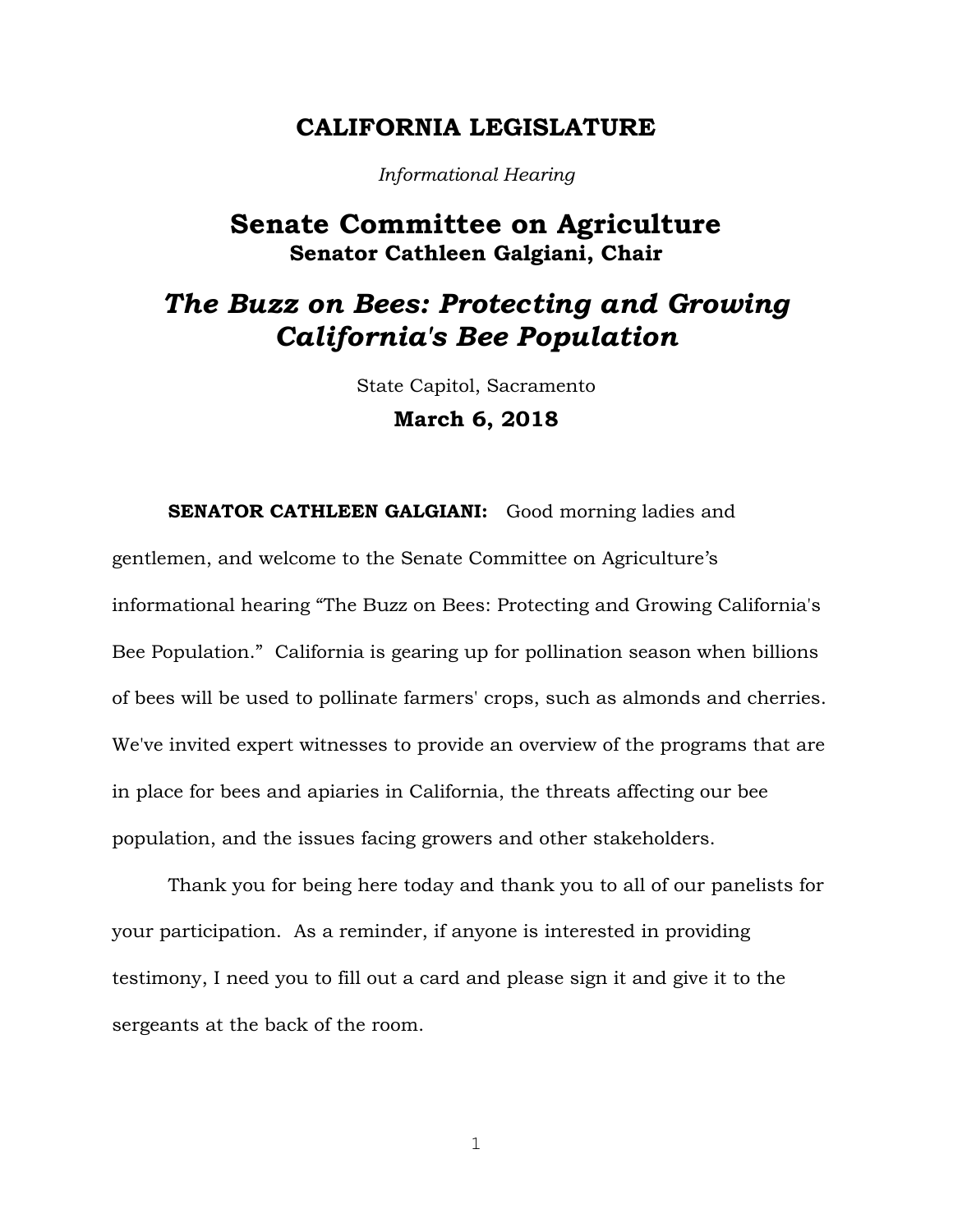At this point, do we have any other members, Vice Chair Wilk or Senator Dodd, that would like to make any remarks before we begin with the panelists?

**SENATOR SCOTT WILK:** I left my readers in my office, so no.

**SENATOR GALGIANI:** Okay. I would like to invite our first panelists forward, Bob Wynn, Senior Advisor to the Secretary, California Department of Food and Agriculture; Teresa Marks, Chief Deputy Director, California Department of Pesticide Regulation; and Rick Gurrola, Agricultural Commissioner and Sealer of Weights and Measures from Tehama County. Thank you very much.

**MR. BOB WYNN:** Good morning, Madam Chair, members. I'm Bob Wynn from CDFA. It's good to see you again. I'm going to have to apologize, apologize up front because it may seem like I'm reading my statement, which is probably going to be true because I don't want to miss any points in my statement, but I've provided the committee with copies of that statement for the record. So . . .

Again, I appreciate the opportunity to speak to you today about what we do at the Department of Food and Ag to help protect bees. Our mission at CDFA, as you know, is to protect and promote California agriculture. I think everyone knows that without bees we wouldn't have much of the agriculture we have today in this state to protect and promote, and also would not be able to continue in its present form -- an ag industry that contributes significantly to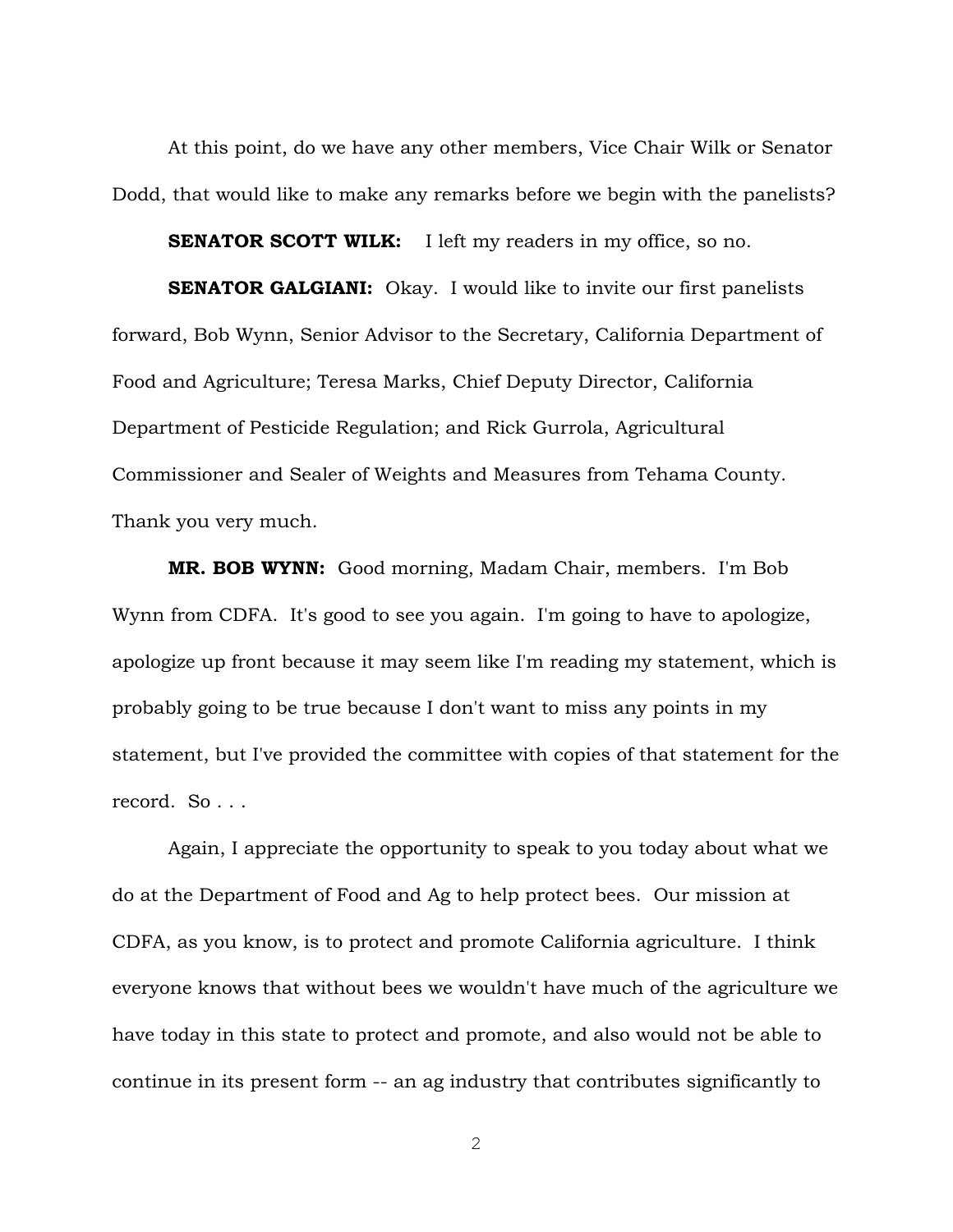feeding the world. Throughout the hearing today, you will probably hear a common theme, and that is that the cornerstone to success in protecting and growing bee populations is communication, collaboration, and cooperation amongst all who are involved in the bee industry and affiliated industries and agencies.

To that end, in 2013, a Healthy Pollinators Working Group was formed by CDFA and our partners in the bee industry. The group is made up of a wide array of stakeholders, including commercial beekeeping organizations, governmental regulatory bodies, grower organizations, academic research organizations, environmental advocacy groups, and anyone else interested in pollinator health.

The purpose of the working group is to bring these interested parties together to create a shared understanding of the key issues, challenges, and opportunities surrounding pollinator health in California and to generate ideas and strategies that focus on improving pollinator health. The group has had three meetings since 2013, the latest of which was in June of 2015, and I encourage you to access the CDFA website and review the meeting summaries. You will see that the participants in these meetings have and continue to work hard at identifying and increasing foraging opportunities and protecting habitat for pollinators; building and supporting partnerships amongst groups connected to agricultural industries and land managers; exploring outreach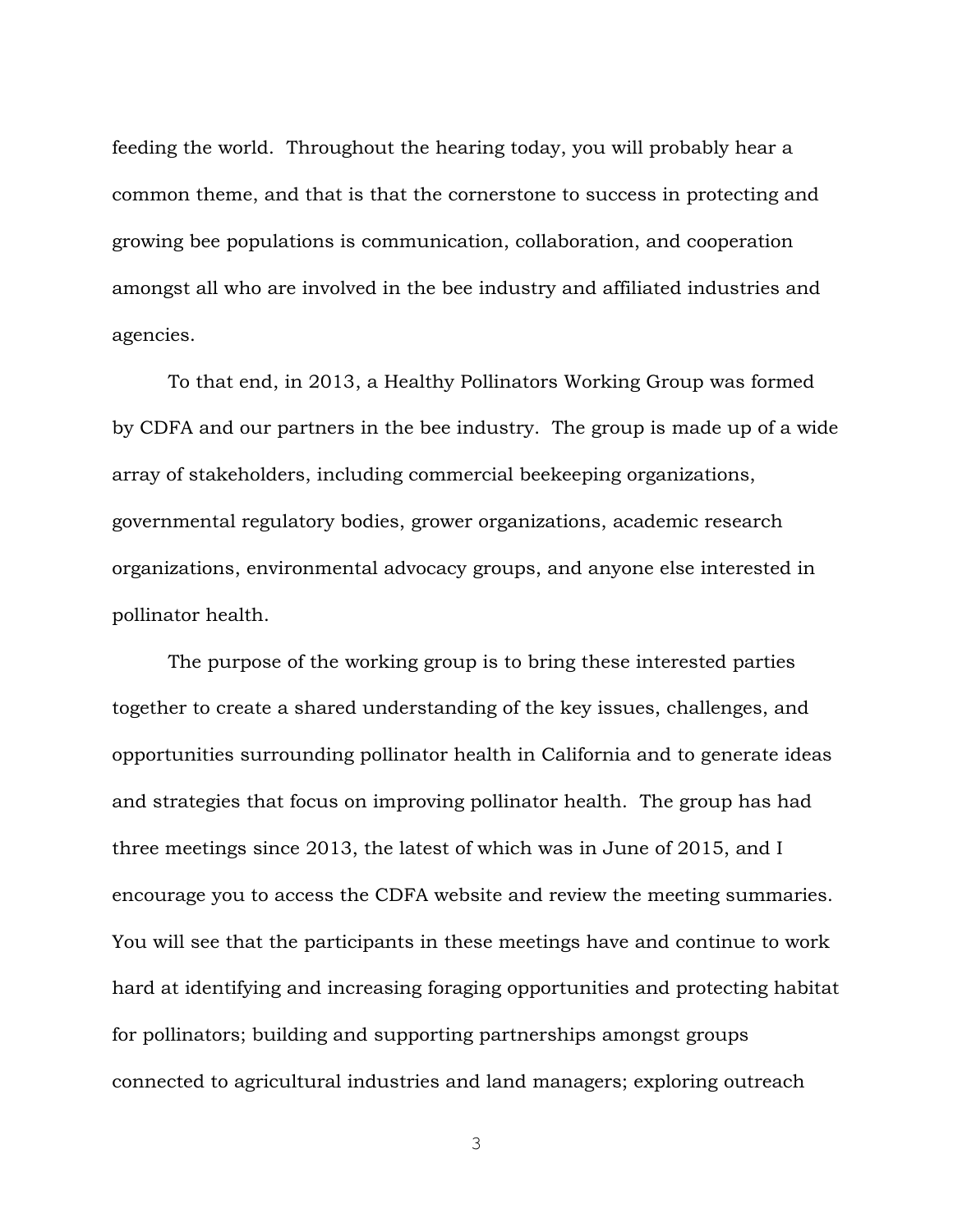opportunities with stakeholders, commodity groups, and the public; and exploring the potential to fund forage opportunities and an apiary program in the state -- of which we have, but I'll talk a little bit about that later.

CDFA also administers the California Apiary Board. The Apiary Board is legally authorized in statute and has five members who represent the beekeeping industry. It is a board that is advisory to the secretary -- as are many of our advisory boards and many of our programs -- on all matters related to the beekeeping industry. The board may make recommendations on all matters affecting the activities of the department in relation to the beekeeping industry, including an annual review of the department's apiary program.

Topics of discussion have included, for the most part, the CDFA border inspection station, bee inspection border protection station, bee inspection program and processes. So I'll talk a little bit about our apiary program. Unfortunately, the apiary program at CDFA is very limited, as are the resources needed to conduct it. Our most prominent function, again, in the program, is continuing to inspect out-of-state bees entering California -- as Madam Chair mentioned -- through our border protection stations to ensure that these loads do not contain unwanted pests. The apiary shipping season typically occurs annually from September through February, with a significant amount of the total shipments arriving in the first couple months of the calendar year for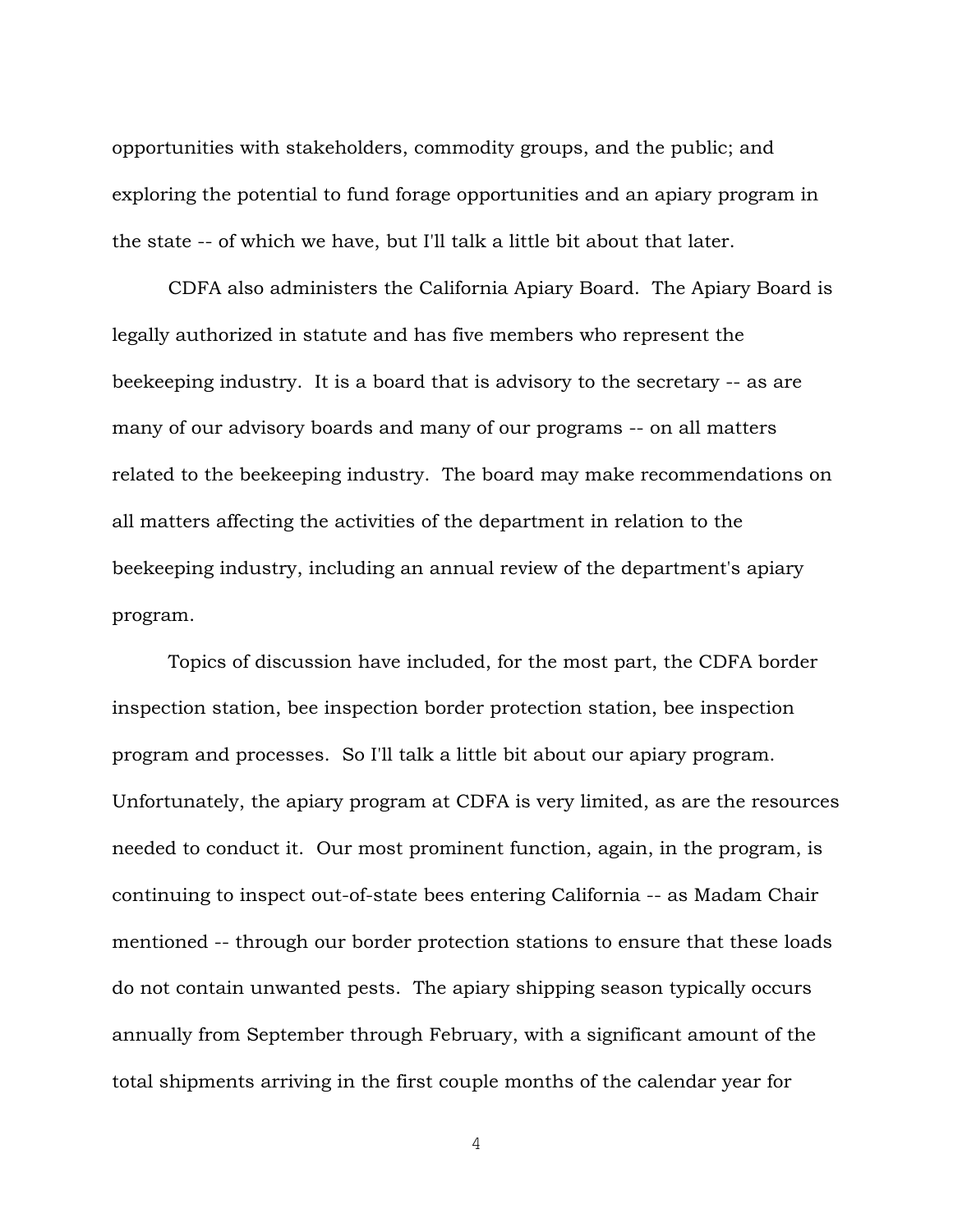pollination of California almonds. This year, we inspected over 4,000 shipments, and out of those, only 343 were rejected for pests. When rejected, the loads are required to return out of state. Most of the loads returned out of state are taken to private facilities to undergo cleaning processes, which allows them the opportunity to reenter the state after the rejectable pests have been removed.

A huge issue with the border protection station inspection process is the delay in moving the bees to their destination and, specifically, for them having to wait to work their way through the border protection station process. This can have a detrimental effect on the health of the bees, given the often harsh environmental conditions at some of the border protection stations, mostly in Southern California.

We continue to work with the bee industry and improve the inspection process to facilitate bee movements into California with minimal delays at the stations. One of the programs already in place is called the Ant-Free Apiary Certification Program, which allows the bees to be certified at states of origin. It facilitates the movement of bees into California while ensuring ant pests are not introduced into the state.

Some of the other ideas we're working on currently to implement to facilitate smooth movement include a pre-shipment clearance pilot project in North Dakota where bee colonies are stored in the wintertime in warehouse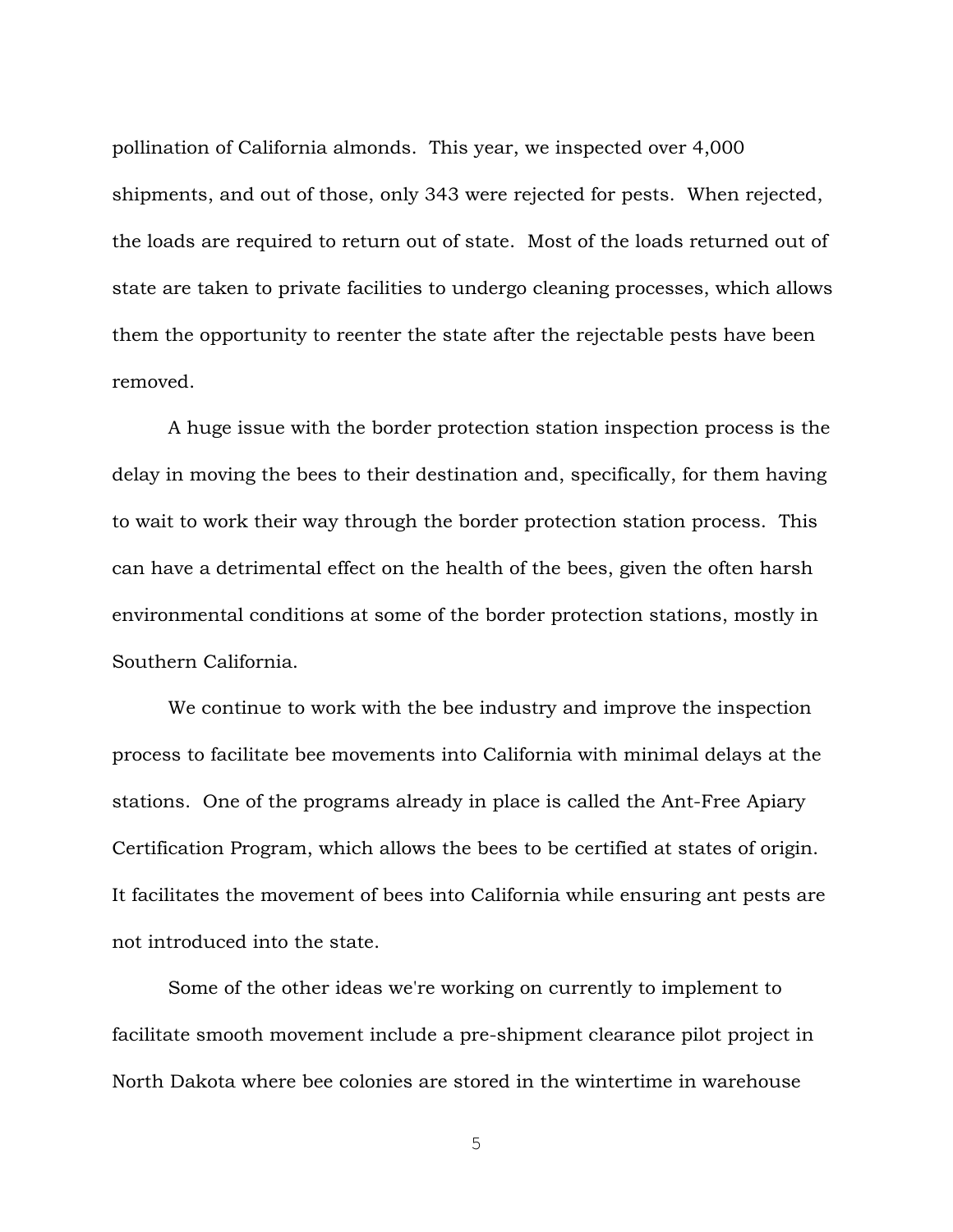storage locations. The bees would be pre-certified by the North Dakota Department of Agriculture for shipment into California. If successful, this program can possibly be expanded to other states as well.

Also, staffing out-of-state cleaning facilities with CDFA inspectors to address those loads with pest detections that have to return out of state for cleaning and subsequent reentrance into California -- the concept being that our inspectors would be on site to clear the bees and the trucks would not have to wait again for re-inspection at the station itself.

The inspection process at the stations also includes the trucker hauling loads of bees being given what we call, quote unquote, the "warning hold notice" that notifies the local ag commissioners at destination to expect the arrival of the load. The bees are then cleared and released at destination by the ag commissioners, and that . . . Commissioner Gurrola will talk about the processes that they go through at the local level to do that. The only loads that do not require release by the ag commissioners before off-loading at destination are those that are part of the Ant-Free Certification Program.

The final part of our program is the Apiary Brand Program. CDFA continues to offer the Apiary Brand Program, which allows beekeepers to apply to the secretary for a serial number brand for use on apiary equipment which he or she owns. It provides protection for the registered owners of apiary brands from unlawful possession of branded equipment, essentially to guard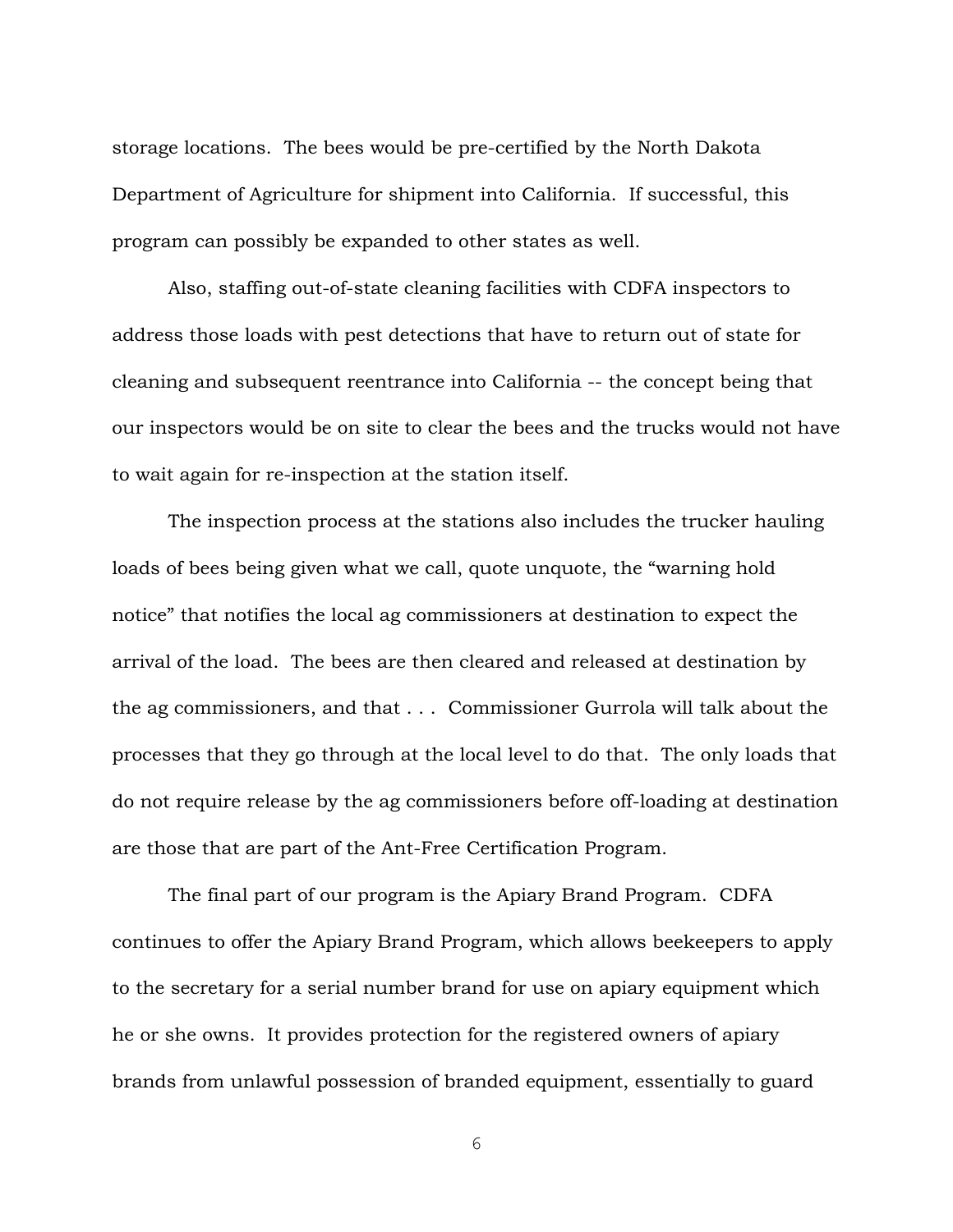against theft of bees and equipment. CDFA still maintains in excess of 1,500 brands for California beekeepers.

I'd like to talk briefly about a program that we've proposed, and it's part of the Governor's proposed budget, and that is, we call the Bee Safe Program. Again, in the Governor's proposed budget, there is an appropriation of \$1.8 million of the General Fund, mostly going to the counties, to fund what we are calling the Bee Safe Program. The proposal will provide resources to fund the development and management of a program designed to promote and protect safe, healthy food supply through protection of bees. It will build on existing partnerships and provide technical resources and data entry tools and ongoing program administration at the local level by the county ag commissioners. Some key points of the program include funding enforcement activities of existing state laws at the local level, including registration of both in- and out-of-state hives. This is critically important because, by law, growers are mandated by county offices to notify beekeepers when there is an intended pesticide treatment within one mile of any hives. For all of our CDFA invasive pest treatment programs, we use that available data from the counties -- as well as, when data is not available, doing intense surveys ourselves of the area to be treated to ensure that there are no hives in the area before we do any treatments at all.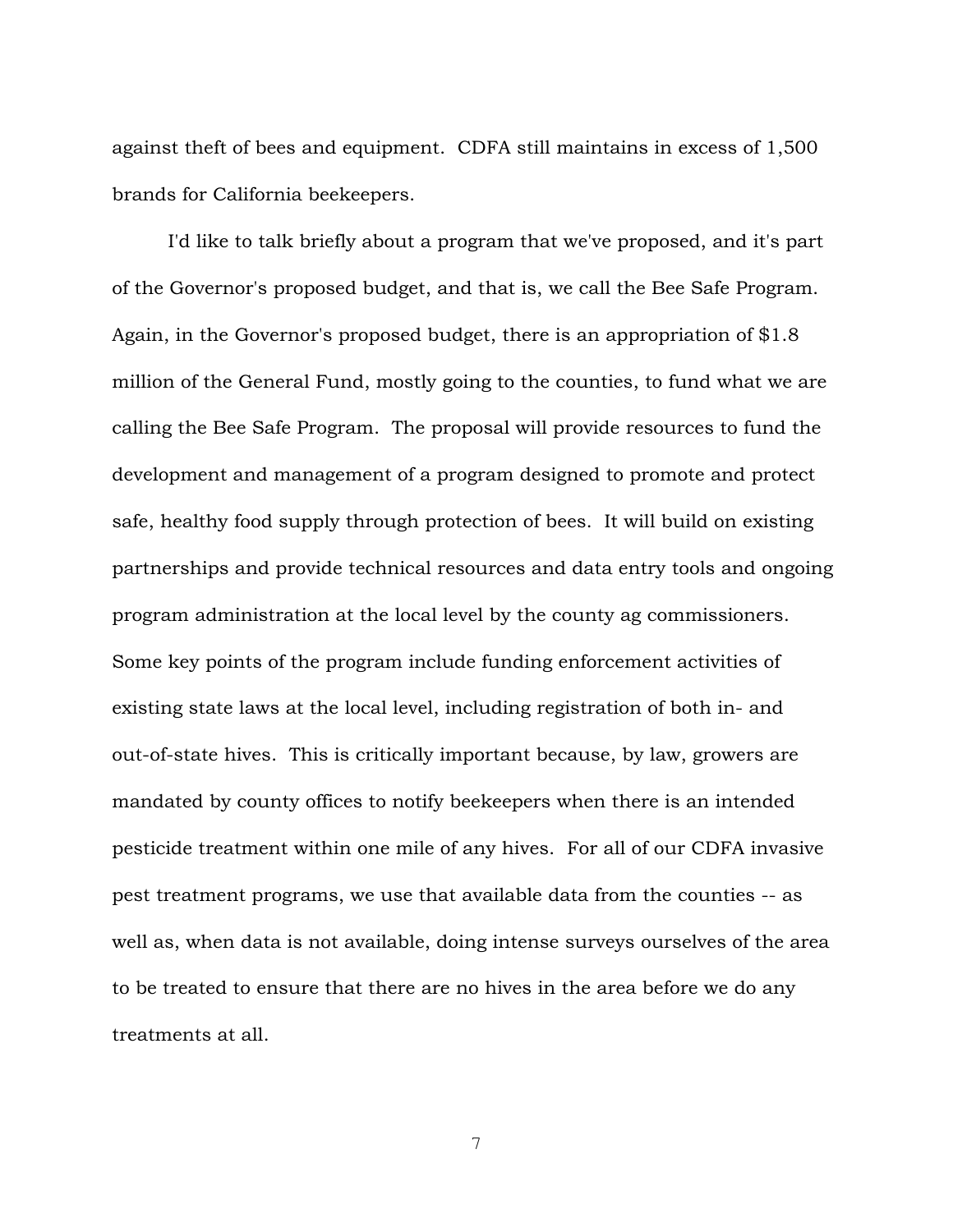The Food and Ag Code provides authority to the commissioners to enforce the laws requiring a registration, identification, and placement of hives but does not provide funding to reimburse them for their activities. It also, this bill or . . . This proposed program also works to reimburse the county ag commissioners for activities to help prevent theft, development of a statewide tool to identify and track apiary foraging locations on privately owned and managed lands to improve nutritional opportunities for bees. It also provides reimbursement for county ag commissioners to perform pest inspection and abatement activities, development of statewide tool to identify and track locations safe from pesticides harmful to bees to be used for the temporary relocation of hives, and reimbursement to the county for training and outreach for beekeepers regarding movement to safe locations. We are currently working closely with our ag commissioner partners to develop specific activities of the program.

Thank you very much.

**SENATOR GALGIANI:** Thank you. And now, we will hear from Teresa Marks, Chief Deputy Director, California Department of Pesticide Regulation. Thank you.

**MS. TERESA MARKS:** Good morning. I'm assuming you can hear me okay. Madam Chair and Senators Dodd and Wilk, I appreciate the opportunity of coming here today and speaking about DPR's efforts to promote the health of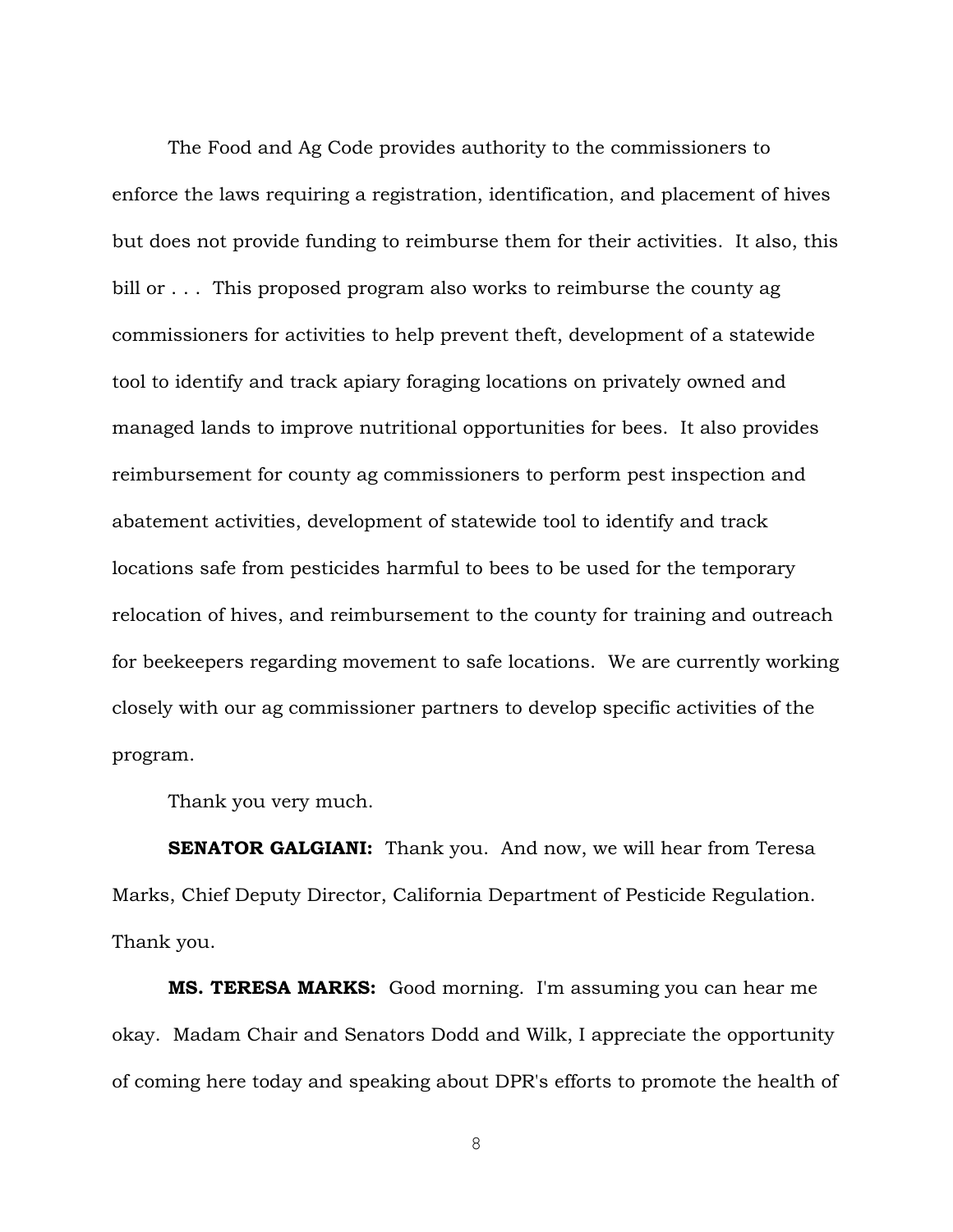the bee industry and the vital role it plays in California's agricultural production.

I'm going to split my time today with Dr. Marylou Verder-Carlos. She's an assistant director at the Department of Pesticide Regulation and our chief science officer, and she'll speak a little more about some of the research efforts and things that have been going on in the department. I'd like to take a little time to talk to you about the MP3, and I think you all got a copy of it today. It's the Managed Pollinator Protection Plan for California. And it's also on our website.

Honey bees are essential for efficient agricultural production. Recently, there has been increased concern over the health of managed and natural pollinators worldwide. In response to this growing concern, in June 2014, President Barack Obama issued a presidential memorandum entitled "Creating a Federal Strategy to Promote the Health of Honey Bees and Other Pollinators." The memorandum called for the establishment of the Pollinator Health Task Force co-chaired by the United States Department of Agriculture and the US Environmental Protection Agency. This task force was charged with creating a national pollinator health strategy that promotes the health of honey bees and other pollinators. US EPA was charged with engaging state agencies and developing state pollinator protection plans as a means of mitigating the risk of pesticides to bees and other managed pollinators. As part of the strategy, US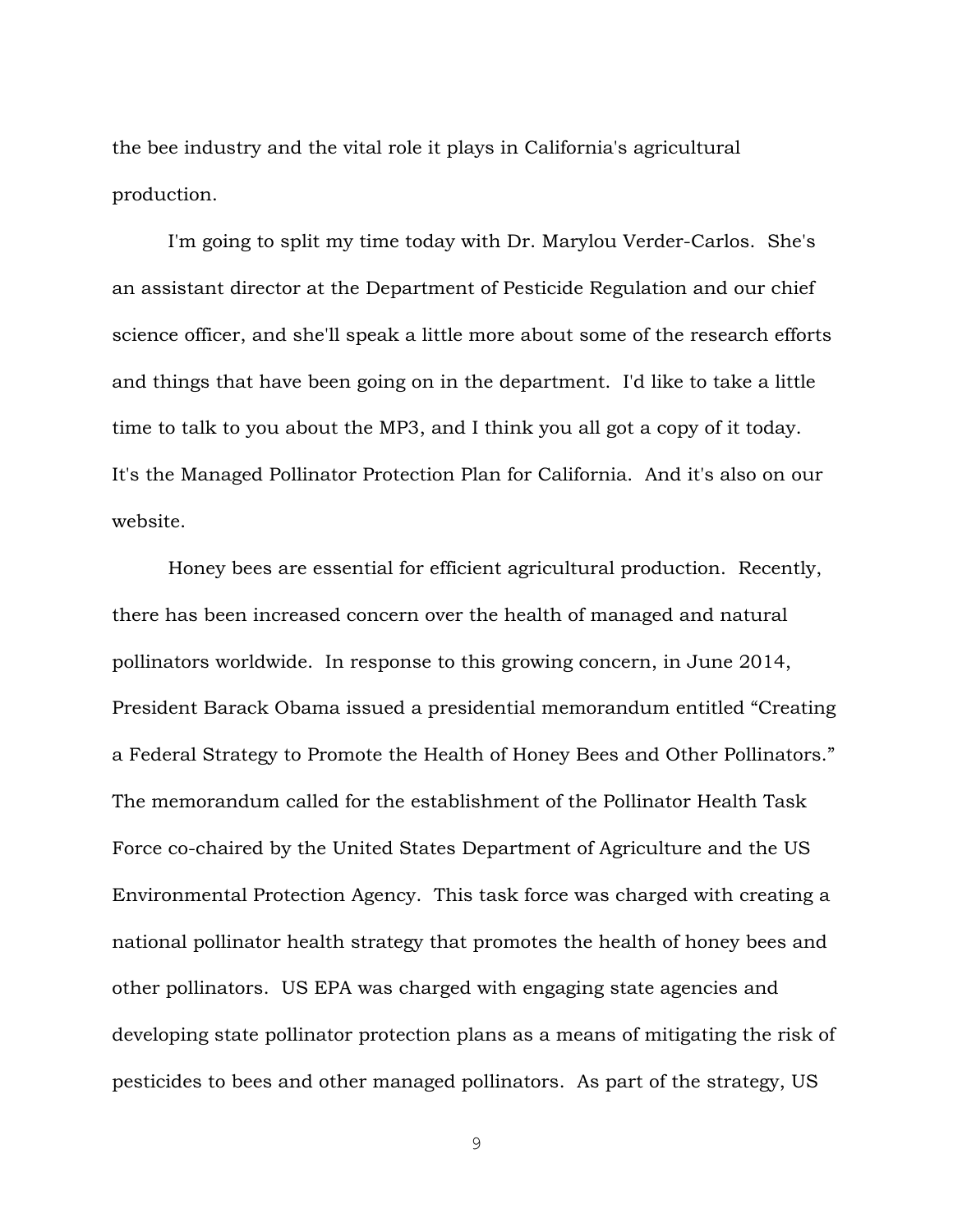EPA has been promoting and working with states and tribal agencies through the State-Federal Insecticide, Fungicide, and Rodenticide Act Issues, Research, and Evaluation Group, otherwise known as SFIREG, to develop and implement local pollinator protection plans, known as managed pollinator protection plans or MP3s.

These plans were to include recommendations and practices put in place for the protection of managed pollinators through a collaborative approach, designed to facilitate public and private partnerships. The primary goal of the MP3 is to bring awareness to the issues faced by all parties and find a way for everyone involved to be part of a solution ensuring that growers, pesticide applicators, beekeepers, and other agricultural stakeholders are able to continue to produce our nation's food, fiber, and fuel in a productive and collaborative manner that allows for both crop production and beekeeping to thrive.

The state of California has been at the national forefront in understanding the importance of communication, collaboration, and cooperation between beekeepers and those involved in pesticide applications in protecting managed bees. This fact is reflected in California's laws and regulations and the continued efforts on the part of government agencies; industry organizations; and professional, nongovernmental organizations in providing outreach and training to those involved in producing agricultural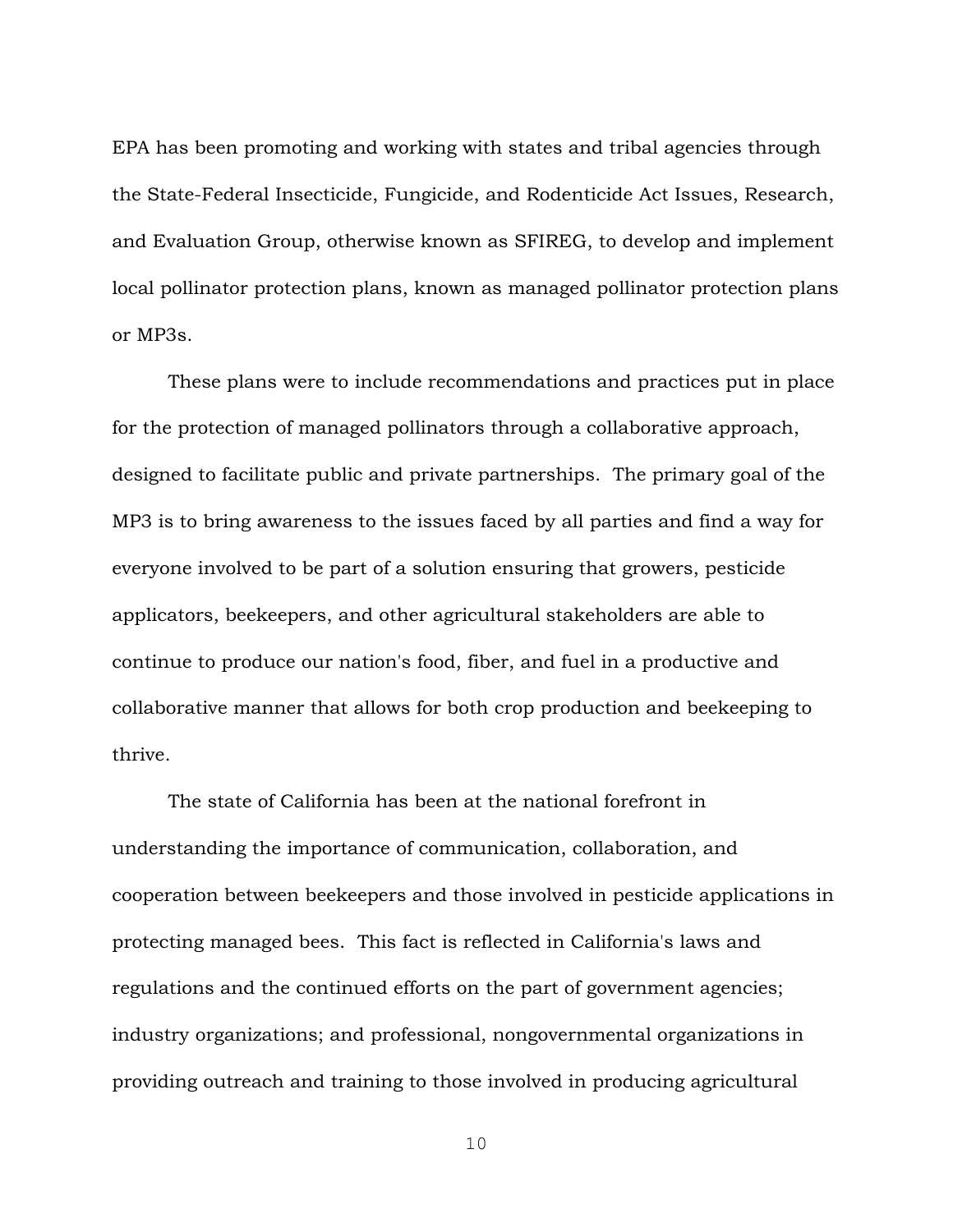commodities and providing managed bees for pollination as well as those who regulate the use of pesticide and investigate reported bee and pollinator incidents.

You have previously been provided the copy of the MP3 for California. The plan reflects regulations that are currently in place to safeguard the health of managed pollinators as well as showcasing local voluntary efforts, which have been very successful, and best management practices. The success of the MP3 in protecting pollinator health depends largely on the cooperation, communication, and collaboration between regulators, pesticide applicators, and beekeepers.

For instance, as you heard previously, beekeepers are required to register their apiary locations with the local county agricultural commissioner in the county where their hives are located each year. They're also required to provide their contact information by stenciling it on the hives or on a sign where the apiary is located.

By registering their hives and providing the contact information, beekeepers with hives within a one-mile radius of a proposed treatment site can request that they be provided 48 hours advanced notice of proposed applications of pesticides labeled toxic to bees to a blossoming plant. Pesticide applicators that intend to apply a pesticide labeled toxic to bees are required to contact the county agricultural commissioner to see if any such beekeeper has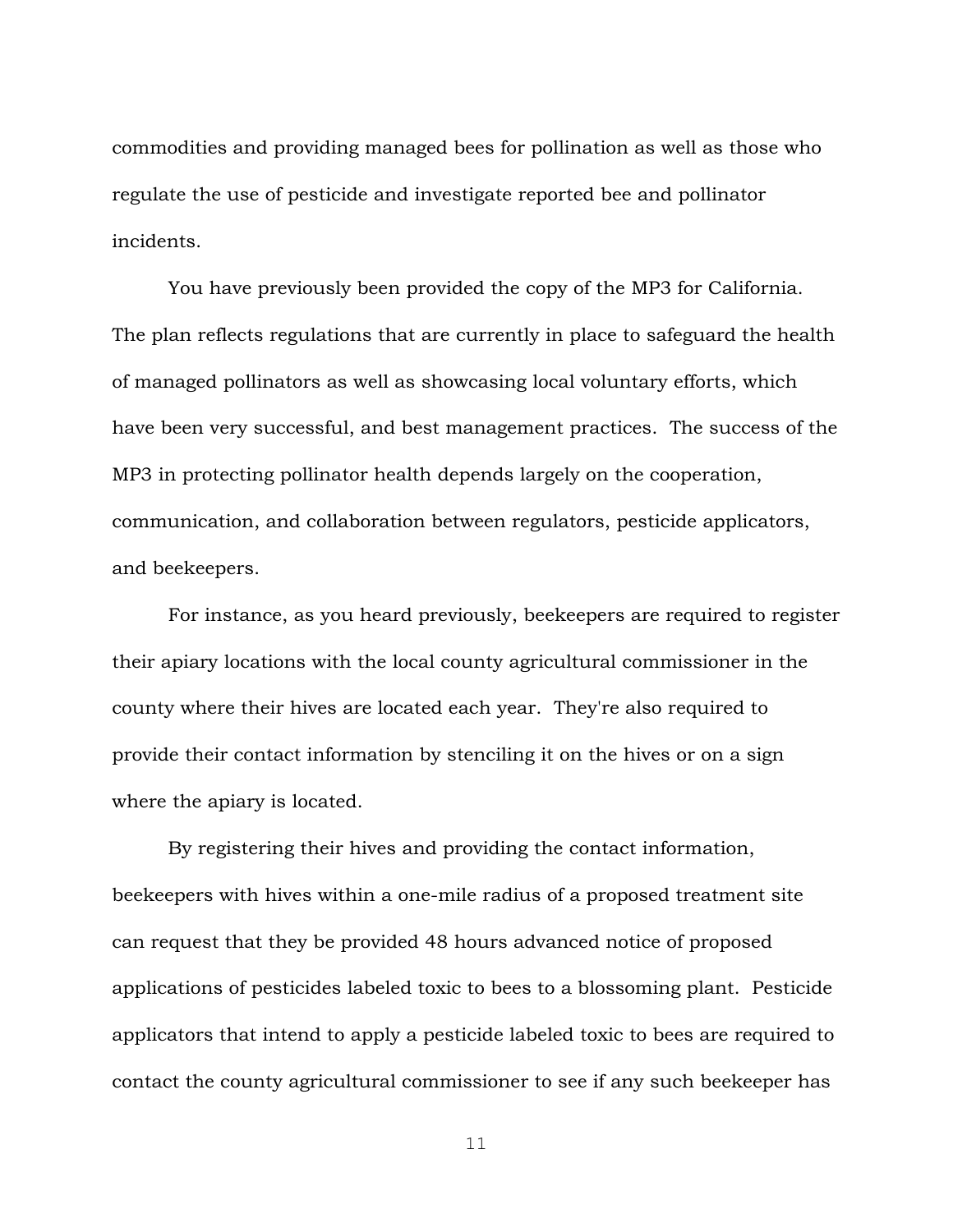requested advanced notification and, if so, to provide 48 hours notification prior to the application. This timeframe allows the beekeeper to take steps that they feel necessary to protect their bees, such as netting their hives or moving their hives. It also allows them to discuss with the grower what type of pesticide he's using and perhaps suggest other measures that might be less invasive.

Some of the other BMPs and regulations, just to give you an idea of what the MP3 contains: Applicators are encouraged to understand pollinator visitation habits and time applications accordingly -- California law has actually codified the times when bees are considered inactive. They consider applying pesticide with short residual toxicity to bees -- residual toxicity is that period of time between completion of the pesticide application and the time when the application will have the minimal toxic effects. Avoid applying pesticides to sites where bees are foraging, choose sprayer and nozzle technologies designed to reduce drift, use an integrated pest management approach.

Beekeepers are encouraged to work with the land owner to choose hive locations and the timing of the placement; determine if the field or location was recently treated with a pesticide -- it is recommended that bees not be placed in fields that have been treated with pesticides labeled highly toxic to bees until at least 48 to 72 hours after the application; ensure a clean water source is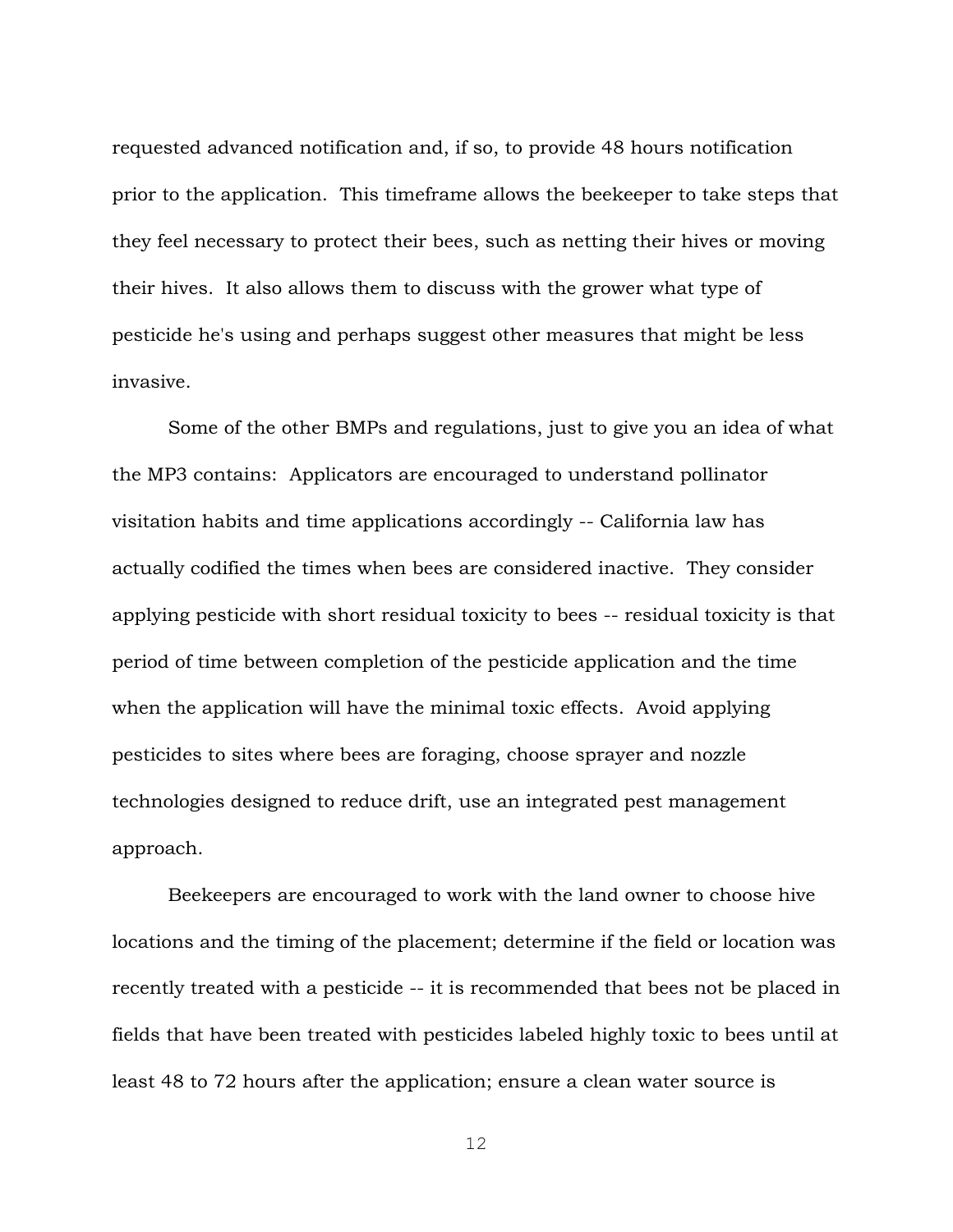available for the bees; and feed the bees during nectar and pollen dearth to prevent long-distance foraging; report suspected pesticide-related loss or harm to bees to the local county agricultural commissioner.

It is our hope that applicators and beekeepers will find our MP3 helpful, and we encourage them to inform us of problems or solutions they may have to some of the issues they encounter so that we may include them in future revisions of the MP3. And now, I'll turn it over to Dr. Verder-Carlos.

**SENATOR GALGIANI:** Thank you very much. And for our benefit, can you please restate your name and title? Thank you.

**DR. MARYLOU VERDER-CARLOS**: I'm Marylou Verder-Carlos, Assistant Director for the Department of Pesticide Regulation and Chief Science Advisor for the Department.

Good morning. So like our chief deputy director has said, California has been in the forefront of protecting pollinators for decades. We have several regulations that specifically address pollinator protection, like she mentioned. And those include restrictions of pesticide applications around bees that have the label language "toxic to bees," applying pesticides only when the temperature is below 55 degrees or when bees are inactive, notification of pesticide applications to beekeepers 48 hours before pesticide applications if they choose to be notified and if they are registered with the county agricultural commissioners.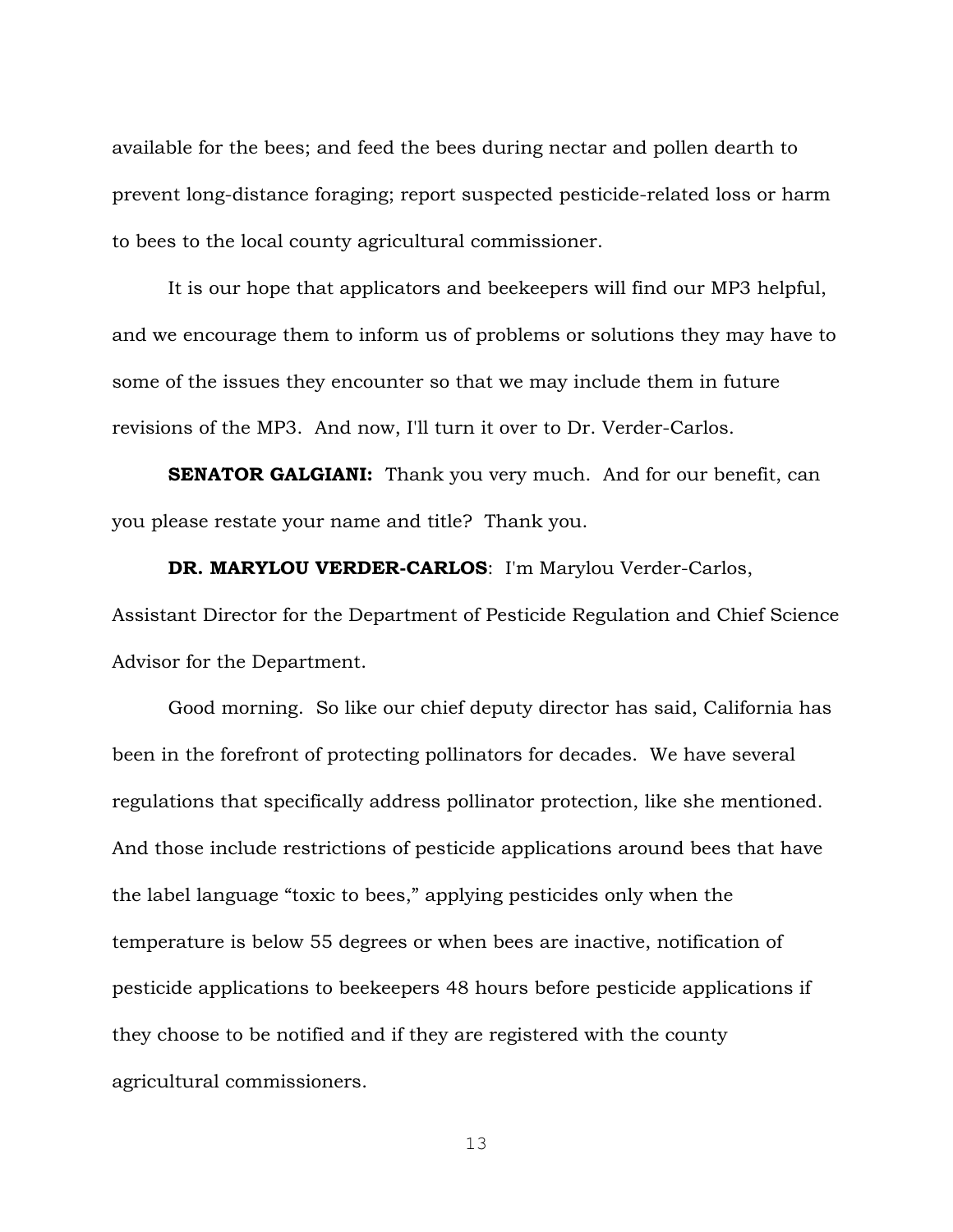We also have specific regulations that address bee protection in the citrus-growing counties of Fresno, Tulare, and Kern. Those are all available online at our website and are implemented by our county ag commissioners.

In August 2013, US EPA notified pesticide companies or registrants that certain insecticides with the active ingredients imidacloprid, thiamethoxam, clothianidin, and dinotefuran would require new labeling statements intended to protect pollinators. Later, tolfenpyrad and cyantraniliprole were also included. The new language was added to those pesticide labels with outdoor foliar use directions in all formulation types except for granular formulations. (Excuse me.) It also specifically addressed the crops under contracted pollination services and prohibited application of those pesticides while bees are foraging and not to apply the pesticide until flowering is complete and all petals have fallen, unless the beekeeper providing the services is notified no less than 48 hours prior to the application of the pesticide. For DPR, our law requires us to continuously evaluate registered pesticides. So we initiated the reevaluation of the four new neonicotinoid pesticides based on adverse effects data we received on residue studies for imidacloprid use on ornamental plants.

We partnered with US EPA, PMRA Health Canada to join in the assessment of the four "neonics." Registrants have submitted numerous studies for each of the pesticides; and residues have been measured in the pollen, nectar, and leaves of plants that result from applications to crops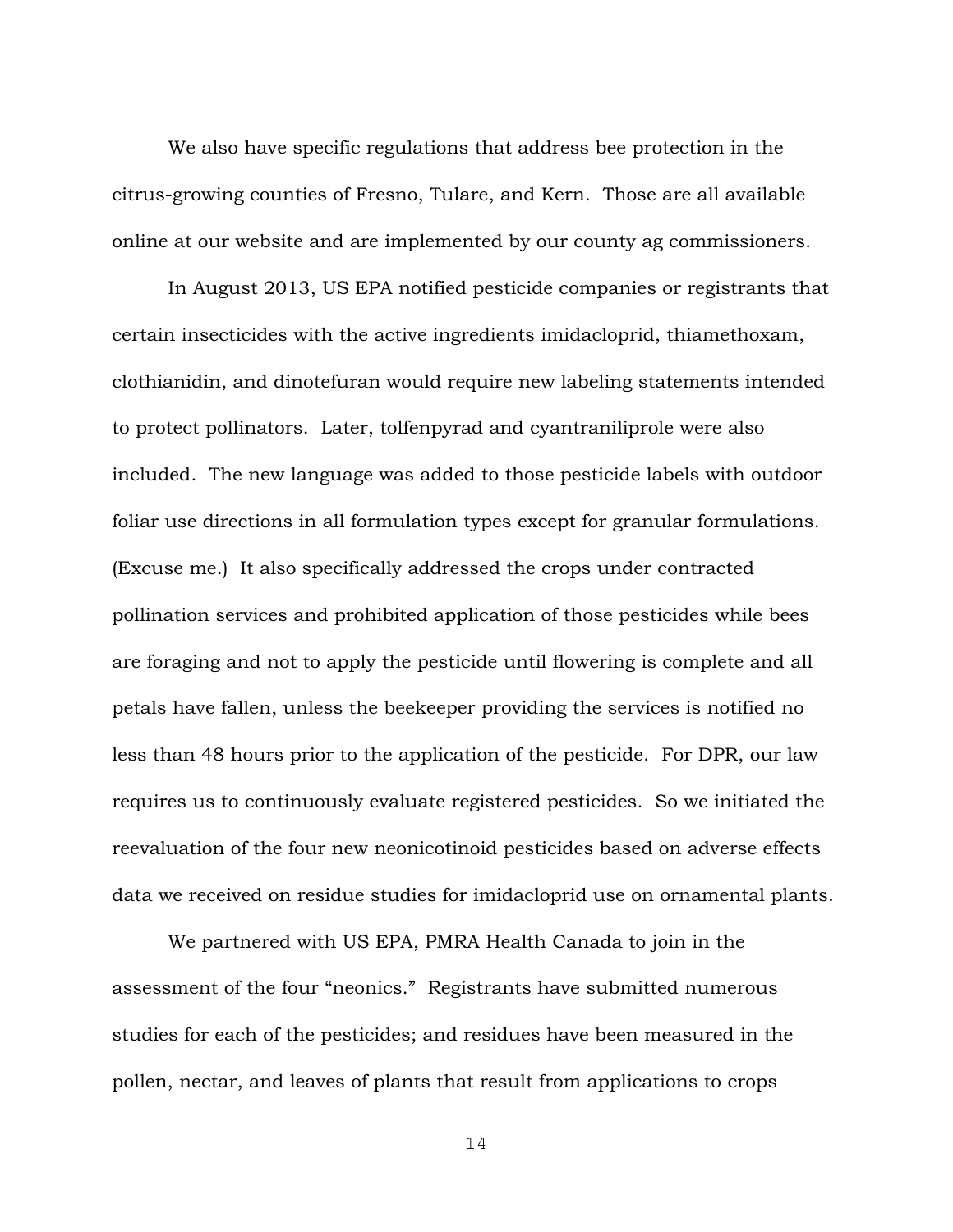chosen to reflect the potential exposure to foraging bees from specified registered uses of the four neonics. Based on the data received, DPR scientists are developing a better understanding of the effects of specific uses for each of the neonics on pollinator health, which will result in a credible scientific basis for regulatory action if needed.

In January 2016, US EPA released a preliminary pollinator risk assessment for imidacloprid. In January 2017, the following year, US EPA released preliminary pollinator risk assessments for clothianidin, thiamethoxam, and dinotefuran. DPR is on track to release a final pollinator risk assessment for each of the four neonic active ingredients under reevaluation this summer.

Since this reevaluation of the neonics, more attention has been given to the data necessary to evaluate pesticide impacts to bees. In the past, registrants were only required to submit two bee studies to support the registration of new pesticide products. Currently, there are six Tier 1 screening-level studies that must be submitted. If the Tier 1 studies indicate potential for risks, higher-tier studies are required. DPR played a critical role in the development of the new tiered honey bee risk assessment process in collaboration with US EPA and PMRA Health Canada.

On January 3rd of this year, 2018, DPR notified registrants via California Notice 201801 that we will no longer act upon an application for pesticide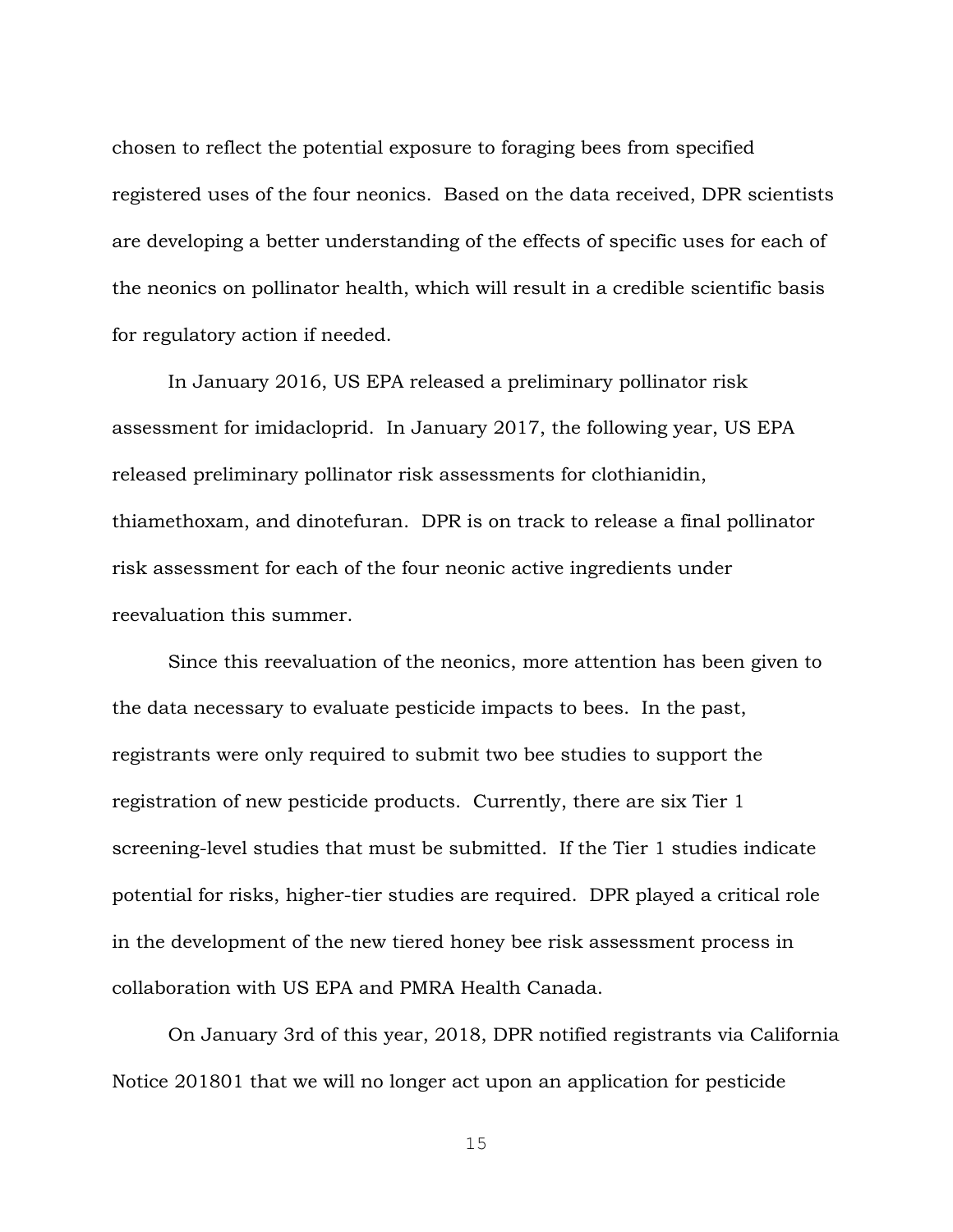registration or application to amend pesticide product labels if we determine that the registration or acceptance would potentially expand the use of an active ingredient or pesticide product currently under reevaluation until the conclusion of the reevaluation.

Examples of new expanded uses for label amendments include new or modified uses such as new crop or new pests, new or modified use patterns, significant formulation changes, increased application rates, or total use amount allowed, or other label additions or changes that may increase pesticide exposure in a manner that is relevant to the basis for reevaluation. The only exception is a pest management or a public health need that could arise, and we will consider these on a case-by-case basis.

One more thing, in 2016, the legislature provided a one-time fund to DPR to research the residues of the four neonics in ornamental plants. We contracted with UC Davis for this research grant. The study focuses on residues found in pollen and nectar of ornament plants treated at labeled application rates. The collected nectar and pollen will be analyzed by the lab at CDFA, and, currently, CDFA is analyzing the samples for 2017 and will be submitting an interim report to DPR. The second year of the study is underway, and UC Davis is planning and prepping for the field portion at the beginning of the spring. A final report of the study will be available once all the data has been analyzed and reviewed.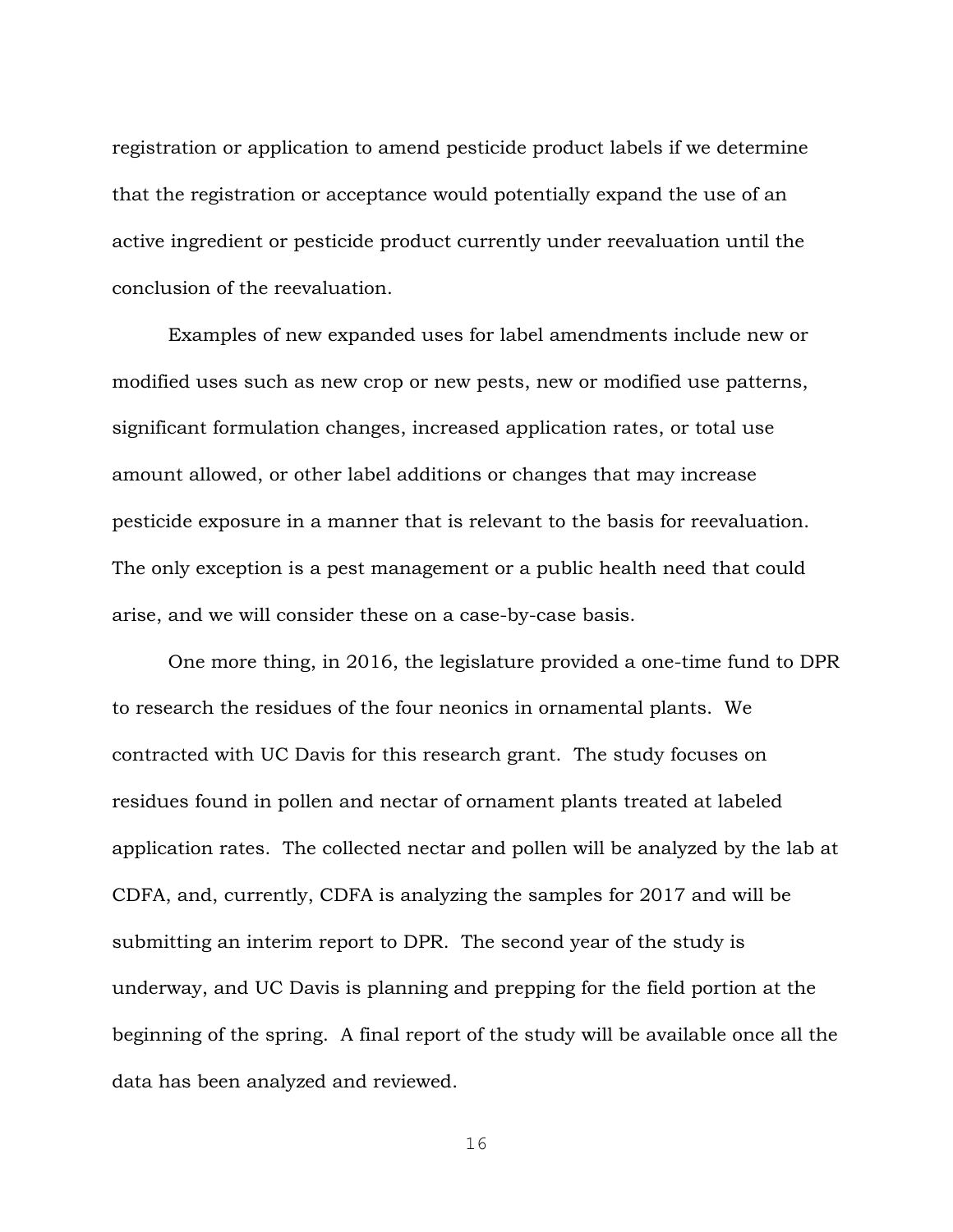DPR has been in the forefront of protecting pollinators for decades, and we continue to move forward with those efforts and continue to evaluate the science necessary to make informed decisions to protect the pollinators. Thank you.

#### **SENATOR GALGIANI:** Thank you very much.

And our next presenter is Rick Gurrola, Agricultural Commissioner/Sealer of Weights and Measures from Tehama County. Thank you.

**MR. RICK GURROLA**: Thank you. Thank you for allowing me to be here, and thank you for the committee for allowing me to talk brief (excuse me) on the roles and responsibility and wishes for local county agricultural commissioners. And I'd like to apologize for my voice. I'm getting over the tail end of a cold.

So as the Department of Pesticide Regulation and the California Department of Food and Agriculture have briefly outlined, everything that's in the Food and Ag Code that is tasked with the enforcement of the Food and Ag Code and the Apiary Protection Act falls on the shoulders of the agricultural commissioners. We're required to have our apiary keepers register all hives as of January 1st of each year, for the number of hives and locations of the apiaries in our respective counties.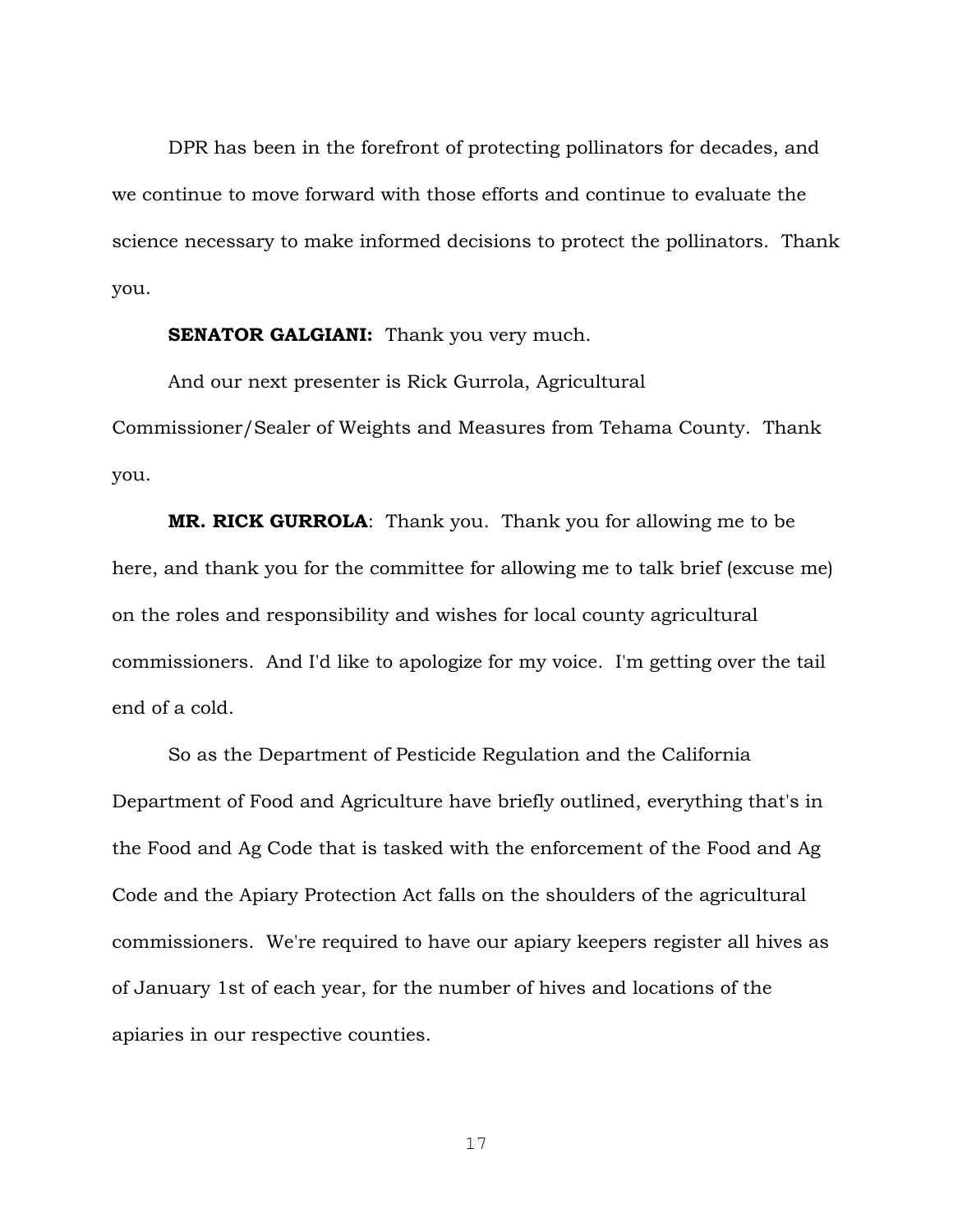Additionally, every person who moves bees into the state or comes into possession of apiaries or bee hives after January 1st is required to register within 30 days. We collect the registration fees for those beehives as mandated in the Food and Ag Code; the registration is \$10 per year per apiary.

We maintain the pesticide notification maps for beekeepers that wish to be notified of pesticide applications within a mile. As Bob had mentioned, as far as the hold notice, what we call the "double-O-8s," we are notified when bee shipments are coming into our counties. We're not only looking for pests for bees, but we also are looking for noxious weeds on pallets, red imported fire ant, presence of Africanized honey bee and also small hive beetle in some counties.

And we also perform colony strength inspections. Those can be requested by almond growers if they want to know the status of the frames and the strength of the apiaries that they've rented and then also if there's been complaints filed as well.

We . . . Other complaints that we investigate concern with pesticide applications; nuisance complaints for counties that have local ordinances, which Tehama County is one of those. That can pertain to hobbyist beekeepers, buffer zones for residential locations, distances from public roads, and distance of residences. And in addition, some counties are looking for Africanized honey bee as well.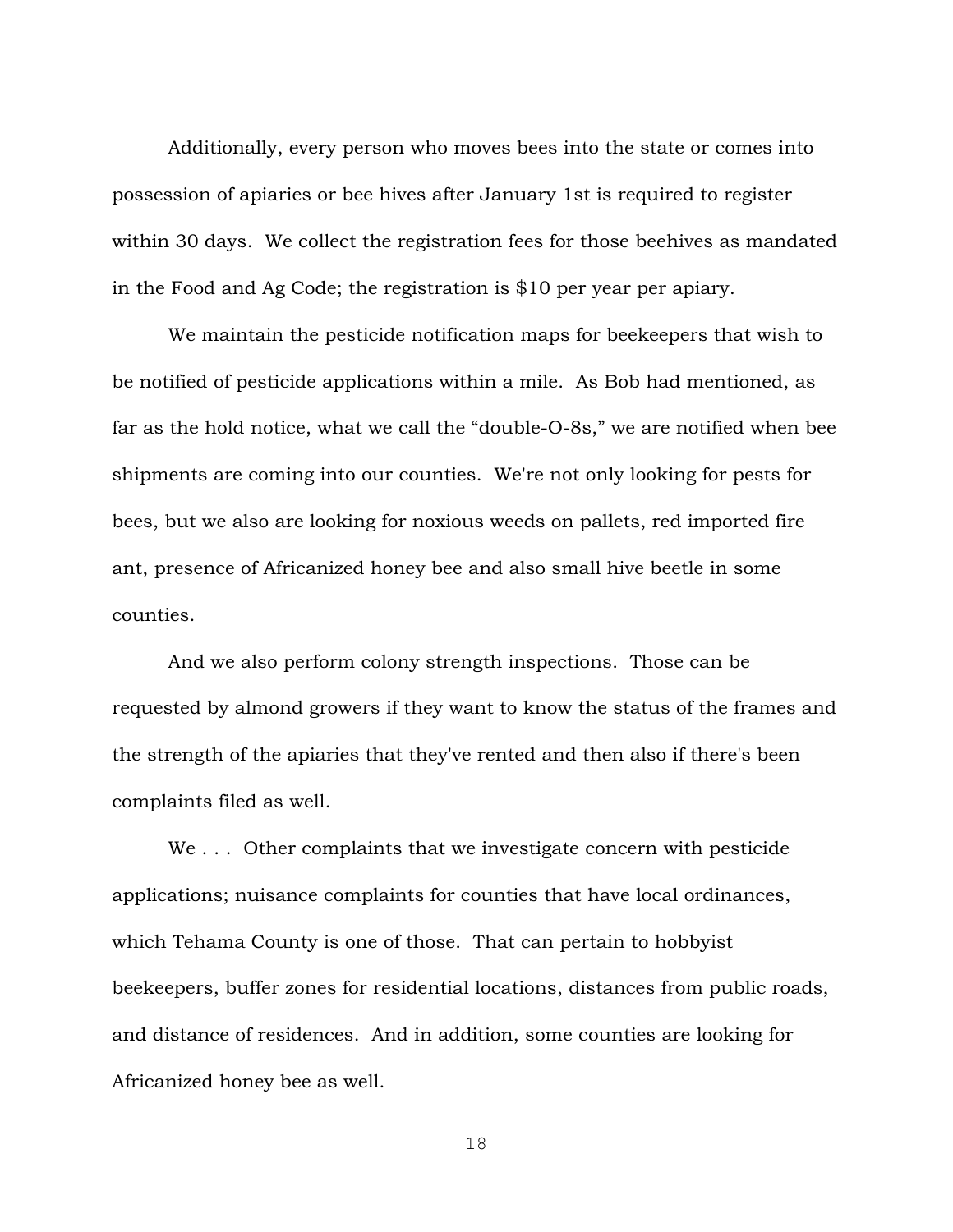As far as the county needs, we have four primary needs as county agricultural commissioners. Number one and first and most important is we need to resuscitate the statewide apiary program. We sent out a survey 10 days ago for all 58 counties, and I was surprised we actually had 45 counties reply in very short notice. And of those 45 counties that replied, only 26 counties have an active apiary program where they're actually doing inspections in the state of California.

Twenty counties perform colony strength inspections, and 39 counties, or 87%, stated they need training. They don't have inspectors that know how to do these inspections. We need a state apiary inspector that's capable of training county inspectors to do surveys for disease, pests, and colony strength inspections. We need a lab test that's rapid, affordable, and reliable for Africanized honey bee. I talked briefly with Dr. Niño this morning, and she's going to be talking about that. It sounds like that's right around the corner for us, and we need a modern survey for Africanized honey bee. We don't know the full extent and location where Africanized honey bees are located in the state of California currently.

As far as funding, fiscal year 2016-17, the most current data from our annual financial statements: Statewide, all counties expended \$1,055,712 on statewide apiary programs. Conversely, of all of the counties that have apiary programs, we received collectively \$76,487 statewide, which means that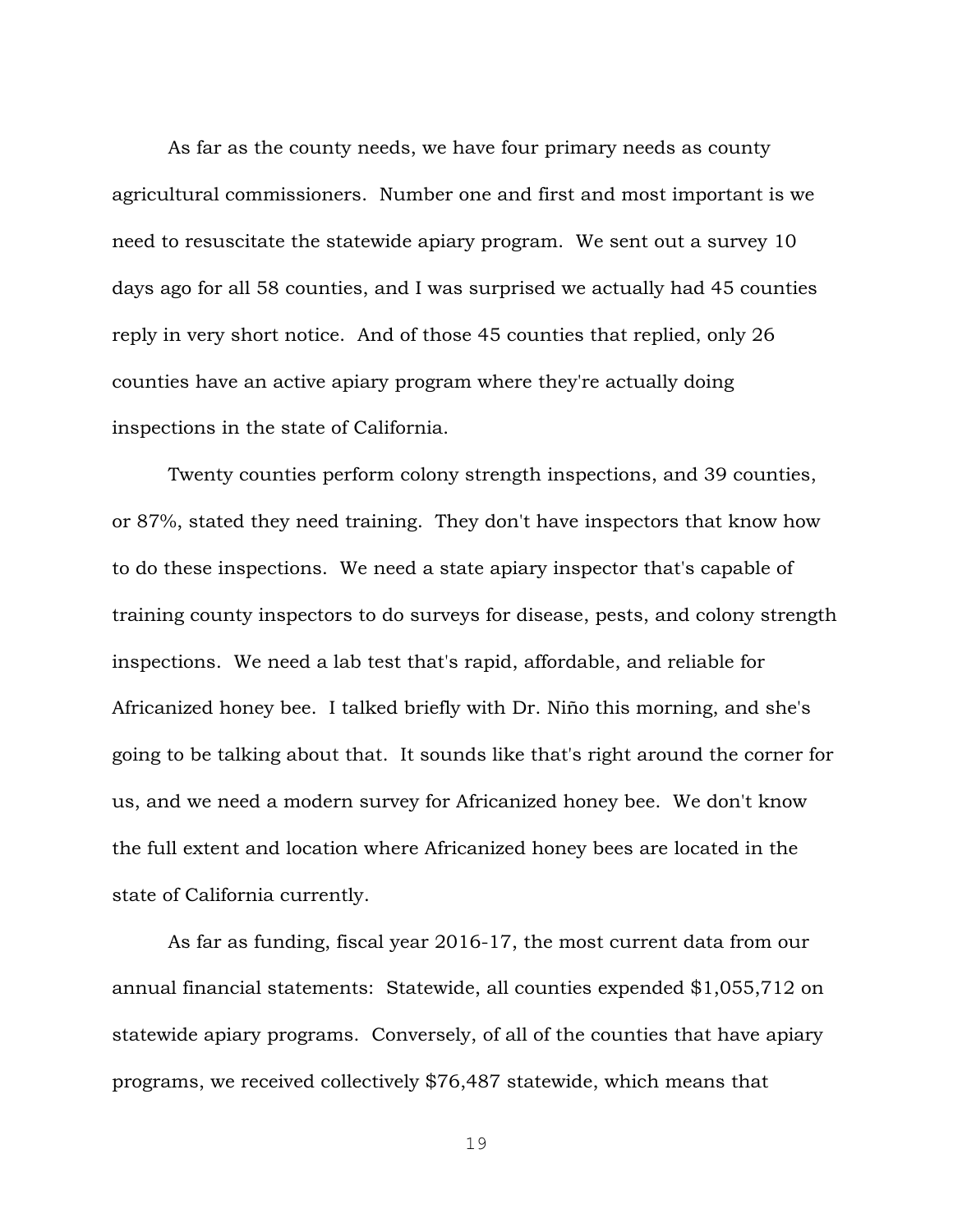\$979,225 were funded by county general funds for doing our statewide apiary programs.

We need registration movement notices. We can't help the bee industry if we don't know where their hives are located. As you heard today, beekeepers are required to register their hives with us, but that's not being done fully. And all counties, again, don't have state apiary programs. We need intrastate movement notices, and we need intracounty movement notices. We need to know where those beehives are located so we can track those and further protect bees.

We are in the process of modernizing our internal mapping system. Currently, in the majority of counties that do have state apiary programs, they're still using pins on paper maps. Currently -- or excuse me -- not currently, but recently, California Ag Commissioners Association authorized funding \$195,000 for a mapping program that we're going to be using in our CalAg Permits program so we can start doing that mapping. So we're hoping to have that GIS mapping system here with in the next year.

And then lastly, we need civil penalty authority action like we have with our weights and measures and our pesticides and our farm-certified producers programs. Currently, it's a violation of law to violate any of the provisions in the Apiary Protection Act, but the only way that that can be enforced is either through the attorney general or through our county -- I've got a blank there --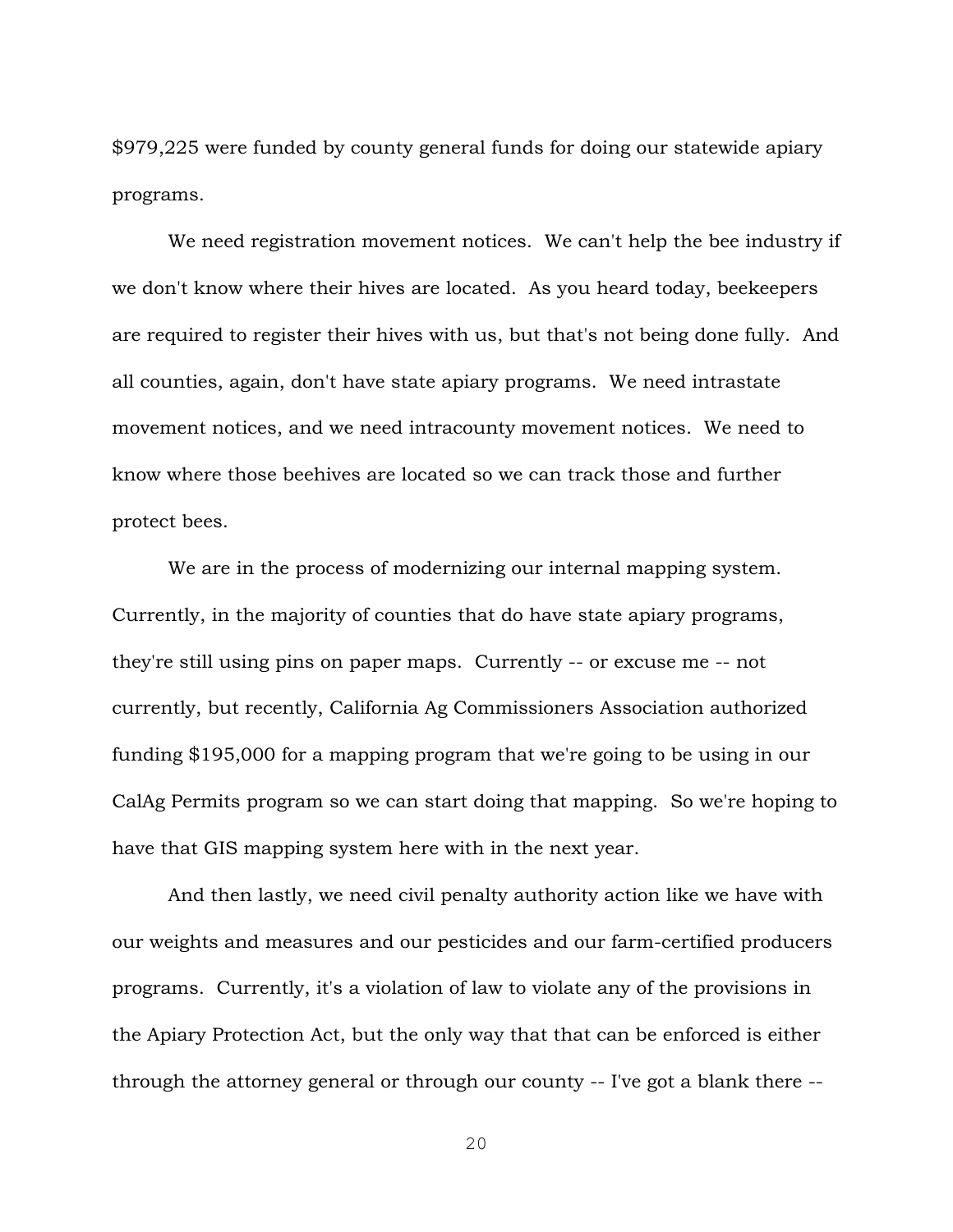DA -- thank you, thank you, Bob -- district attorneys. So for the ability for us to be able to levy that through our civil penalty process will greatly enhance our enforcement actions. Thank you.

**SENATOR GALGIANI:** Thank you very much.

Do we have any questions from members for any of our three panelists? I did have a question for our first panelist. Approximately what percentage, would you say, of our bee population is brought in from out of state? I don't expect an exact number but just a sense of what that would be.

**MR. WYNN**: I'm glad you don't expect an exact number, but my understanding is we bring -- it takes about 2 million hives to pollinate, approximately, and we bring about 1.2 to 1.5 a year in. And there are folks in industry that will testify in your last panel that will probably have accurate numbers. So we actually bring in more hives during pollination season that are in-state bees. Is that your understanding?

**MR. GURROLA**: That's what I've been told as well.

**SENATOR GALGIANI:** Those that are brought in state, are they moved around, different states throughout the year, different seasons?

**MR. WYNN**: A lot of them are. Stored in the northern part of the country in the cold weather, and they're moved into Texas and Florida and other states as well. So there are pests of concerns in some of those other states that we're concerned with also. Hence, the inspection process.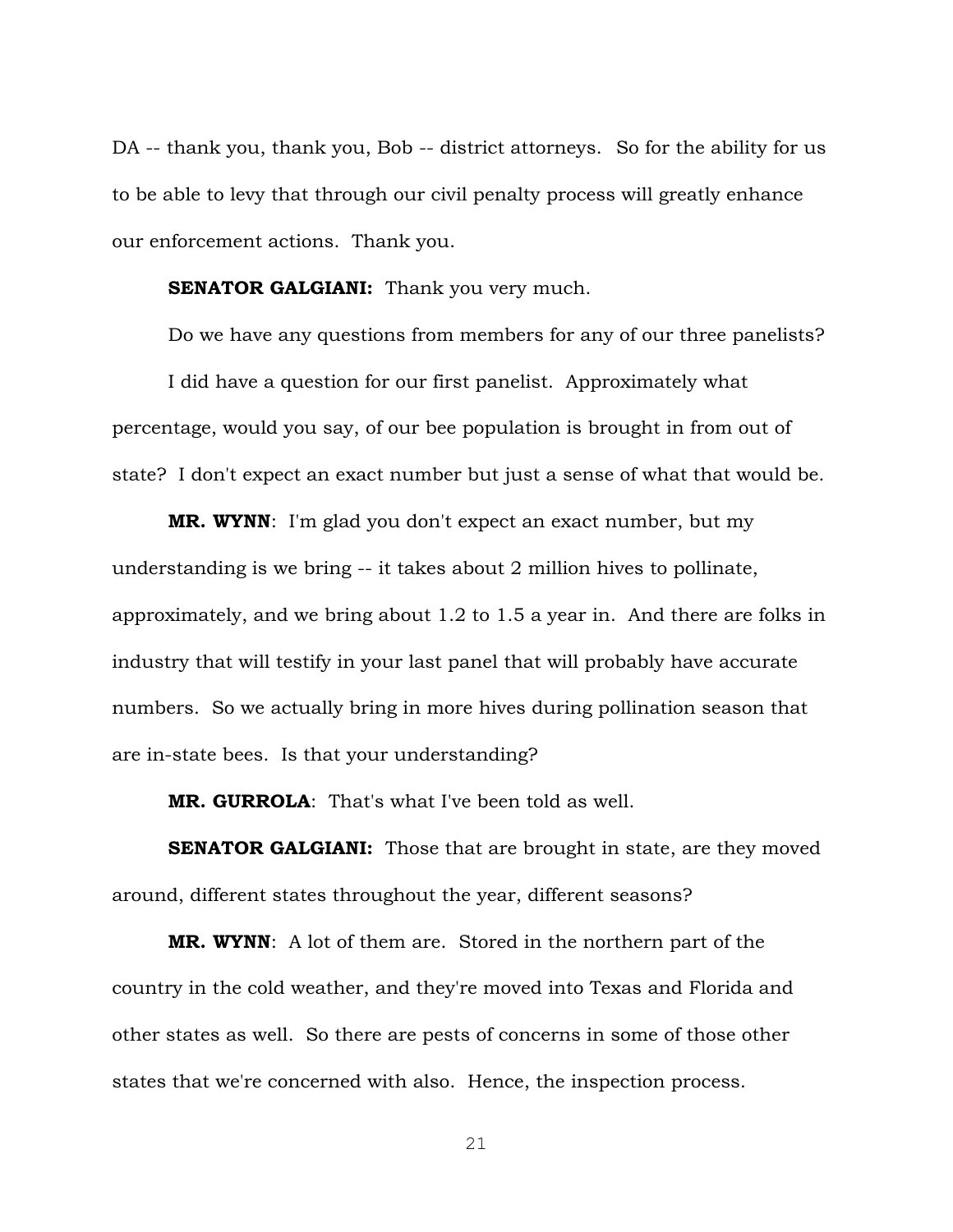**SENATOR GALGIANI:** Okay. Thank you. You referenced the -- the ant problem --

**MR. WYNN**: Yes.

**SENATOR GALGIANI:** -- with bees that are coming in. Can you talk to us a little bit about that?

**MR. WYNN**: Well, typically, the history is that they set down -- they set bees down for pollination. When they do that in states like Texas and Florida, the red imported fire ants is our predominate concern for ants. So they infest the pallets and the hives and so forth. So we're very concerned about that. There are other species of ants also that we're concerned about, but that's how that happens.

So the Ant-Free Certification Program works to pre-clear those. We have about 16 states that are participating in that, and they pre-clear or pre-certify the loads to be ant free when they come in. When we inspect them at the border protection stations, if we find less than five worker ants, then they're allowed to move on in to -- to destination. If we find more than that, then they have to also return out of state for cleaning.

**SENATOR GALGIANI:** Is there an issue with heat in the trucks that bring the ants --

**MR. WYNN**: Absolutely.

**SENATOR GALGIANI:** -- is that a stressor for bee populations?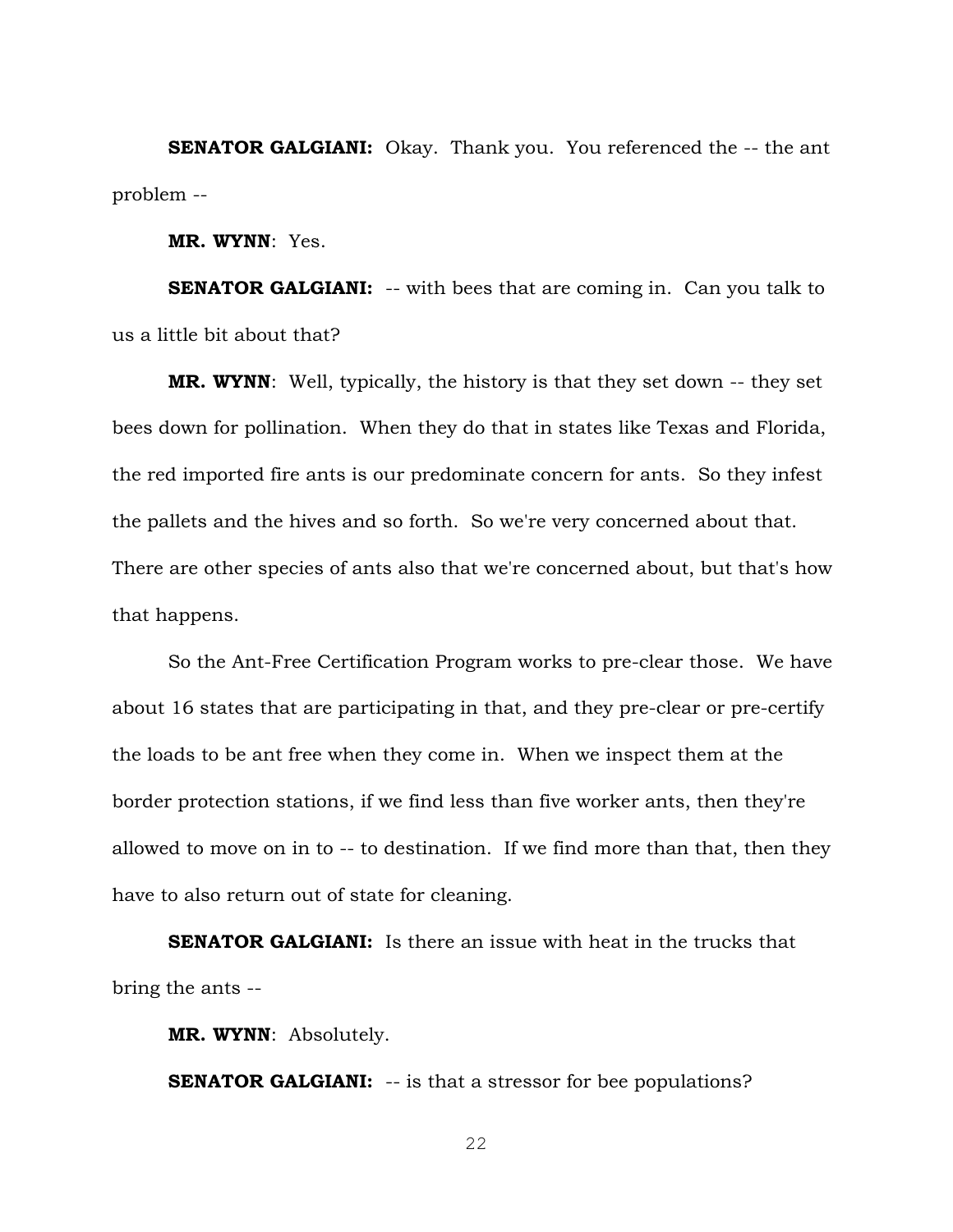**MR. WYNN**: It absolutely is, especially when they're moving down from the colder states, those hives will heat up. Inside, the hives get very hot. We do provide water to alleviate the problem of the bees trying to get out of the hives and going to search for water. So at the stations, we provide and facilitate for the truckers the water to allow them to treat the bees with water to reduce the heat.

**SENATOR GALGIANI:** Okay. Thank you. Any other questions? Senator Wilk?

**SENATOR WILK:** Yeah, I just have one. So is there any potential disadvantage to us competitively by having so many bees imported? Or is it ... It doesn't seem like we have that robust of an industry here. Has that always been the model?

**MR. GURROLA**: It's always been the model since I've been dealing with the apiary programs. Now, the industry can address that probably better than I can, but I can't think of any. So it allows for beekeepers out of state as well as in state -- you know, we're concerned about the health of bees wherever they come from, obviously -- but allow those beekeepers to move into other states; and it facilitates pollination in all those other states as well. But I would defer to the rest of the industry folks.

**SENATOR GALGIANI:** Senator Pan?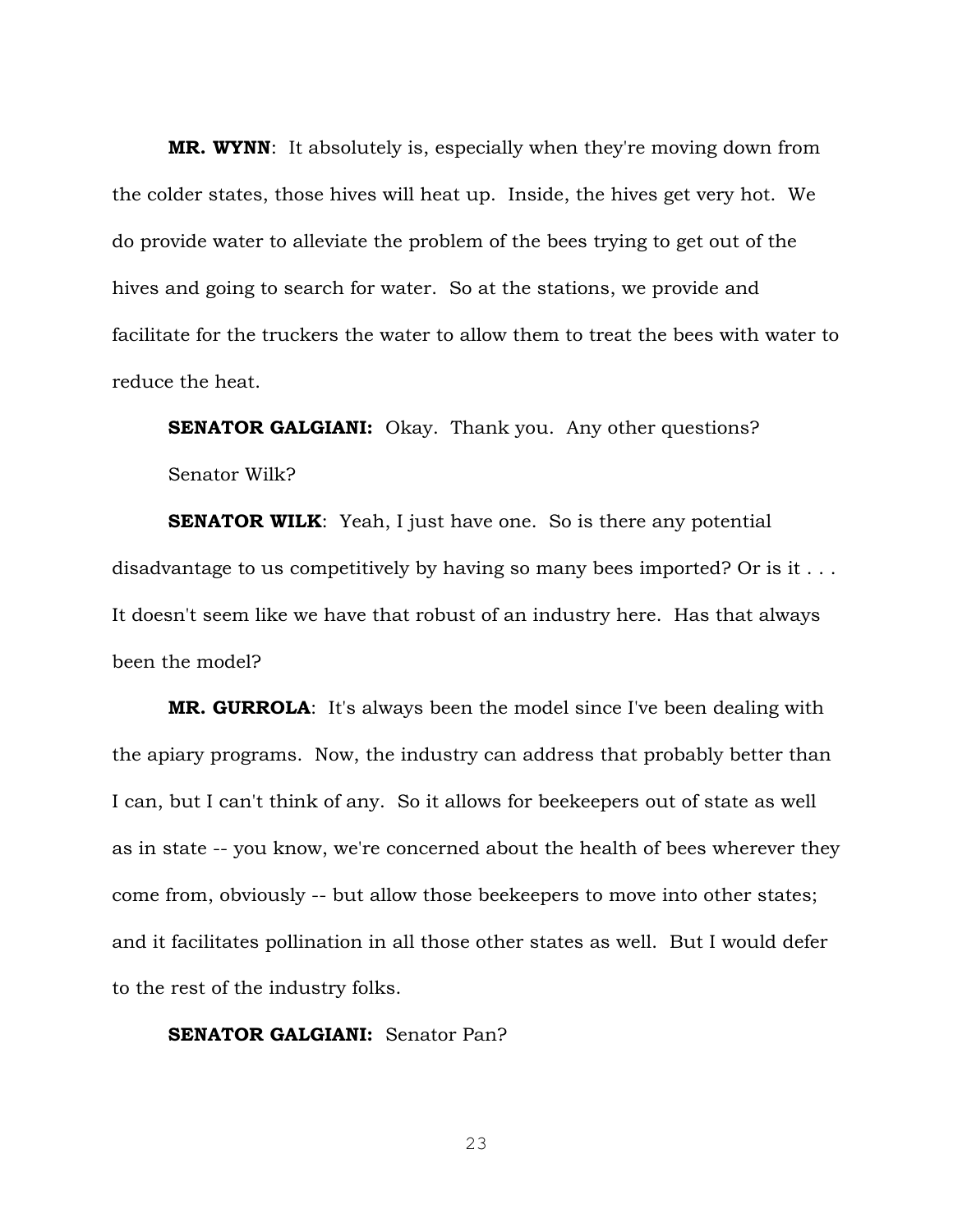**SENATOR RICHARD PAN:** Thank you for your presentation. With the bees basically moving around multiple states, what is the nature . . . I mean, we can talk about [inaudible] in California, but clearly the bees are in multiple states. So what kind of work . . . How do our standards compare to other states? What kind of work do we do with those other states? What's the role of the federal government in terms of, someone brings it . . . So I mean, we can inspect at the border and stuff like that, but I was just wondering like, well, how our relations with other states in regards to bee health and how our standards compare to other states. Is there cooperation in terms of trying to maintain high standards across the country?

**MR. WYNN:** In the sense that there is a significant amount of outreach by CDFA and others in this state to implore upon them that, if you ship your bees into California, please ensure that they're clean to facilitate smooth movement. I can't answer your question about the standards being consistent throughout the states. Again, I'll defer to others on the other panels; the industry, especially, probably knows the answer to that question.

But in terms of when we get ready for pollination season, we do a lot of outreach to the other states to ensure that they know what the standards are here in California.

**SENATOR PAN:** Okay. So I won't put words in your mouth, but it sounds like there isn't a lot of cooperation. I mean, we tell people what we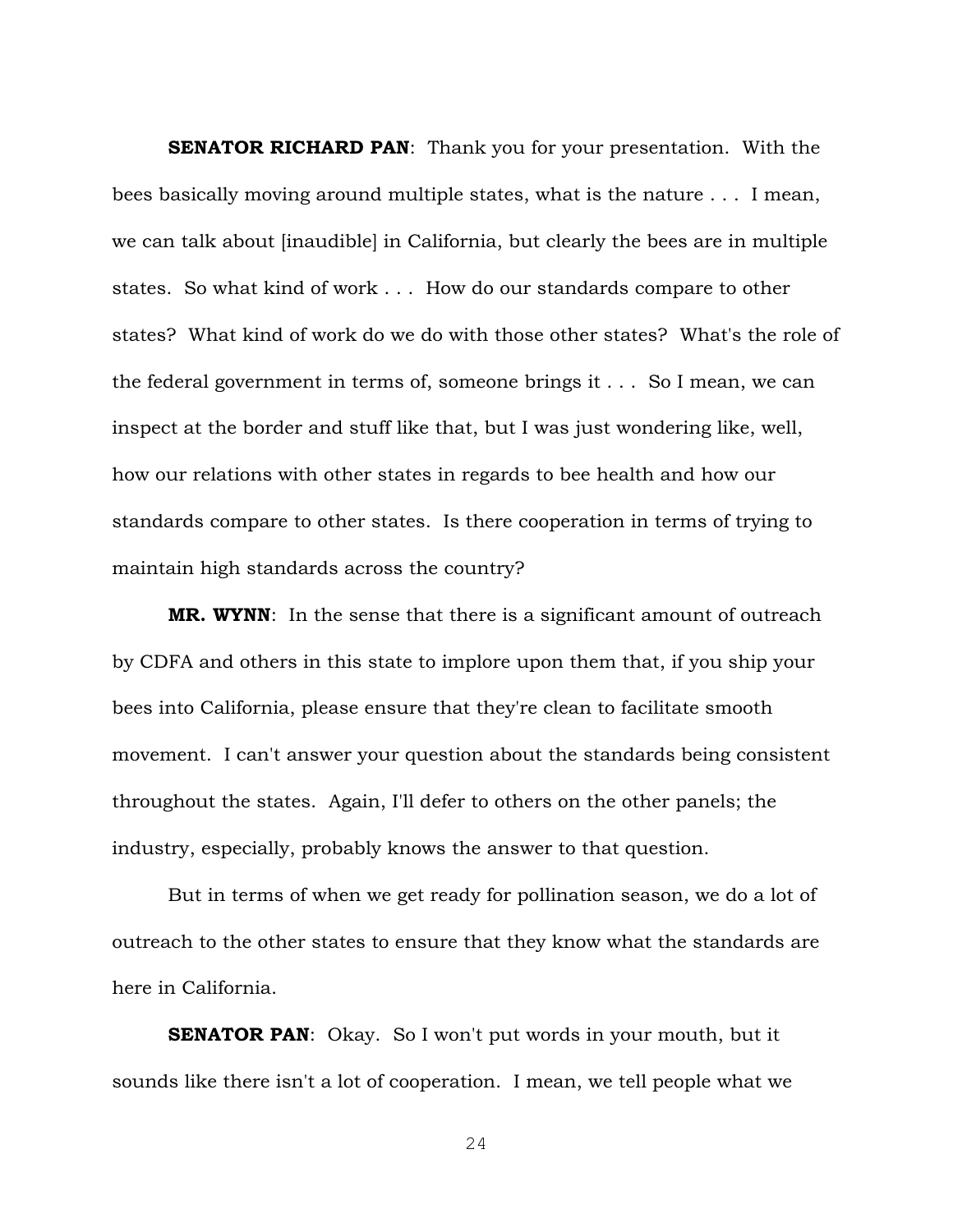have, we hope they will follow it. But it sounds like you . . . I hear the word "implore." I don't hear, like, oh, you know  $\dots$ 

**MR. WYNN:** Well, we do a significant . . . As I mentioned, we had 343 rejections this year. It doesn't help anyone to reject these bees . . .

#### **SENATOR PAN**: Right.

**MR. WYNN**: . . . and turn them around. Sometimes they're delayed for several days because of the processes involved. So that's the reason that, for the health of their bees . . . The outreach is intended to ensure that they ship clean bees to promote bee health because that's the issue we have. The biggest issue we have of getting those bees in this state is the delays at the border stations, just because of the processes involved. Keep in mind, we're doing a lot of other work at the border stations as well.

And these border stations are somewhat antiquated. They were built a long time ago. So we don't have special lanes that we can route bee trucks through and pass all the other traffic. So that's why we're working on all of these processes in terms of process improvement, to facilitate movement. And that's just one of the things that we do is that outreach to other states to ensure that everyone knows what the standards are before you ship your bees into California.

#### **SENATOR PAN**: Okay.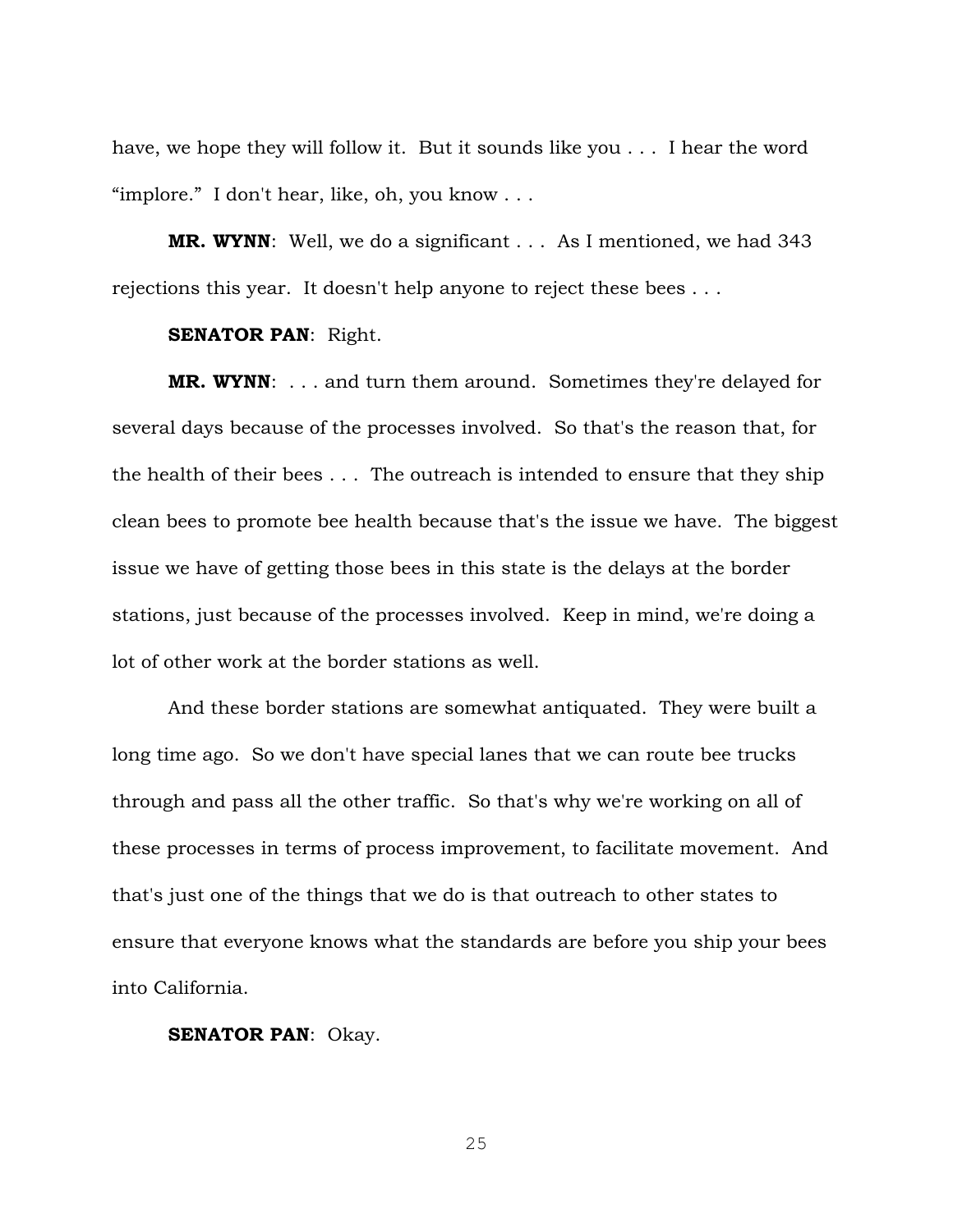**SENATOR WILK:** You'd think they'd have a national standard, wouldn't you?

**SENATOR GALGIANI:** So you stated you had 343 rejections this year. Is that a quarter of all coming in or a third or . . .

**MR. WYNN**: We inspected 4,345 loads of bees, and we had 343 rejections. It's about 7.8% of the total loads that arrived.

**SENATOR GALGIANI:** That's pretty high.

**MR. WYNN**: That's pretty high.

**SENATOR GALGIANI:** Yes. Okay. Thank you.

Any other questions?

Senator Dodd?

**SENATOR BILL DODD:** Can you outline what the reasons for the rejections, you know, might be and how serious that is?

**MR. WYNN**: Well, Commissioner Gurrola indicated that what they inspect for at the local level, which is exactly what we inspect for at the border stations -- but keep in mind, we don't offload the bees at the border stations and they're completely covered -- so noxious weeds, ant pests, mites, those types of things; any types of pests -- and bees that are -- that affect the colonies themselves as well. But we're also looking at the equipment, the pallets -- whether or not they have ants on the pallet, ant colonies on the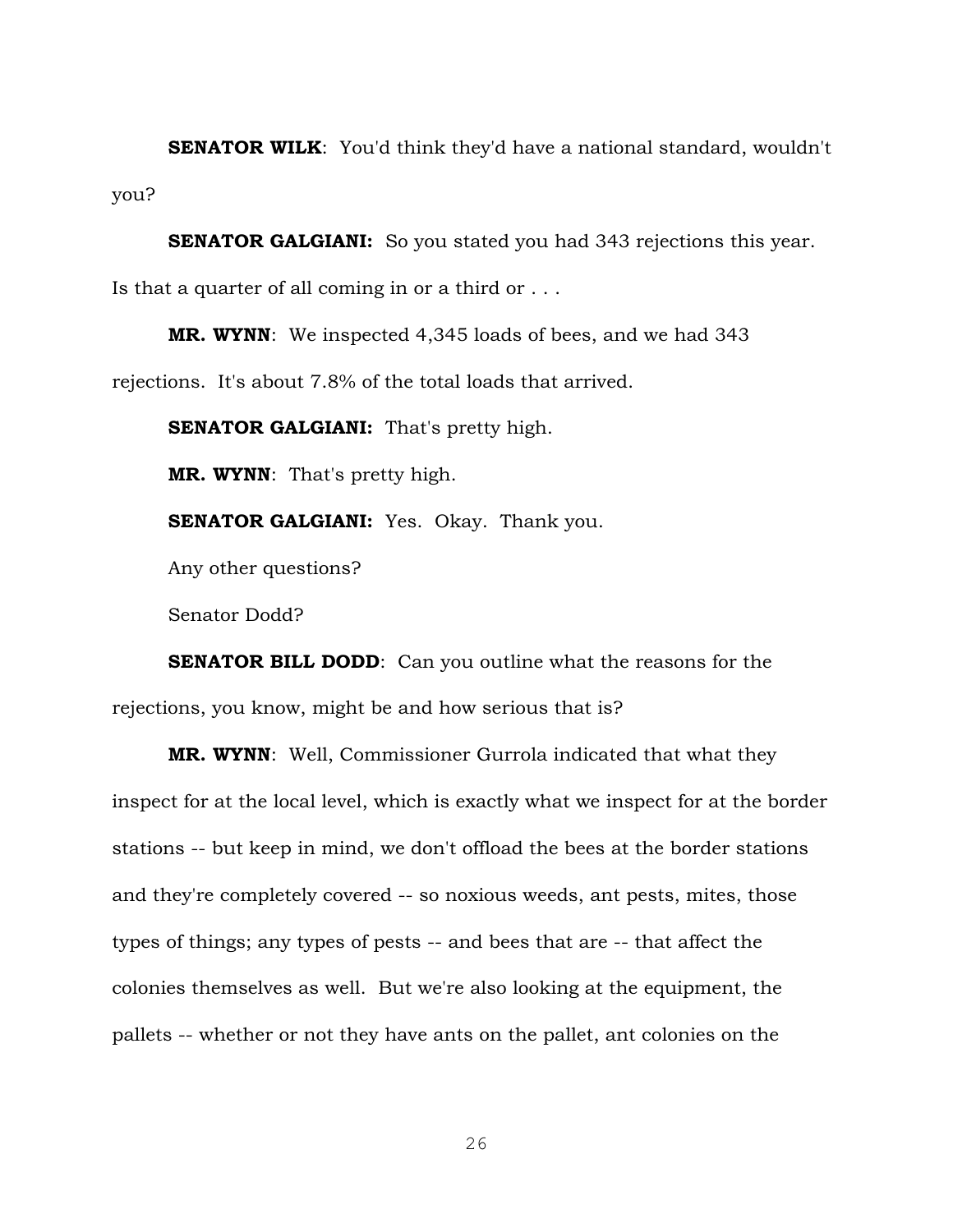pallets -- being infested when they set them down in other states. And, again, noxious weeds, soil, that sort of thing. So it can be serious, yes.

We've had issues in the past with red imported fire ants making their way to destinations and infesting almond orchards in California, which increases the cultural practices of that almond grower to get rid of those red imported fire ants. And that program used to be funded by the federal government. We don't have money for red imported fire ant eradication anymore in this state, so we have red imported fire ants in Southern California. But when they set those bees down in almond orchards to pollinate, we have to be careful that they -- that they don't have red imported fire ant colonies. So that's pretty serious to the growers.

**SENATOR DODD:** And so . . . Go ahead, sir.

**MR. GURROLA**: I'm sorry to interrupt. I did want to [inaudible] **SENATOR DODD:** Oh, please.

**MR. GURROLA**: And to further complicate that, there's small hive beetle, in which some counties will accept apiaries coming in that contain small hive beetle, and there are counties that will not accept apiaries coming in with small hive beetle. We're one . . .

**SENATOR DODD:** Small what?

**MR. GURROLA**: Small hive beetle.

**SENATOR GALGIANI:** Yes, small hive beetle.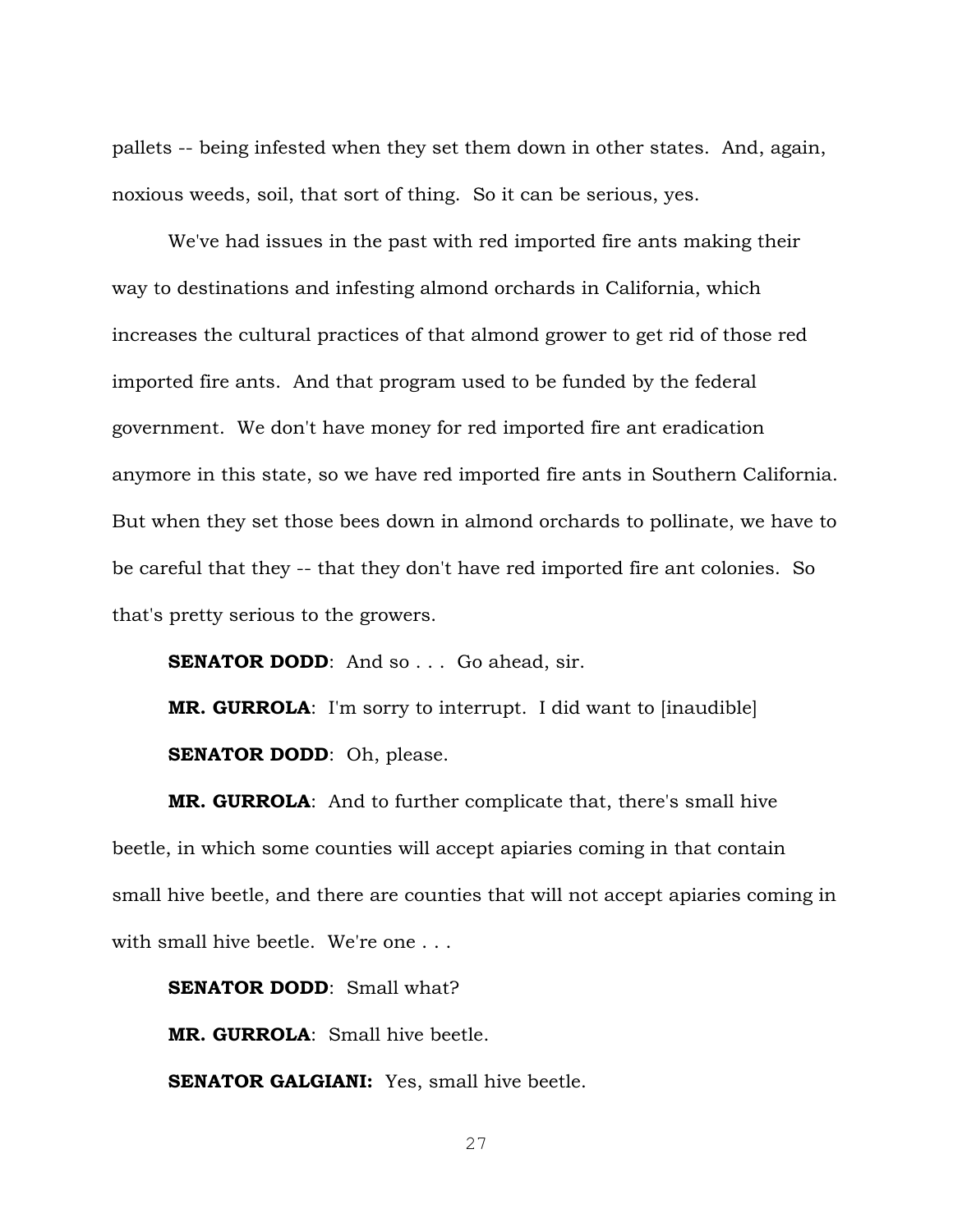**MR. GURROLA**: It's a pest, and industry's going to talk about that. It's a serious pest to our queen-breeding industry. So if we have a truck that comes in that contains small hive beetle and it's destined to a county that will not accept that, they're going to have to reroute that truck to a county that needs pollination that will accept small hive beetle. Sorry to cut you off.

**SENATOR DODD:** No, no, no. That's -- that's kind of unbelievable. I never expected to get so deep into apiaries and things this morning, but it is interesting. So let's just say these 8 and a half percent that are rejected at either the borders or in the counties, is there a way of taking those -- Do the owners of those -- can they take them somewhere and clean them up and then come back in and try it again?

**MR. WYNN**: Yes. We have -- and this is all privatized. We have private companies, a couple of which; they're concentrated in Southern California for the most part. When these bees are rerouted out of state, these folks run operations out of state, where the trucks go and they actually do the cleaning for the trucker themselves. The trucker pays them. It's a private, you know, business. And then they return to go back through the border protection station and have to go through the same process all over again which -- and I mentioned sometimes they're delayed a couple days. This is why they're delayed.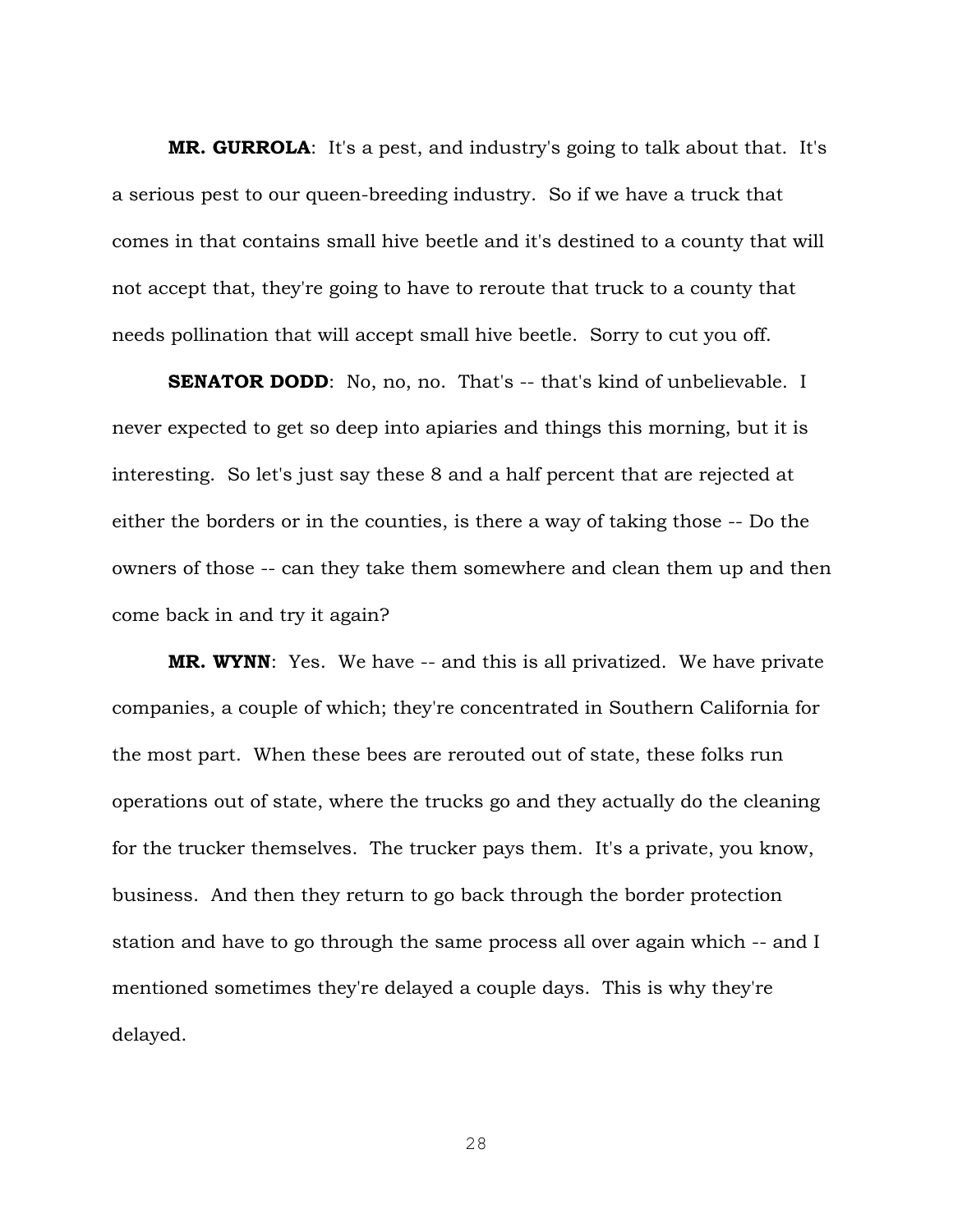So we're working with industry to possibly put our inspectors in those cleaning locations out of state. So when they're cleaned, our inspectors can certify them on the spot, and then they can move through the station without having to go back through the inspection process.

**SENATOR DODD:** Thank you.

**SENATOR GALGIANI:** Any other questions?

Okay. Thank you to all four of you. We really appreciate your presentations.

And we'll begin with the second panel of bee experts, Neal Williams, Ph.D., Professor of Pollination and Bee Biology at UC Davis; Elina Niño, Ph.D., Assistant Specialist in CE - Apiculture, Department of Entomology and Nematology, UC Davis. Thank you.

**DR. NEAL WILLIAMS:** I think we're going to try -- we're going to -- if --Just one moment, we're going to try to load both on so it will facilitate the transition. Apologize for that. Okay. Okay. Is that -- It's working? Okay.

Thank you for the opportunity to speak today and for your patience on letting us load our PowerPoint pictures for you. So Reichel asked that I provide you an update on my, and I guess UC Davis, research to bolster populations of bees in California. In doing so, I also want to speak to what I believe are some of the important priorities for investigating and protecting bees and pollinators and the pollination that they provide to our state.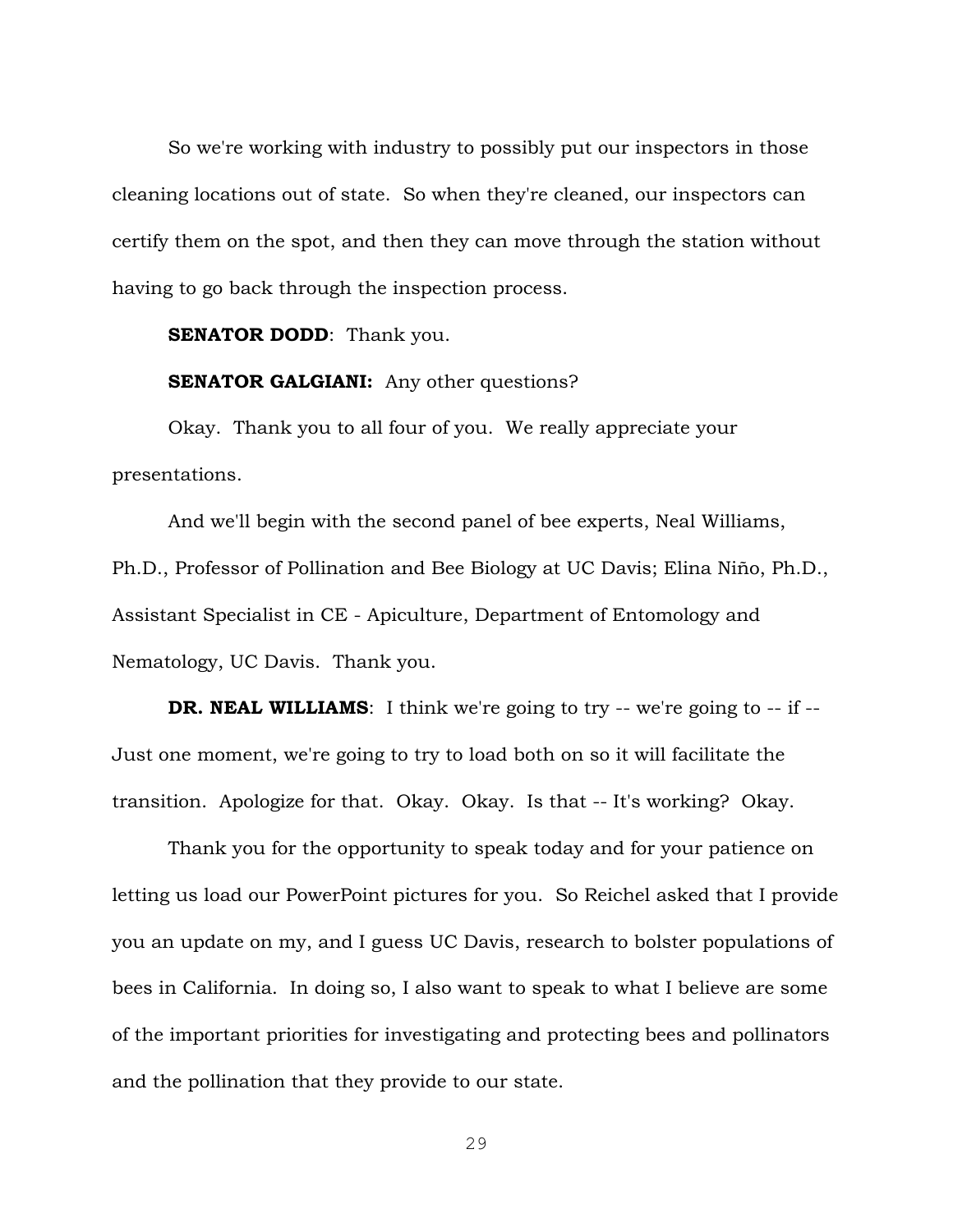I first want, in particular, to thank each of you and the state for your support of research on agriculture and pollinators and, I guess, urge you to continue to support specific research that is about bees and pollination. The state, I think, does a good job of funding pollinator research through associated programs related to pest management and general themes, but pollinators themselves, I think -- as we're all probably aware -- warrant specific support within California, where we have such a profound need for healthy populations relative, in fact, to the rest of the nation.

We've actually, in my group, received valuable support both from CDP, CDFA through their Specialty Crops Block Program -- so thanks for that to them -- and we are seeking funding and have a relationship now with California Department of Pesticide Regulation for other -- for other research. So that -- that support that we get -- Oh, my [inaudible]. There. Okay.

That support that we get from the state and from federal grants benefits our stakeholders a number of ways. This just shows some of them: providing guidelines for establishing pollinator habitat; guidelines for pollination of different crops, including almond and vine seed production, which are high-value crops for our state; also working with best-management guidelines developed through commodity groups, the Almond Board of California would be one such group. And we also are able, then, to provide direct information to growers on the impacts of particular actions. And I'll just give an example of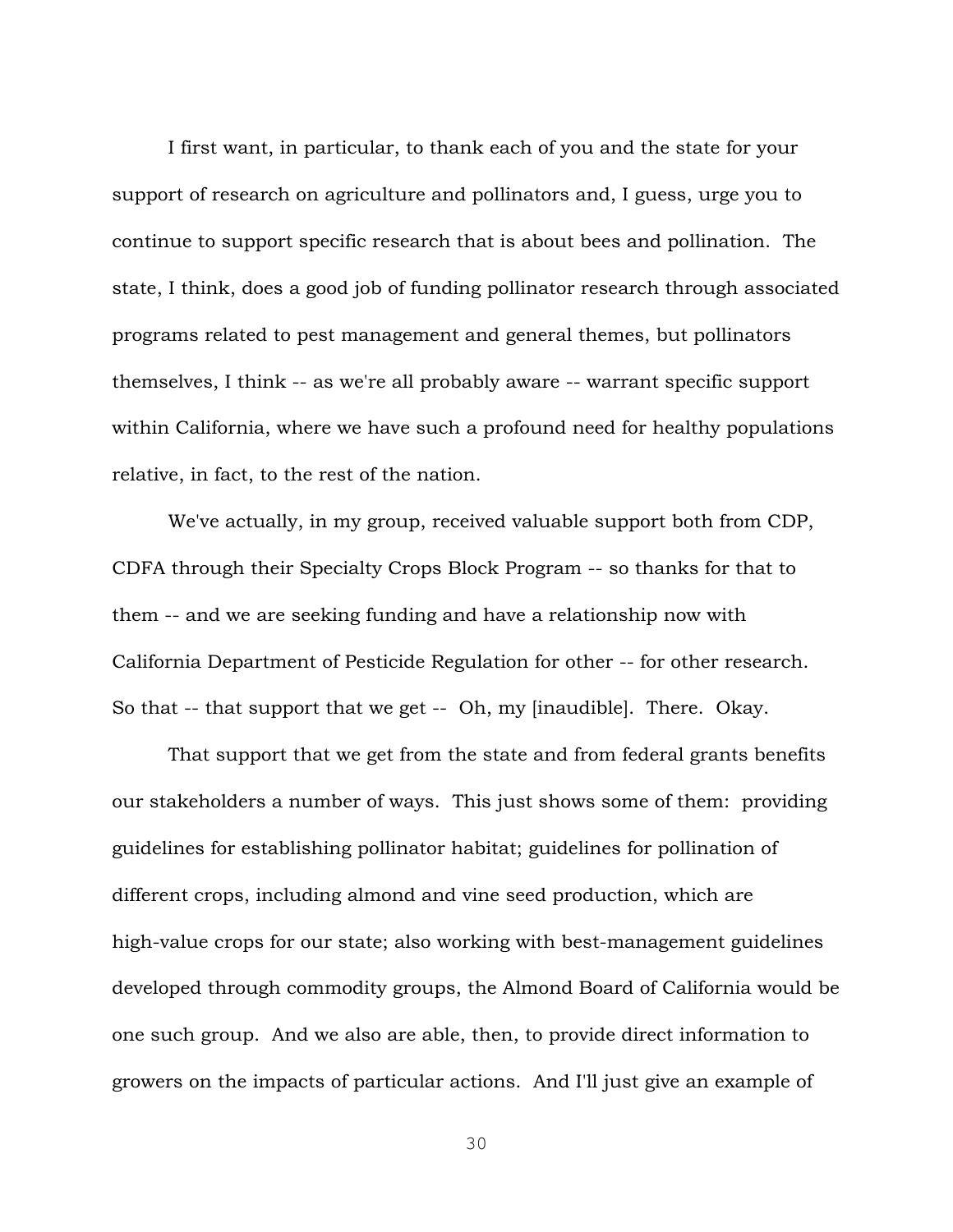onion pollination. This is work in collaboration with the extension, cooperative extension service. What you're seeing is a graph of the number of insecticide applications prior to onion bloom and, on the axis going up and down, the average honey bee visits. I put a red line in there. It shows you if the number of applications are zero through three prior to bloom, within the weeks prior to bloom, we have pretty good visitation rates. But if you go four and over, what you'll see is there's a dramatic drop. There's almost no visitation to that crop. Onion is traditionally difficult to pollinate anyway. It's a high-value seed crop internationally that California produces. That understanding allowed us to, within one year, reduce pesticide application and promote that pollination health of bees within that pollination system. So a very useful change in the industry for California, particularly in northern counties.

So just to go over things. So our research over the past eight years or so has focused on pollination in California crops and on improving habitat to support a combination of wild and managed pollinator groups, pollinators in agricultural lands. So I think we can all recognize that pollination is important to the production of a wide range of specialty crops. These are some of them for California listed here. Some are less expected than others -- cotton and alfalfa -- but the seed production of those crops, of course, requires pollination to sustain that industry and our milk and meat industries that are associated with it. So that pollination is through a combination of organisms but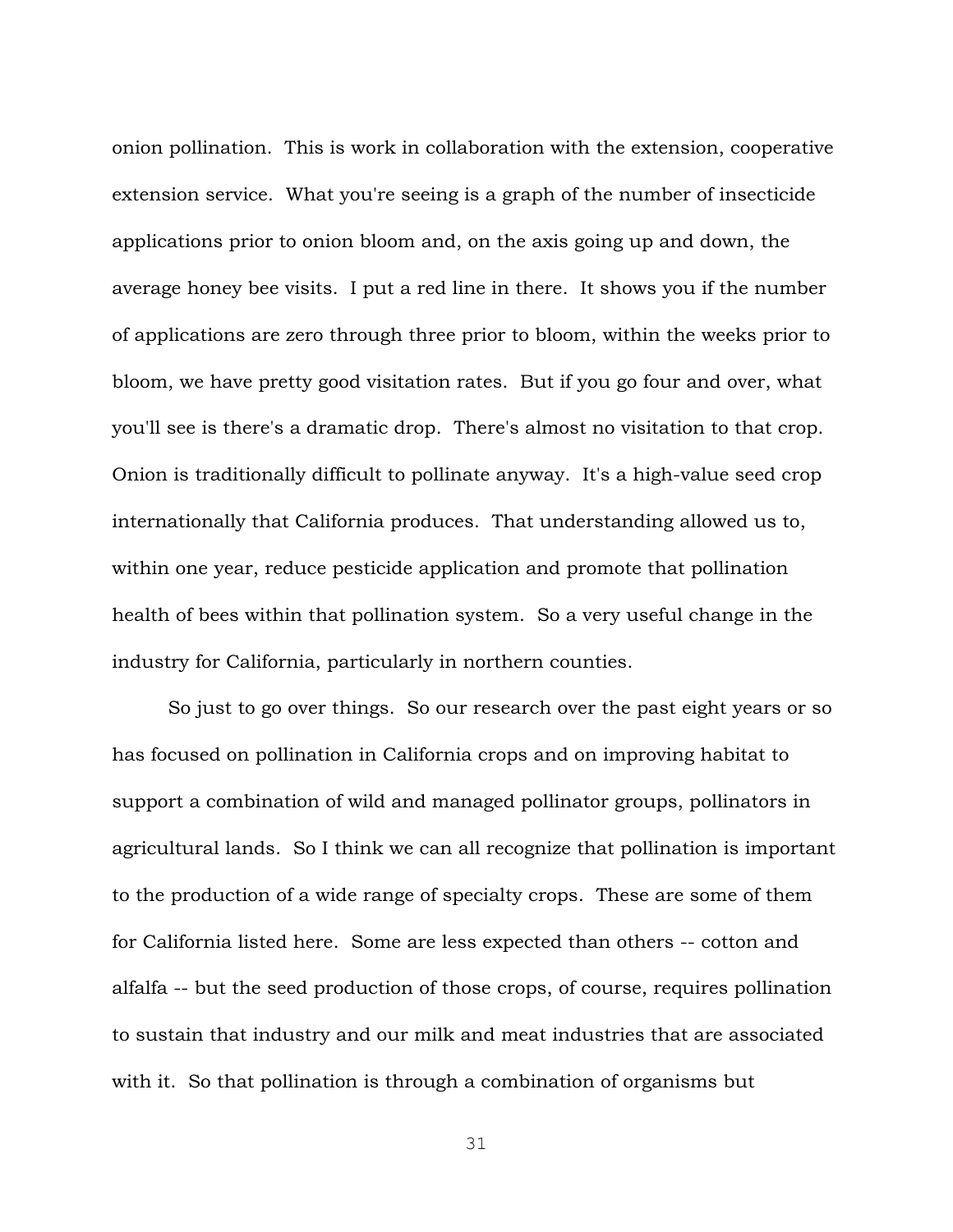primarily two types of bees: managed pollinator Apis mellifera, the honey bee, and a variety of native or wild bees that are not, most are not specifically managed but do contribute to pollination, like our native bumble bees. Here's one pollinating tomato, which benefits -- not dependent -- but benefits from pollination.

Ironically, I would say that intensive agriculture in California, as we recognize, part of our best management involves a series of challenges to pollinators, and we've worked to understand those and try to mitigate those intensification challenges. This shows a typical Central Valley landscape and what you will probably see. It's a patchwork of crop fields but not a lot of other habitat that remains. Essentially, what we see is bees are challenged within those landscapes by insufficient forage, insufficient nutritional diversity from a diversity of different forage types, and of course from application of various agricultural chemicals. And we call that . . . I call that the irony of intensive pollination -- or intensive agriculture for pollination. We challenge bees most in the very places that we need their services the most.

And so how do we mitigate that, that situation? I'm going to focus on, really, mostly these two, which are related to improving forage opportunities supporting pollinator communities and populations in agriculture.

So the first research that we've done and others have done, we know from that research that floral resources definitely benefit bees and diverse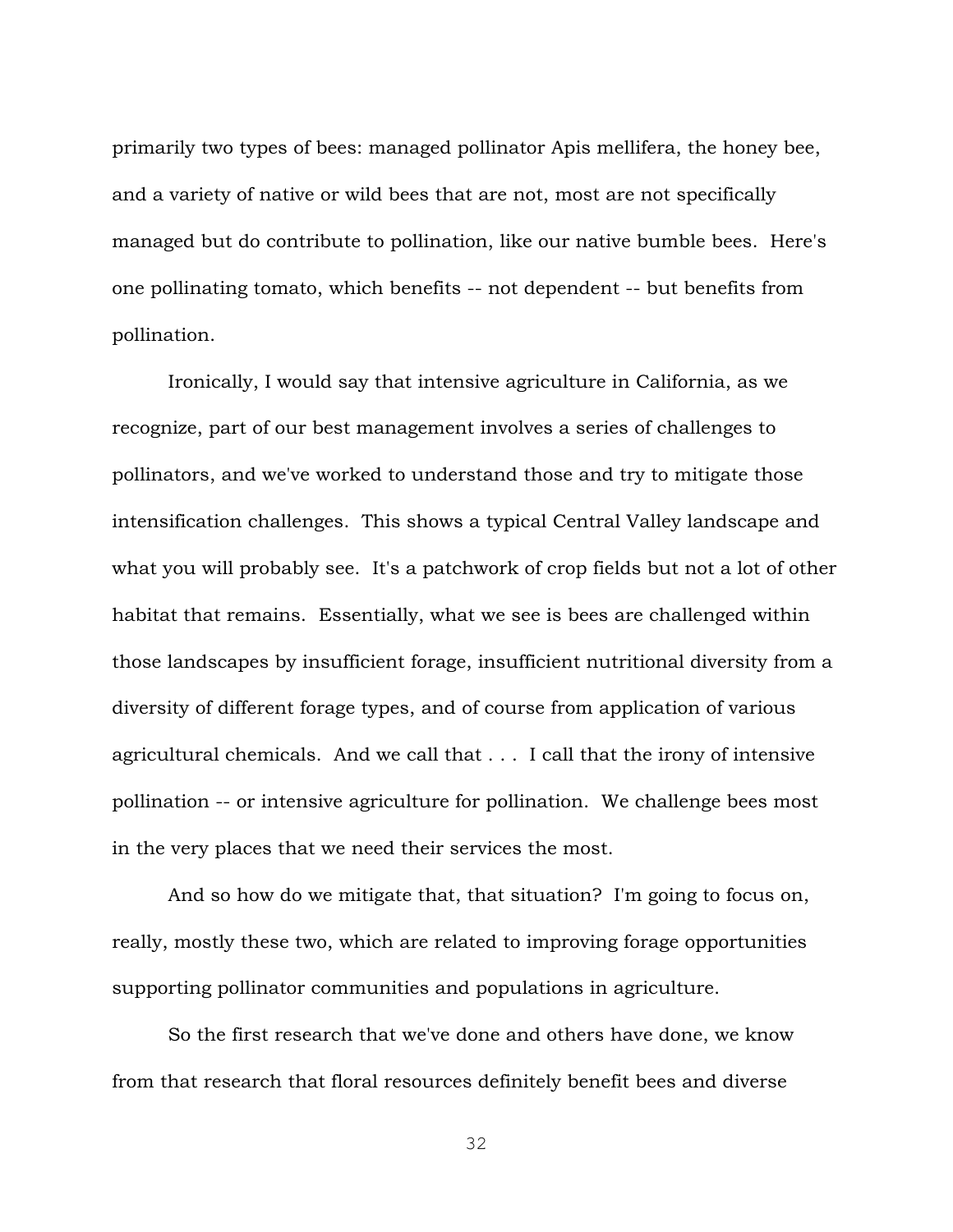resources. We've shown through a variety of studies that more resources available -- these are flowers, pollen, and nectar resources -- within the landscapes lead to increased numbers and growth of colonies of bumble bees and reproduction, as well as other bees. I gave the mason bee as an example. It's another crop pollinator that's being worked on for management.

So what you see here is the average density of flowers, increasing along the bottom axis, and that blue line shows an increase in the number of bumble bees, queens produced by colonies that sustain those populations. Again, bumble bees being one of our most important non-managed pollinators, also managed for greenhouse production of a variety of different crops, including tomatoes and other things.

So that work, showing the relationship between available forage within the landscape and work with our stakeholder partners has led to programs to provide increasing floral resources within those landscapes. Essentially, the planting of wildflowers and hedgerow plantings in the remaining spaces within those very intensive landscapes to diversify them. These are strategies of which California has been one of the leads. Much of the research nationally on this over the last decade has taken place in California and is now informing the rest of the country. Those are widely promoted strategies, and they involve a series of questions: finding out what plant species to plant, how do we choose them, and then evaluating the establishment and performance of the plants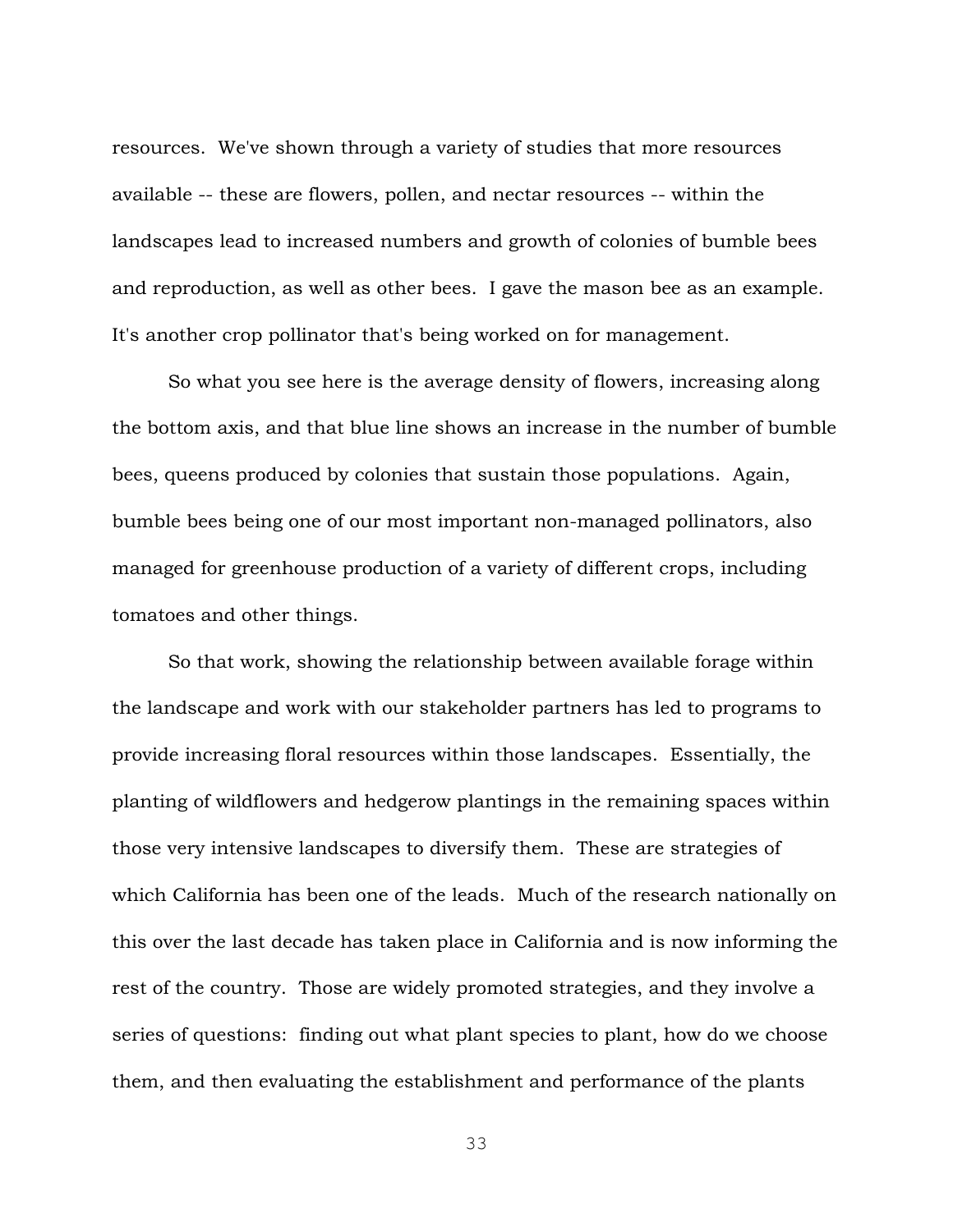and their functional performance in supporting bees and benefiting crop pollination. And I'll speak to each of those very briefly on what we've been working on.

So what we find is that those plantings when we put them in -- this involves actually physically planting borders with wildflowers or other native plant materials or flowering plants and assessing the impact on bee populations. We see that wildflower borders -- this figure shows, the first top panel -- the species richness, the number of different types of bees. Bottom panel, total number of wild -- this is not honey bees in this particular slide - the number of wild bees, their abundance at borders that were enhanced. Those are the ones labeled wildflower -- the green dots -- compared to the same type of border that does not have the plant enhancement, business-as-usual crop border. What we see is that the number of species is about 6 times higher when we provide the enhancement. The abundance is over 13 times higher for the number of bees that are using those borders when we provide that resource. So they are used.

In our studies, we found in Yolo County and Colusa County this work showed that we find 47 different species of wild bee in those areas. And 32 of those are unique to those wildflower borders. They're not found in our studies elsewhere, even though those studies are in those landscapes. They are somehow finding them and using them. I add the red dot to show you that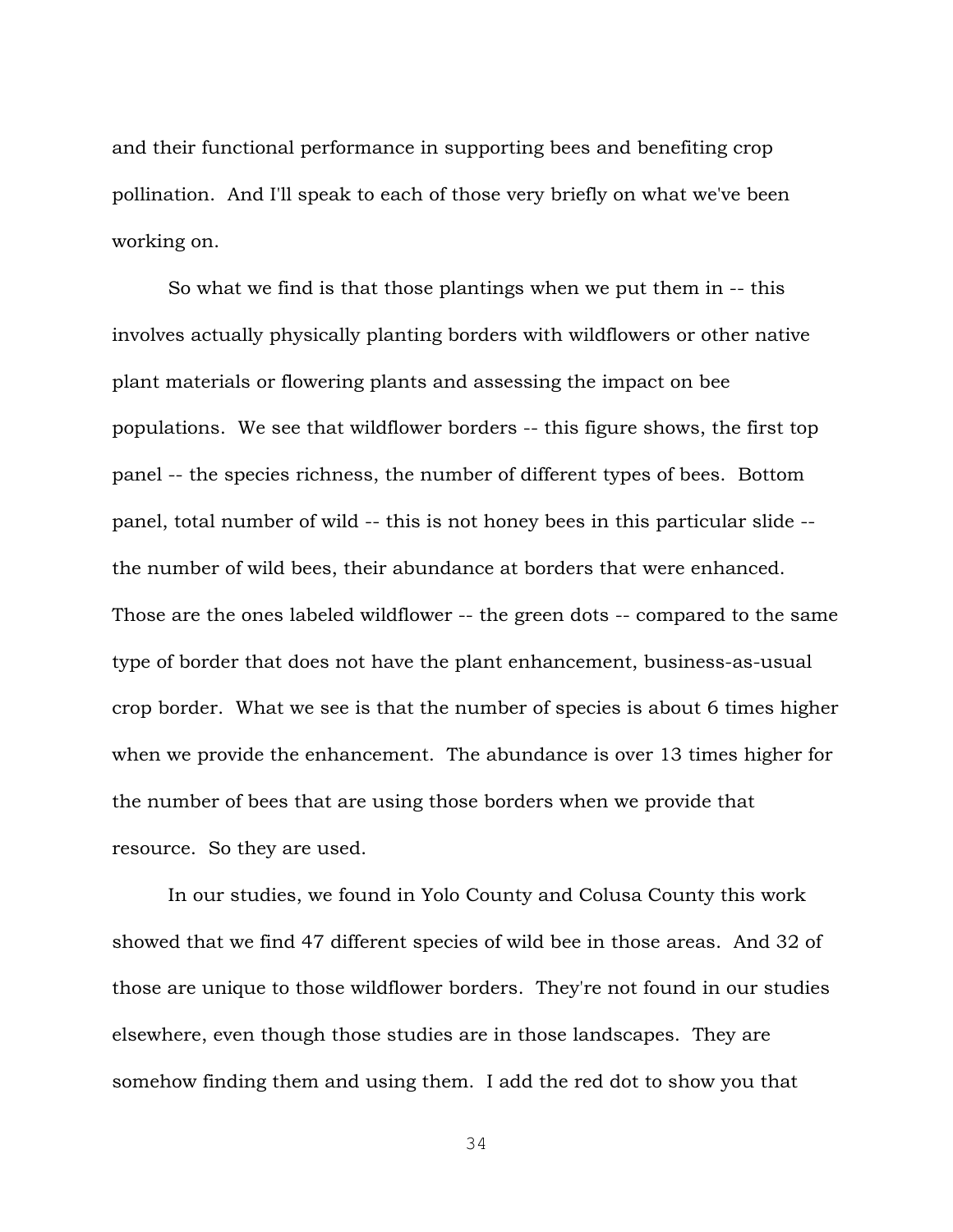those wildflower plantings where we've enhanced the quality of habitat even increased both abundance and richness of species over natural areas that are nearby, and those are the red dots. So the green dot is higher than the red dot. Okay.

We also find that those plantings do increase the nutritional diversity for honey bees. This shows on the bottom. The names are not important. Each one of those sets of bars is a different plant species in a mix that we've developed. These are the number of honey bee species per plant species. Within the early season, you'll see that there are several species that are heavily used, and they vary year to year. So the lighter bars and the darker bars are one year and the next year.

If we go to the late season, it's a different set of plant species that they're using. And I'm emphasizing here the importance of diversity of different plant species, and the importance of selecting the plant species to support those pollinators is very important, providing that nutritional diversity that benefits the health of the honey bees, helps them to combat the diseases that they face as well as probably pesticide challenges that are associated with part of their management in the agricultural landscape.

Okay. So one of the concerns and as we design plantings within those landscapes is to make sure that we are working with the stakeholders and understanding their barriers to adoption. One of the big ones for growers is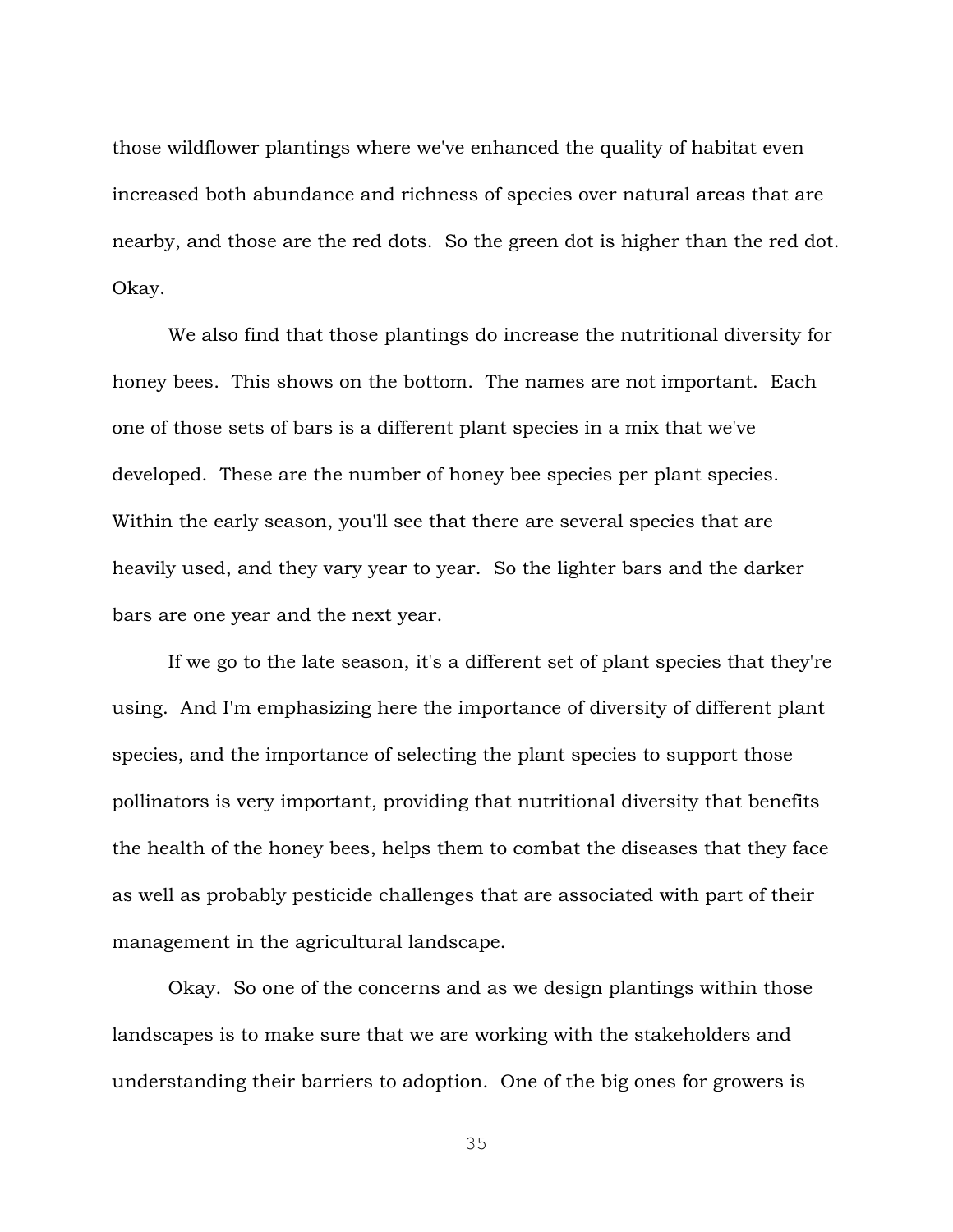that the plantings, the concern that, well, we put all these wildflowers out there, they're blooming, what about my crop, will they be competing with my crop for bee visits? And so we've been able to show, through research, that that does not occur. This is a wildflower planting associated with a very large almond landscape, almond orchard in the southern part of the growing region with some people sampling it, just to show you we actually do get out there, with your support, and do some stuff from time to time.

Anyway, so this shows the results. These are -- Row 2 is basically edge of the orchard. Row 10 is interior to the orchard. Gray bars are with the enhancement and white bar without the enhancement, showing essentially that there's not a significant difference in the visitation rate to the orchard with and without the wildflowers. So there's not a concern that our wildflowers are taking bees from the orchard so the bees are visiting our flowers and not the crop during bloom. If anything, in fact, what we have seen -- you might see a little bit of a tendency of the gray bar to be higher on the edge -- that the plantings can actually attract bees in and possibly increase yield, and we've shown that that is the case. This shows the effect of plantings to increase crop yield. So it's not only something that I like for wild bees. It actually improves the bottom line in terms of yield for the grower. This shows the production of watermelon, both in terms of watermelon density per area of the crop as well as the mass of watermelon fruits that are produced as a function of distance into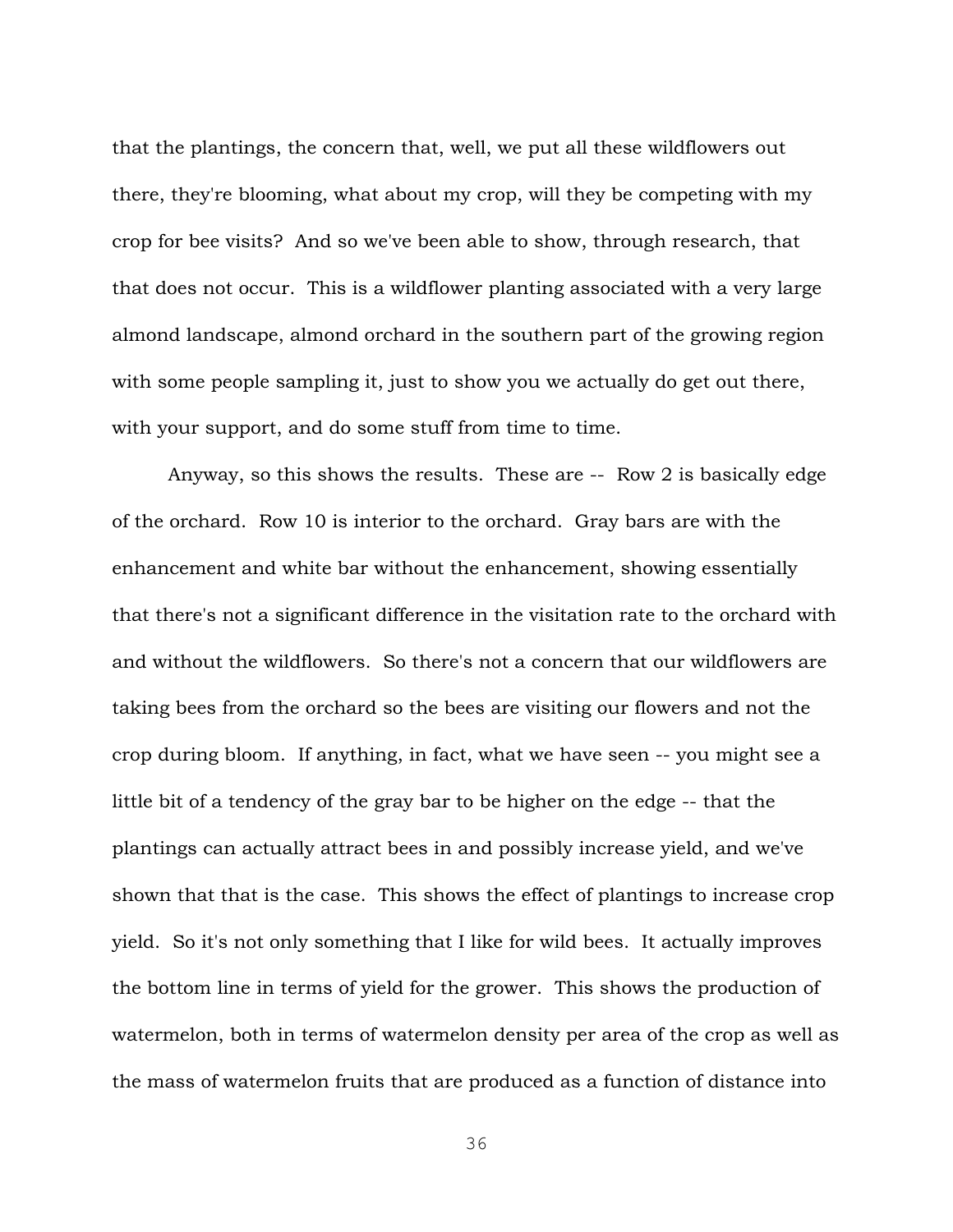the crop field, with zero over on the one side, heading into 100 meters into the field. You'll see the wildflower plantings. The melon field next to wildflowers is in the orangey-yellow. The one without wildflowers in the gray. And what you see is that the yellow or orangey line is above the gray line. Melon density is significantly improved by the pollination that is resulting from that planting. And fruit mass is a little more variable but tends to be above the gray line there too. So overall, we see yield benefits, not competition that the growers worry about. This sort of thing allows us to work to develop those best management guidelines and actually show the growers that there is some value to actually benefitting the bees with habitat also can benefit their production.

The designing of these mixes has been a primary effort on our group for a number of reasons. Trying to essentially design cost-effective mixes -- right? – so, growers don't have a lot of additional money to do -- beekeepers don't have additional money to provide these plantings, so they should be as cost-effective as possible. So what we found is that the mixes can be tailored for specific goals. This shows a palate of plant species designed for a particular goal. The questions that we're addressing -- and we've done this analytically and then testing them in a field -- for a given cost, dollar cost, what plant mix supports the greatest bee diversity. If that's a biodiversity conservation goal that's part of some stakeholder's concern. Another one would be what mix supports the greatest number of crop pollinators for a particular part of the sector.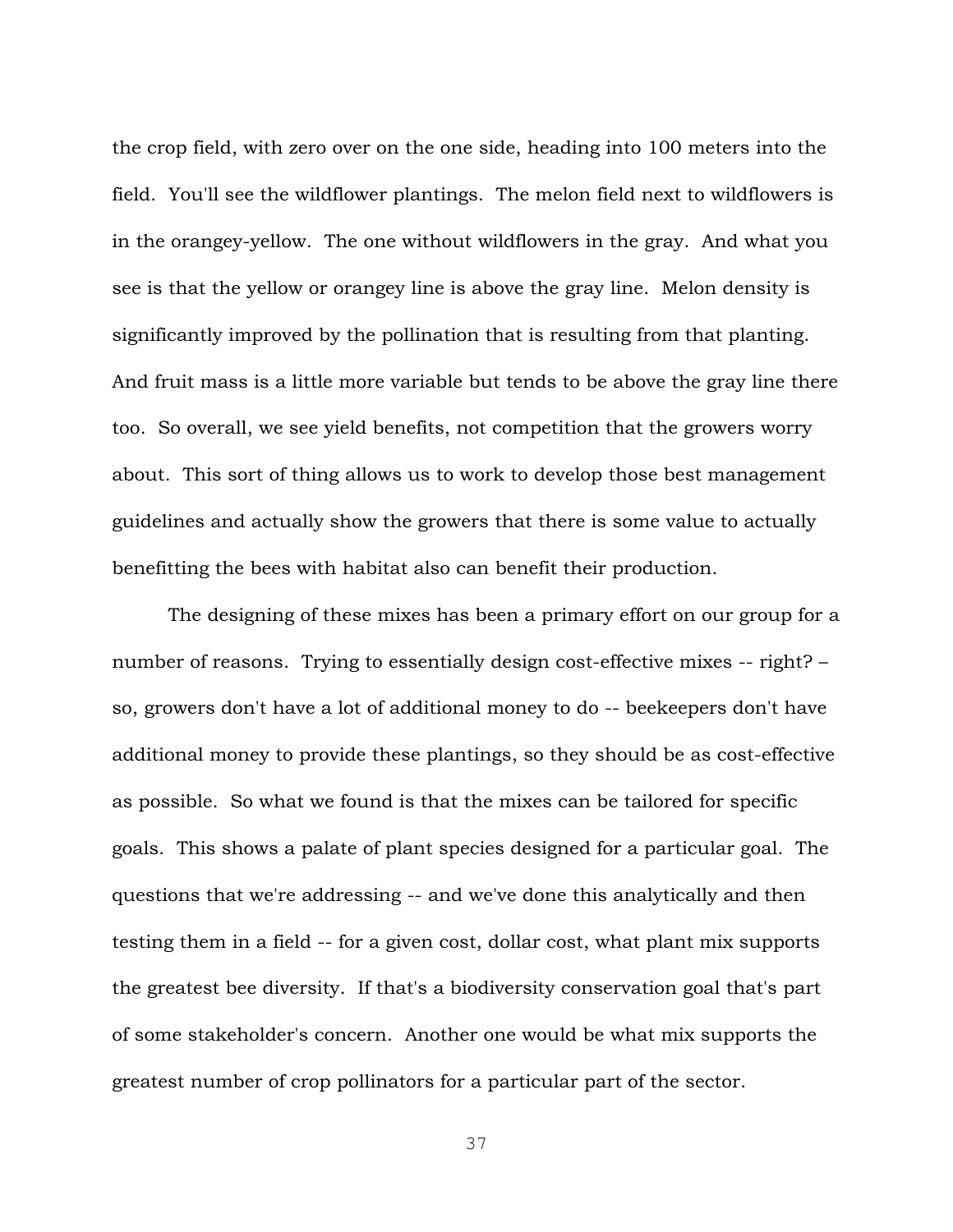We run cost-benefit analysis using a linear programming optimization algorithms -- that's fancy gobbledygook. But essentially, computers are very good at making very complicated sets of decisions with multiple plants that cost a different amount. One plant supports this bee, another one that bee. Once we're beyond about three plant species and two bees, you know, our brains sort of explode. But the computer is extremely good at figuring out best mix designs, and we've seen dramatic cost savings when we run these algorithms through different plant options. We can achieve 95% of the goal, say, 95% of the bee species supported at about one-sixth the cost if we didn't use the algorithm. So we find that these -- these are really important ways to reduce barriers to adoption for the grower/stakeholder community. That's the primary sort of research that we're doing. Again, it's something we find people can all come around.

I want to speak briefly to the other challenges, one of which is pesticide potential risk that's associated with agricultural production. We feel that our research suggests that we need better information on the potential exposure at field and landscape scales. Essentially, are there particular areas of the state or times of the season that present particular risks to our managed and wild pollinators? This shows a map where . . . What we've done is taken state-level available pesticide-use records from the pure database that's managed by DPR and applied that at the section level. This is Yolo County, showing areas of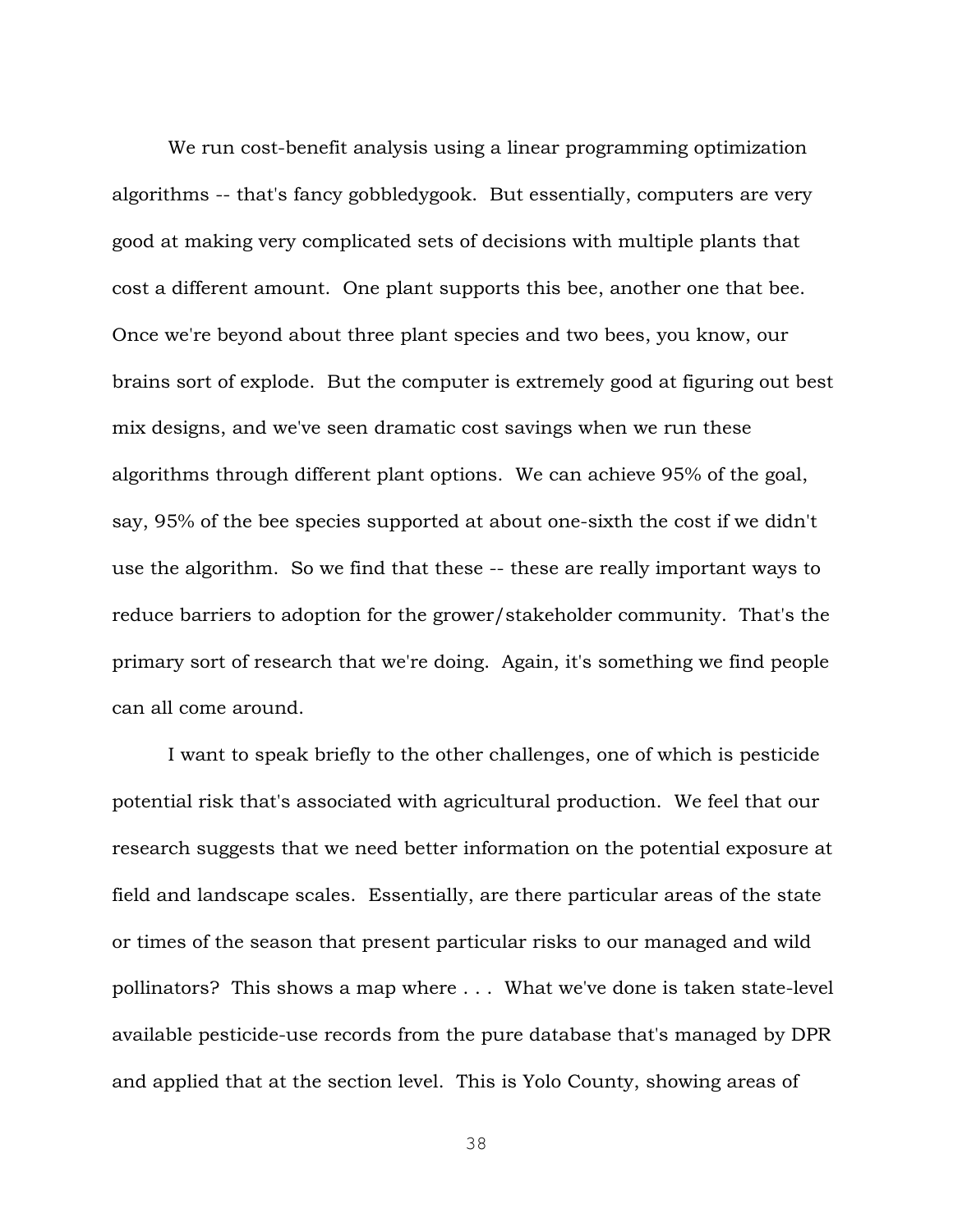higher and lower risk for pesticide, coded by red to lighter color. Here, the idea is we believe that, with a spatially explicit mapping of index of risk, layered with benefits provided by forage, we believed we could target particular areas where we need reduced-risk strategies to be used. And I would use the Almond Board of California as a great example of an industry that's tried to incorporate best-management practices for reduced exposure risk. But others could follow that. It also allows beekeepers to at least have the information, spatially, when they're putting hives out there, where greatest location, risks, and times may be. And, again, these are potential risks.

What is definitely needed in this and what we're proposing to DPR and others -- not yet successfully, but we always hold out hope -- is that these need to be validated by actually taking data on the exposure that colonies that are placed in the landscape are experiencing -- sampling pollen and nectar coming back in, testing levels of various active ingredients -- to understand what the actual risk or exposure is compared to the mapped potential exposure based on application of those chemicals you see in the map. That would allow us to have a validated, predictive index for the state.

We do believe, and we're -- we are beginning to show it -- that these pollinator plantings also have the potential to mitigate that risk. They're essentially islands of clean forage within the landscape, that the availability of that forage that is not applied with pesticides may provide bees a way through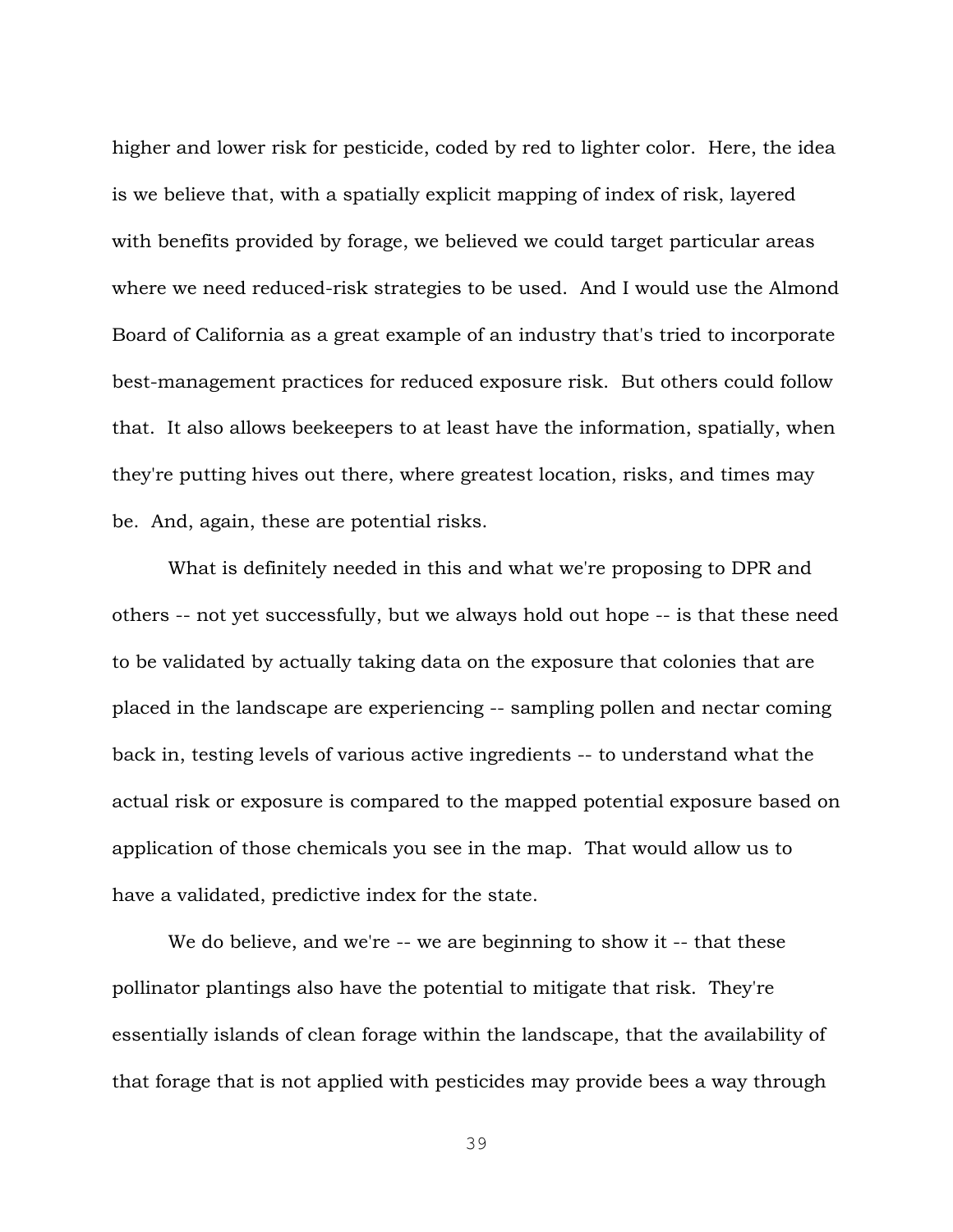exposure that they get to recover from that, and that's something we're actively working on in projects currently.

I want to end by highlighting the idea that I believe that coordinated strategies for multiple benefits are the way forward in this as an agricultural community of practice. Protecting bees will come from coordinated strategies that capitalize on additional benefits. This is the idea of multifunctionality. I care about bees. Some people care about bees. Growers also care about soil health, long-term sustainability. DPR cares about nitrogen runoff, pesticide runoff, whatever it is. Numbers of these applications that, I think, provide habitat can also mitigate some of these other concerns that we have, that have real financial implications, potentially even dwarfing the concern that I have for bees.

So cover cropping examples -- something we're working on here -- you see cover cropping down almond alleyways of non-bearing orchards that improve soil health, water infiltration, and sustainable orchard production. So I think going forward that is an important thing to recognize.

Thanks for your time. Again, that at least gives you an idea of some of the diversity of research that's going on at the state and with shareholders and partners -- stakeholders and partners within the industry. Again, I'm not -- as you can tell -- I'm not a honey bee biologist, but we have increasingly worked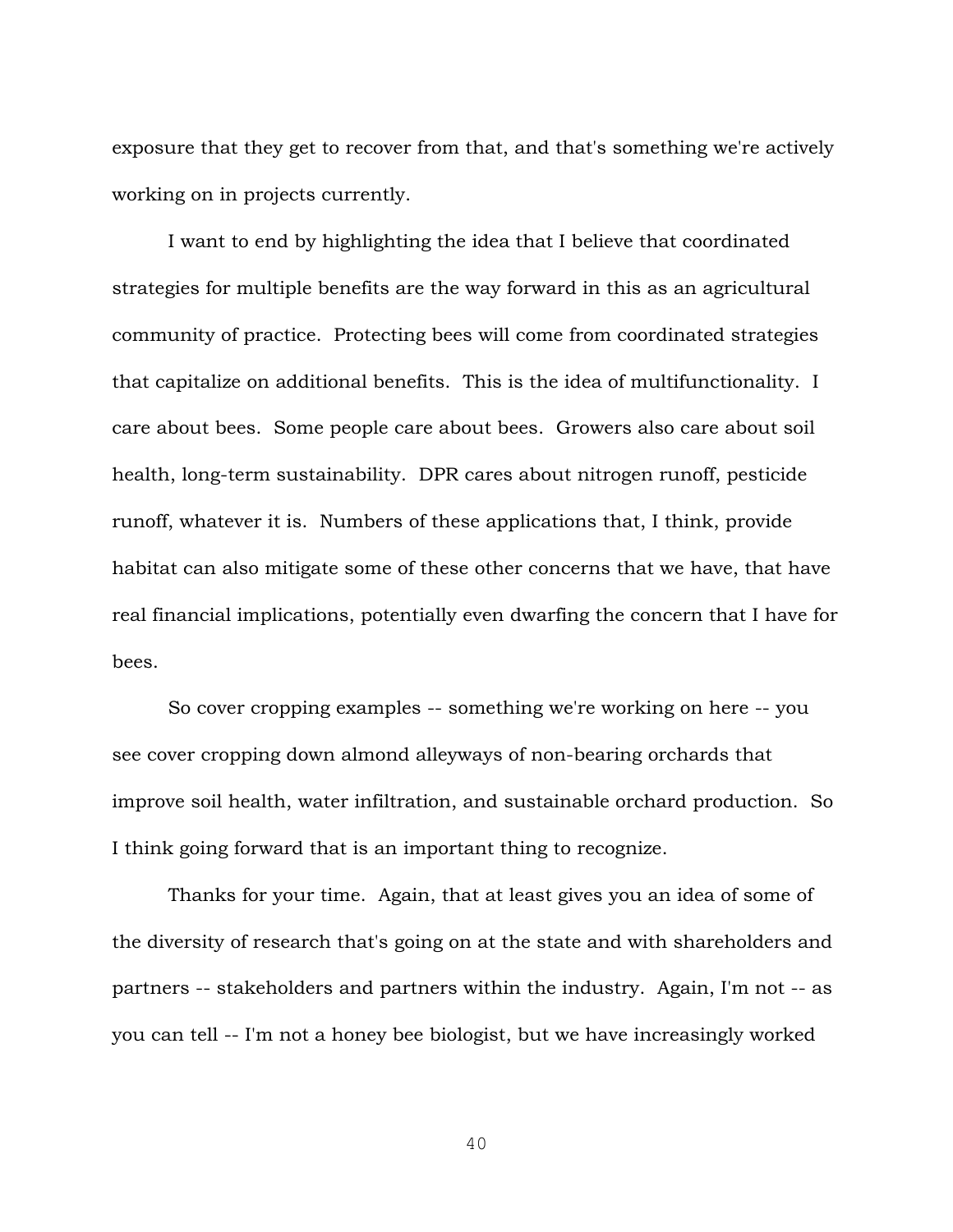with the apicultural industry because a lot of this stuff is what's good for one bee is what's good for all bees. So thank you.

**SENATOR GALGIANI:** Thank you very, very much. And our next panelist is Elina Niño, Ph.D., Assistant Specialist in CE - Apiculture, Department of Entomology and Nematology from UC Davis. Thank you very much.

**DR. ELINA NIÑO**: Good morning, committee members. Thank you. I'd like to really express my appreciation for the opportunity to speak to you about some of the work that I've been involved with since I've been here in California as an extension specialist for University of California. This is a very short time. It's about 10 minutes. So it's really not enough time to speak to everything that we do, but I just wanted to present with some of the highlights of work that we've been doing and also highlight some of the issues that I have noticed and have seen that the beekeepers have and also honey bees as an organism that we're interested in.

So before I go into the actual research and talking a little bit about bee health, I just wanted to point out the new effort that we just spearheaded, and that is the creation of the California Pollinator Consortium. This is a collaborative effort between the University of California pollinator researchers, and it's sort of going to give us an umbrella on which to work together and better coordinate our research efforts to support pollinator health.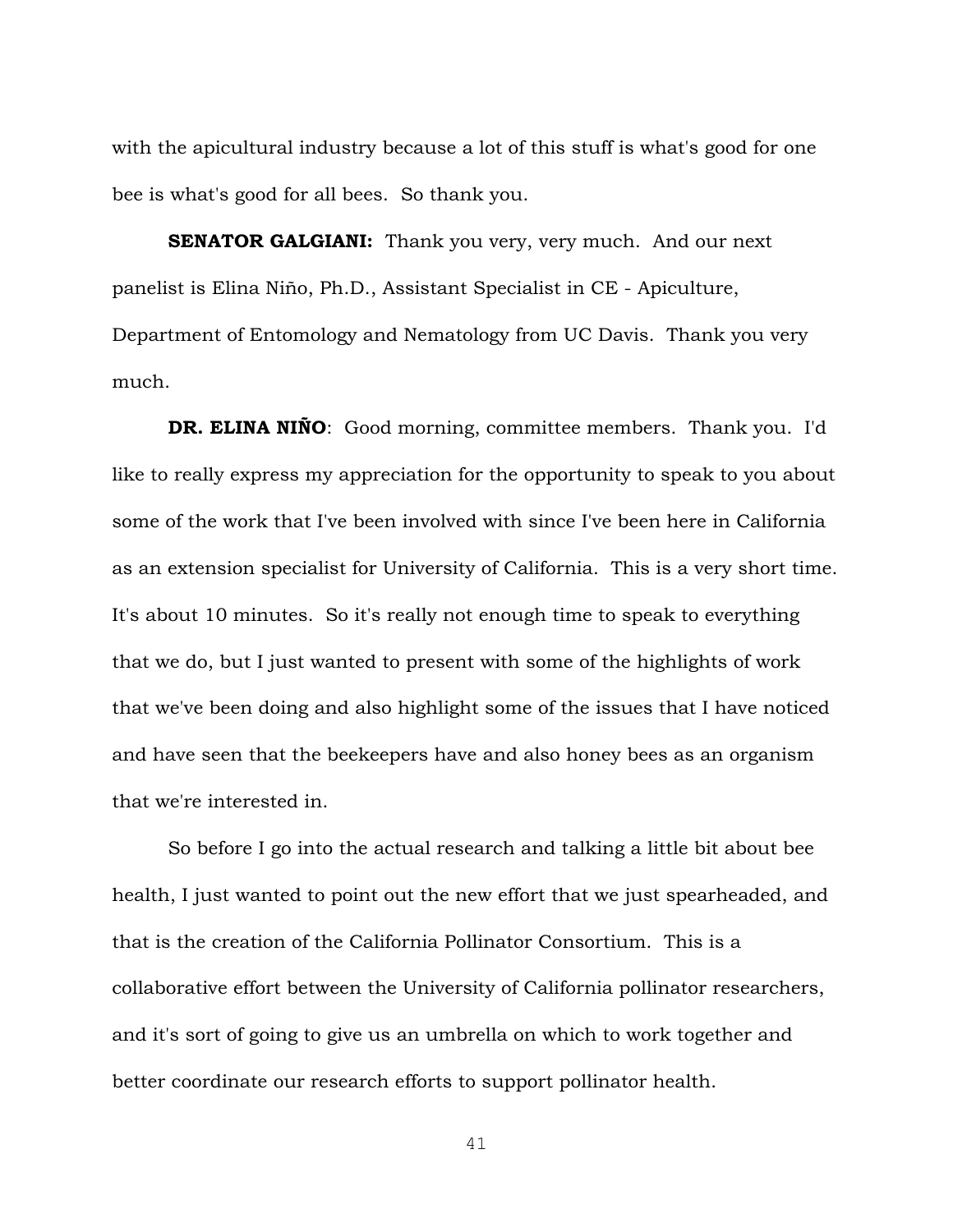So honey bees -- Dr. Williams obviously spoke to mostly wild bees -- but honey bees are still the most essential managed pollinator, as you are aware; and there are several reasons for that, one of them being that they have high numbers of foraging individuals, so strength in numbers. They also can be easily moved, as you've learned earlier today, from state to state, including into California for pollination of various crops.

Honey bee colonies within the state of California are rented out for over 20 different crops, for pollination of over 20 different crops, and they're estimated about 700,000 colonies in California, and this is directly from the survey that's done by USDA NASS. Those numbers changed -- change as we go throughout the season and through the year. So these are the numbers for July, for example. However, in January, as you've already heard, there are close to two million colonies that are brought in by migratory beekeepers that are necessary for pollination of almonds, which is obviously a huge industry, and it has about \$6 billion value.

One thing that I wanted to stress out here -- and we already talked a little bit about this -- is the need for a more efficient border stations processing. It's extremely important, especially if the bees are sitting there not being able to fan and actually regulate their temperature within the colony, because the heat stress can kill them. So providing either water resources or just the faster way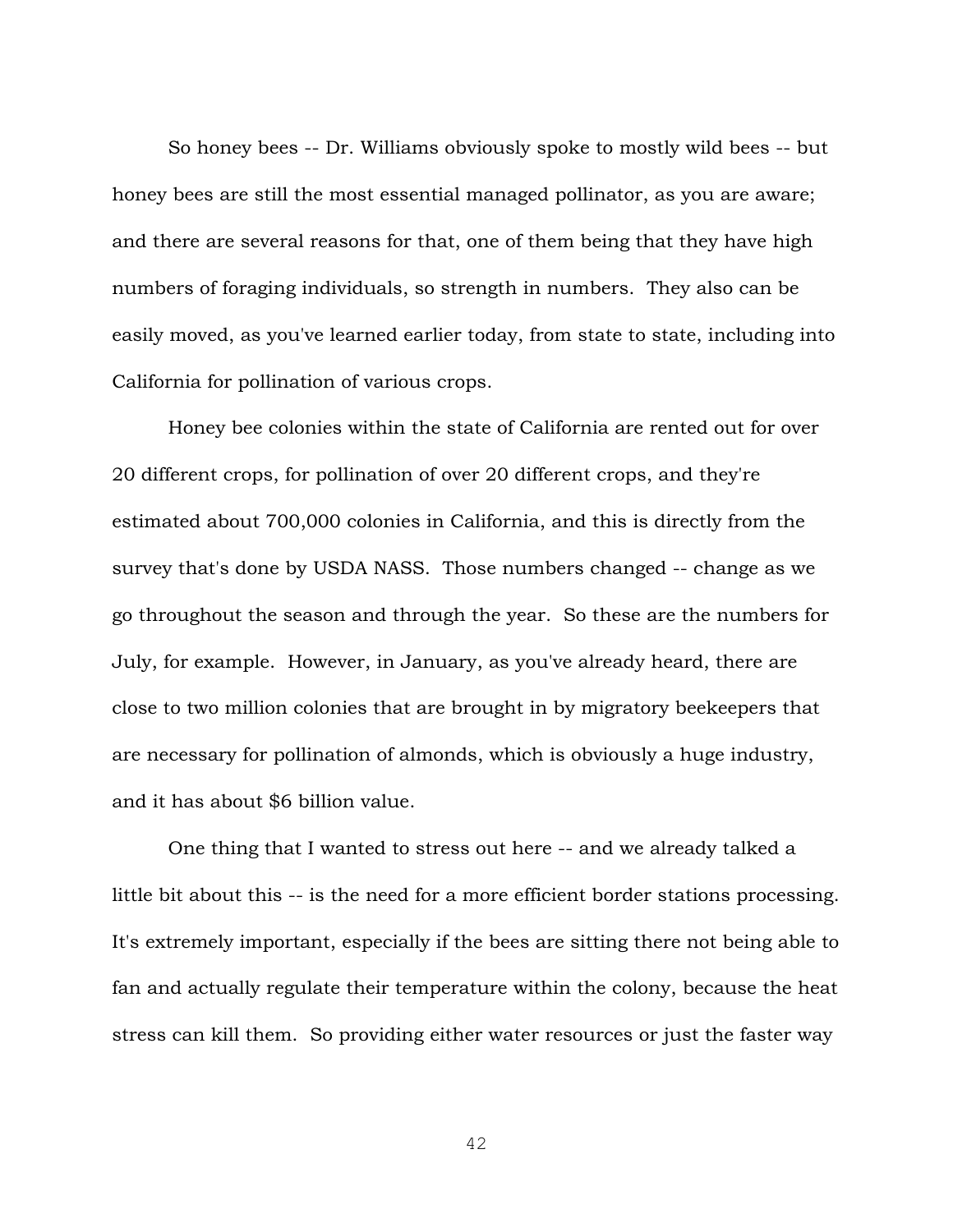of getting those bees through the border stations would be tremendously helpful for the bees and the beekeepers, of course.

And, obviously, we might not be sitting here if we didn't know that the native bees and also honey bees are facing tremendous stressors and tremendous pressures. And we have large colony losses that have been reported and that have been documented for about, now, a decade by this coordinated effort of the Bee Informed Partnership, University of Maryland and also USDA. And if we just point to the orange bars, this is the annual loss that have been reported since 2010, 2011. If you look at the overall average, national average losses, it's currently sitting at about 35%, which is, I guess, better than what we've seen in the past at about 45%. So colonies and the beekeepers are still losing these colonies annually.

So what are some of the stressors that are causing these losses? There are many. As you can see, it's complicated. It's a, really, interaction of many stressors that the honey bees face while they go out and forage and provide that valuable crop pollination services to us. Of course, these include what Neal spoke to already a little bit, and that is the need for more diverse and plentiful bee food supply, potential exposure to pesticides, including the acaricides that the beekeepers are needing to use to combat varroa mites. Varroa mites -- and this is just for Senator Dodd . . .

**SENATOR GALGIANI:** [Inaudible] what?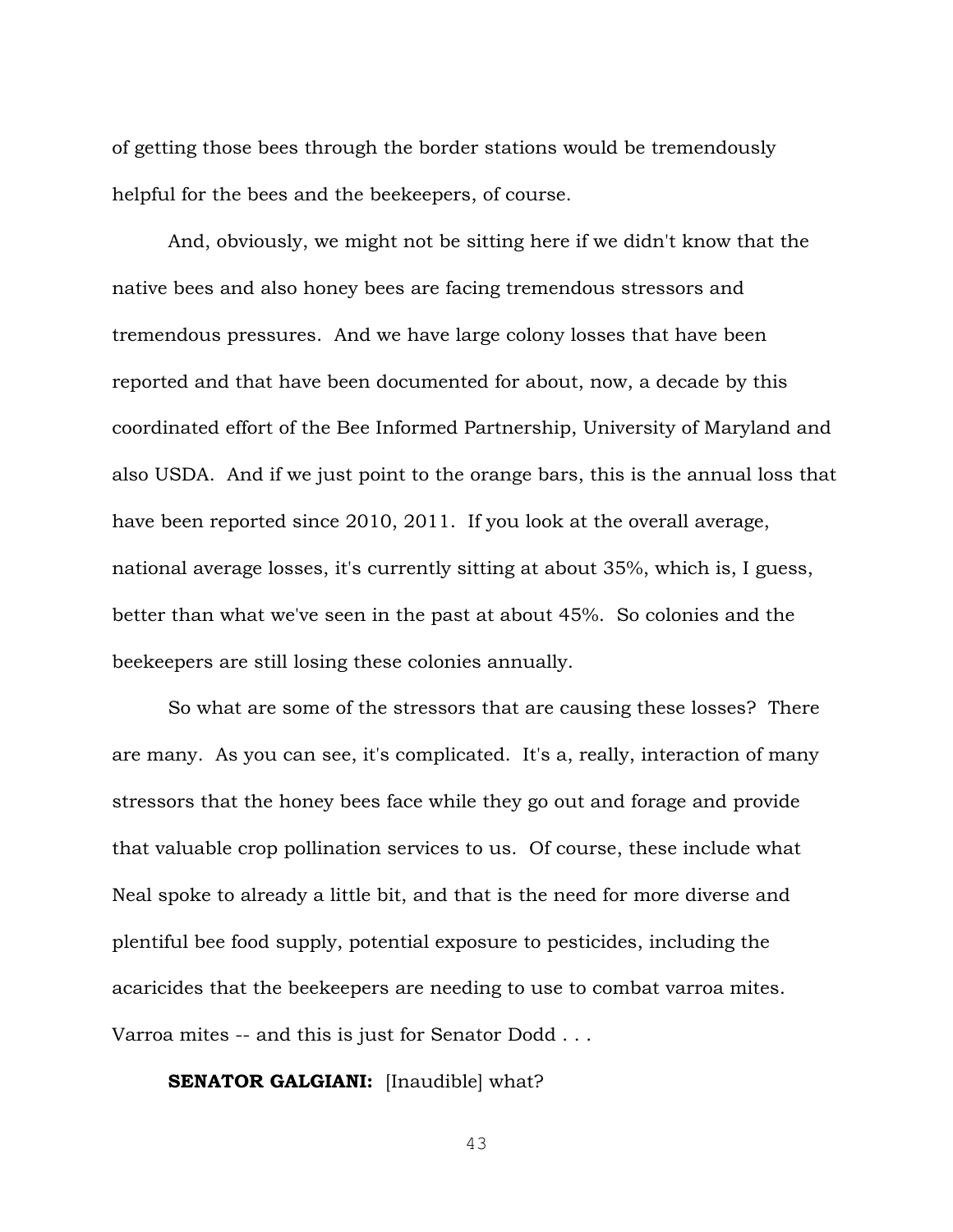**DR. NIÑO**: I don't have a small hive beetle for you. But those are varroa mites.

## **SENATOR GALGIANI:** Those are what?

## **UNIDENTIFIED FEMALE:** Varroa mites.

**DR. NIÑO:** So varroa mites are a huge problem, and we'll talk a little bit more about what they do to the bees and why they're such a huge problem for us. And of course, some of the -- some of this work also has caught our attention; and some of the work that we do in the lab itself is, really, to continue characterizing these various biotic and abiotic stressors which are affecting colony health and then use that information to develop immediate and long-term solutions, both for bee health and beekeepers.

So I'll focus a little bit on some of the work that we've done so far, specifically on interactions between pesticides, so agro chemicals that the bees might bring in from plants that they go and forage on, and also interaction with some of the miticides that the beekeepers need to use to combat varroa mites. So this is work that was done in my lab by one of my graduate students -- and I'm not going to go through every single detailed thing on there; of course, that would take a long time. But the idea behind it was to take the 12 most commonly used or most widely used pesticides, including herbicides, insecticides, fungicides, and organosilicons which are adjuvants that are added when the pesticides active ingredients are applied to actually improve their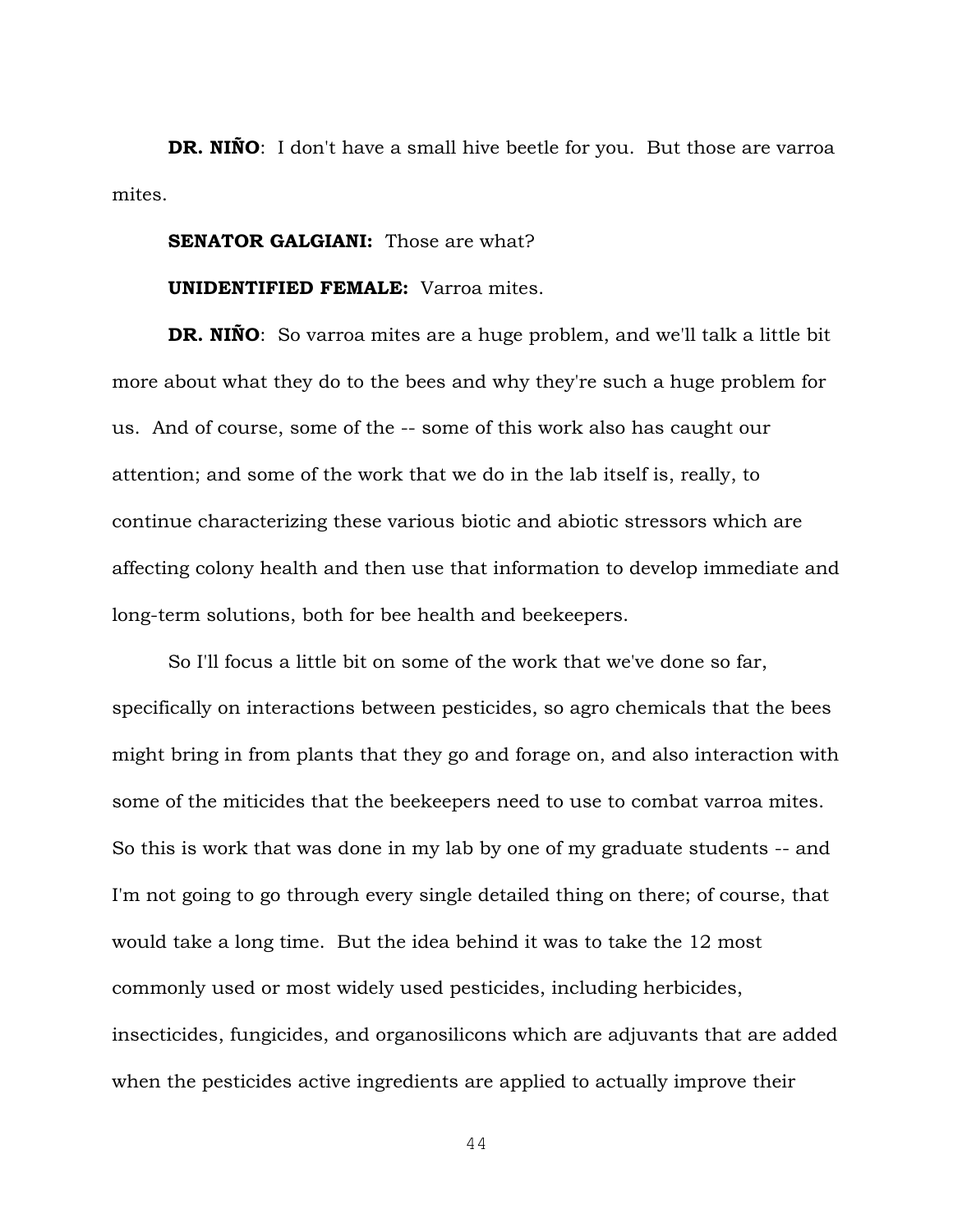efficacy, and combined that with the Amitraz, which is a chemical that is used to combat varroa mites, and see what that does to bees -- adult bee populations in cages in this case, admittedly.

We did not actually see any negative effects of any of these interactions, any of those combinations. The only negative, or negative effect that we found that actually increased the mortality of these adult bees in the cages was the application of this organosilicon; and this is actually something that's been of concern to the beekeepers and the research community in the more recent past. And there's some work that's being done by Dr. Chris Mullin and also Dr. Diana Cox-Foster showing that some of these organosilicons can have negative impact to the beekeepers.

So this really drives home the point for increased need for better understanding with some of these pesticides or some of these chemicals that might not be considered active ingredients are actually doing to the pollinators, and we're just starting to understand these issues. So there is definitely a need for increasing sort of funding for more comprehensive research to improve pesticide labelling; of course, understanding synergistic effects of pesticides; and all in an effort to optimize best-management practices in pollination of various crops.

This also includes some of the work that we've been doing, and that is to integrate pest management alternatives. So instead of potentially having the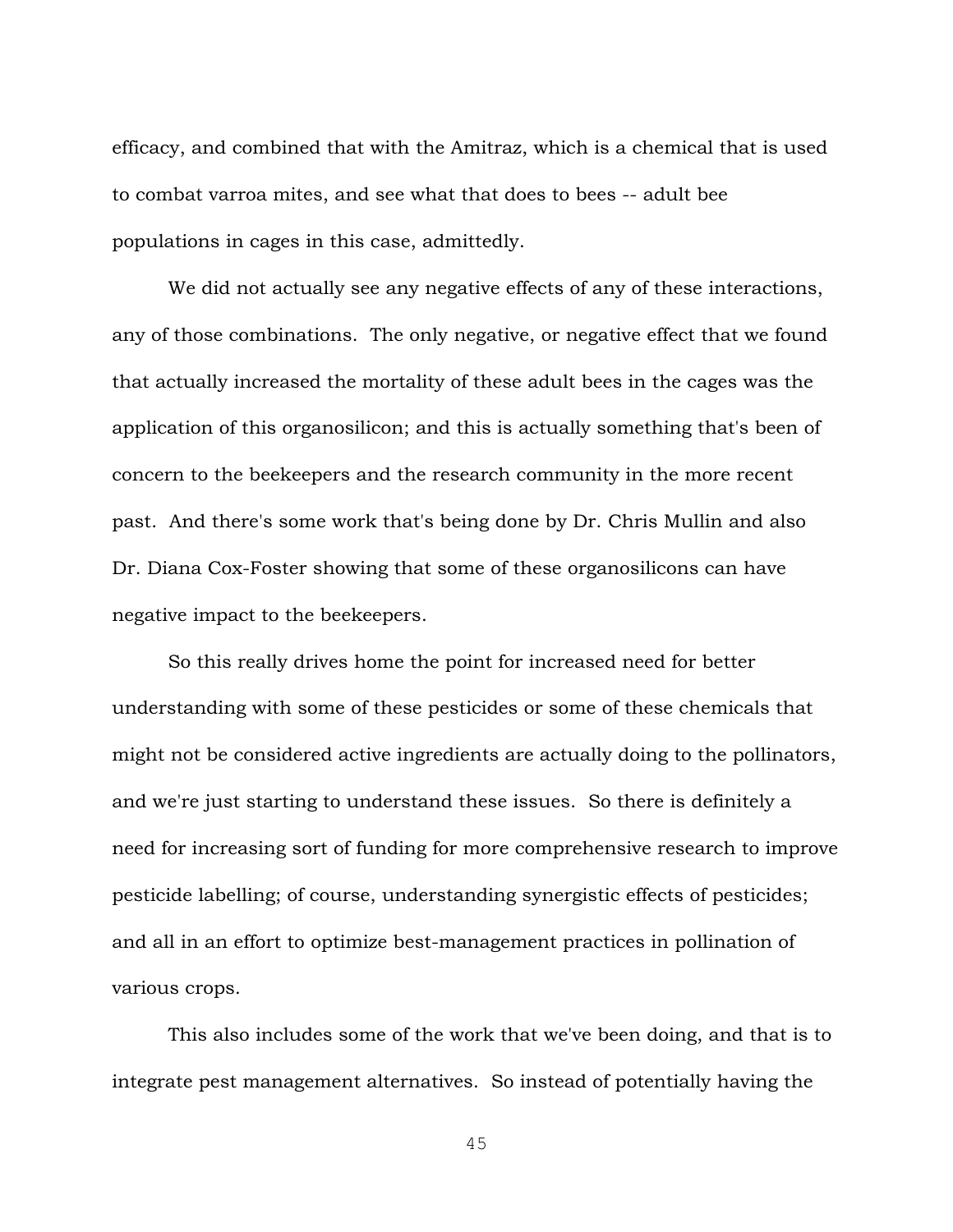conventional fungicides, for example, that are often used in combatting fungal diseases in almonds, we are now focusing on trying to identify and develop biocontrol agents for control of these fungal pathogens in almonds. And one cool thing about it is that what we're proposing to do is to use the honey bees that are already in orchards to deliver these biocontrol agents. Just by the fact that they have hairs on them, they'll walk across the entrance where this agent is, pick it up on their hairs, and then the idea is that they would deliver it to these individual flowers.

And also, I'm glad the panel before us spoke a lot about providing tools and also educating and providing outreach to various stakeholder groups. So at UC we have partnered with UC IPM; and we have developed this tool for safer pesticide application, which basically you can go online and find the pesticide of interest, and it will spit back out to you whether this pesticide is of high risk or low risk or no risk to honey bees. So it's sort of an interactive tool that beekeepers, growers, and even homeowners can use to quickly assess whether this is something that they should be pouring onto their plants or not.

So moving on, let's talk about that varroa mite. So varroa mites are an ectoparasite. They are tiny. You saw they're really small, but they do a lot of damage to the beekeepers. What they do, they feed on hemolin for the blood of the honey bee, both adult and developing. Why they're so devastating is that they can transmit viruses. They also suppress the immune gene expression so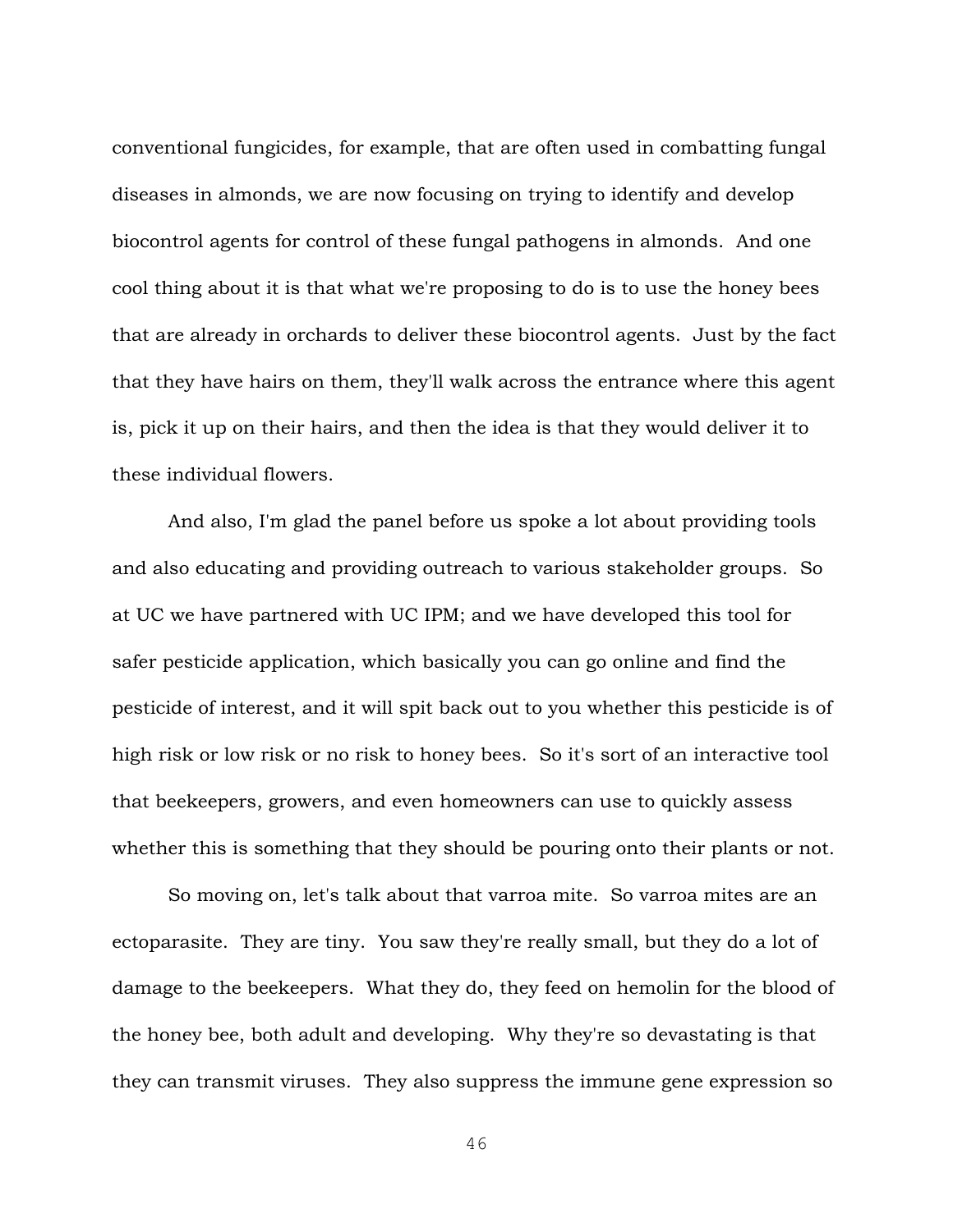the honey bees, when they're stressed out with varroa presence, they actually are not able to deal with other pathogens. So here's the varroa mite on the bee, on the adult bee; and here is a bee that has the deformed wing virus. So that varroa mite has transmitted that deformed wing virus to the bees; and it has caused, obviously, wing damage to the bee, and that bee is essentially useless to the colony. It will never be able to go out and forage and contribute meaningfully. And usually, they actually end up killing them and kicking them out of the colony.

So it's been quite devastating year for us. At least last year, when we monitored our varroa mite infestation levels, we actually found 216 varroa mites on 300 bees. So that's about 72% infestation, and a lot of that is due to drift from neighboring colonies if the beekeepers have not taken care of their problems.

So again, one of the research projects that we have in the lab has been supported by various funding agencies, and it is looking into developing new and improved bio miticides for safety and efficacy of varroa mite. And, again, this is a graph that I'm not going to walk you through every single step of. So far, we have evaluated 13 new bio miticides or improved bio miticides, and we do have some promising both lab data and field data. Of course, we have some winners that have taken care of that varroa mite infestation, and we have some losers, of course, that did not do the job that we were hoping they would.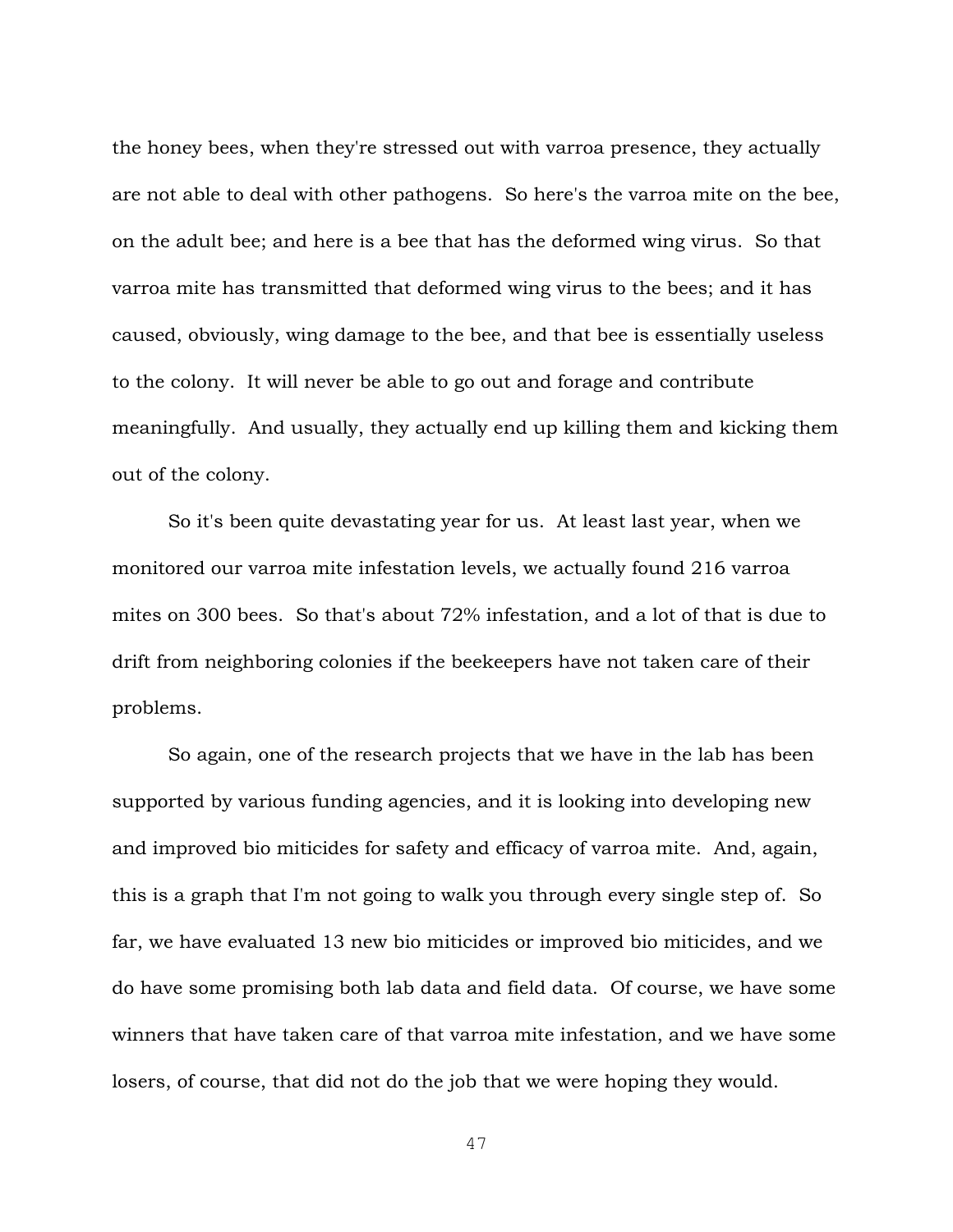And, again, going back to the outreach and how important it is to educate the general public -- and there's a lot more increased interest in beekeeping and folks wanting to keep bees in their backyard. However, they don't often know what they're getting themselves into. So we provide those educational opportunities. And in fact, in the past, we've partnered with the CDPR as well to provide these educational opportunities for their apiary inspectors, and that has resulted in the creation of the California Master Beekeeper Program. And we really hope to continue educating the stewards and ambassadors for beekeeping and bees.

And the last thing that I wanted to just follow up on, this is some of the work that we started doing in collaboration with Dr. Neal Williams, and it pertains to providing these foraging opportunities for pollinators. Specifically, I'll talk about some of the work we've done with honey bees.

So honey bees, obviously, need diversity of pollen sources such as -- much like native bees do. This here is really what we often provide to them. So this is an almond orchard. There's not much there other than the almonds, and while they're nutritious, again, it goes back to the availability of diverse nutrition.

This was behind my apartment complex, right? So do you think a honey bee would thrive in there? Probably not. There's really not much for them to eat, especially that they really need something more like this. They need sort of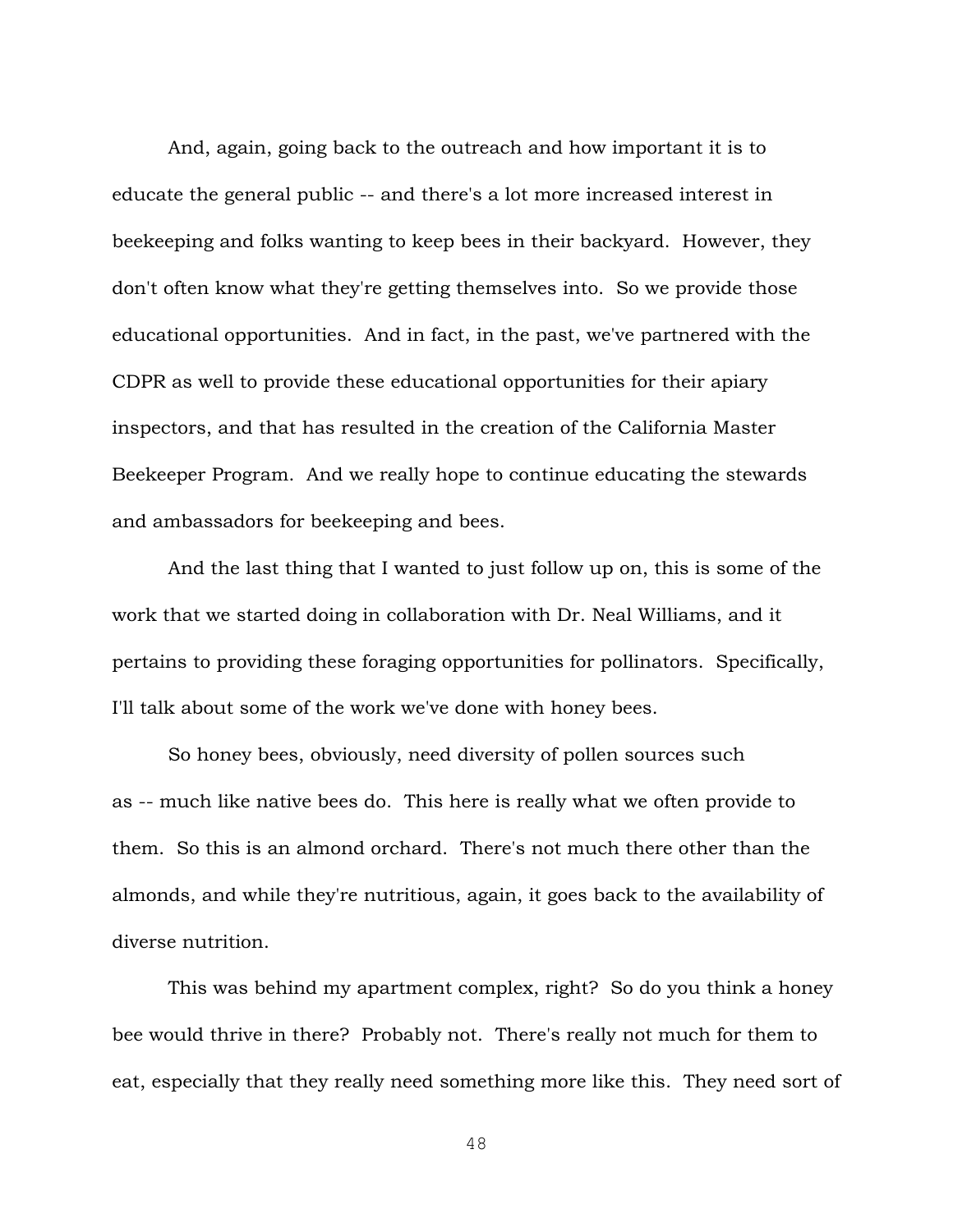a buffet of food that actually helps them better deal with those pathogens and actually better be able to detoxify pesticides when they have access to this plentiful forage.

So some of the work that, as I mentioned, we've partnered with Dr. Williams on -- has been supported generously through California Almond Board and also California State Beekeepers Association -- is looking at the value of these forage strips around almond orchards for honey bee health and, specifically, survivorship and growth.

So we've compared the mix that was developed by the Williams lab, and we also compared the mustard mix that is provided by Project Apis m. to growers directly. And what we did, we placed these colonies in 16 different areas. We had four different treatments, four controls, and we had two colonies per treatment. And what we did, we tracked these colonies from before the almond bloom, throughout the almond bloom, and then after the almond bloom, and we took note of their growth, both adult and brood development. We also collected pollen, just to ensure that these bees were, indeed, foraging on what we were expecting them to forage on. And we also collected samples to be processed for pathogen loads, immune gene expression, and we are tracking, still, the survivorship of those colonies.

So just quickly here, the adult bee population, we did, indeed, see, when we compared the control orchards with those that were orchards with mustard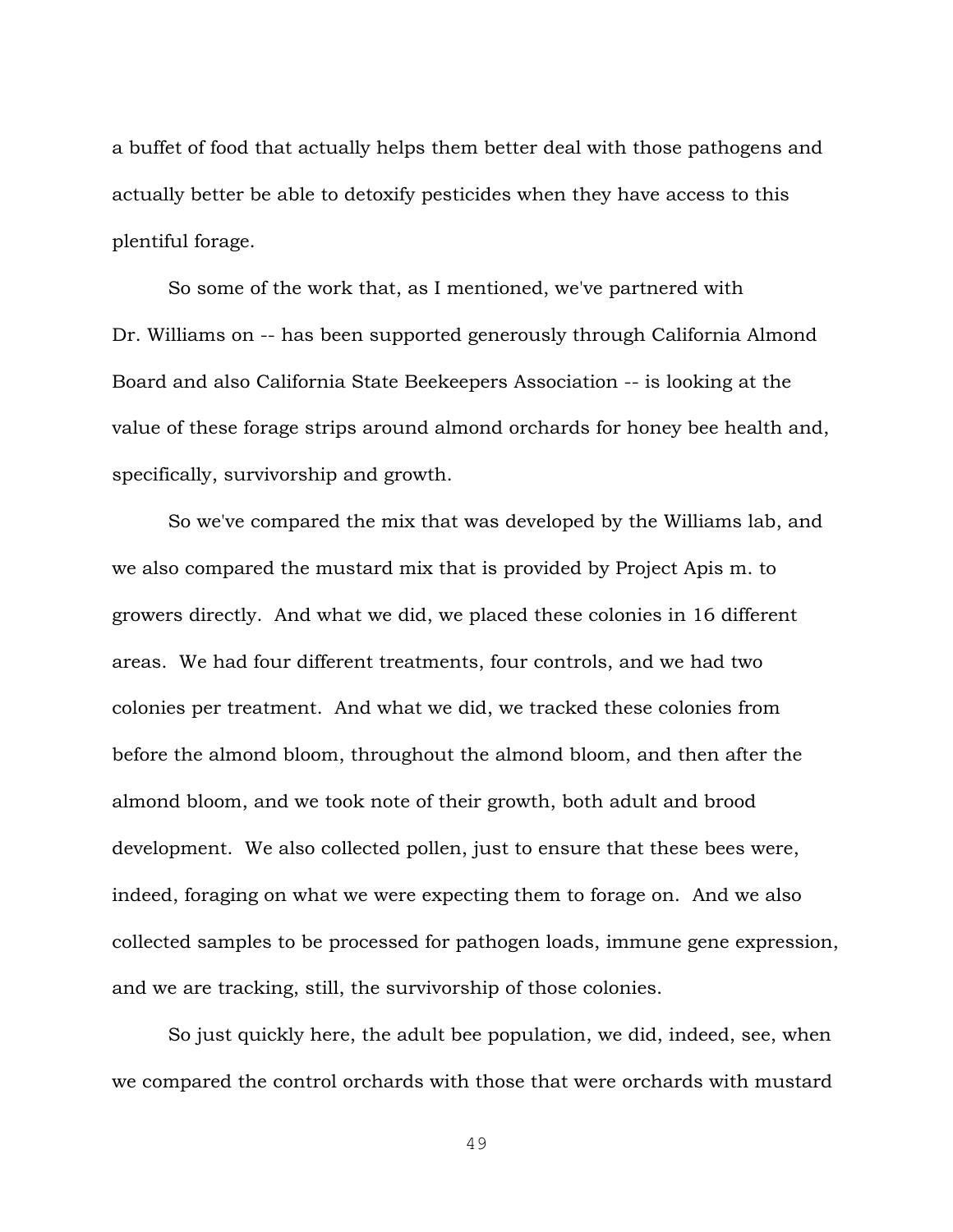plantings next to them, those bees or those colonies that had access to mustards did grow bigger, basically, than those that were just present in almonds, at least at two time points during the experiment. And then, now, we're still tracking the survivorship of these colonies. But one thing that struck me as interesting is that those colonies that were present and able to feed on mustard, they actually had, at one point during the experiment, the greatest survivorship as compared to the other groups. And also I want to point out, the wildflower -- Unfortunately, last year, we had bad weather so the wildflowers didn't quite bloom as early as the almond blooms. However, the bees did collect wildflowers after the almond bloom. So that could potentially be an option for growers to just have that supplement for beekeepers or bees available after the almond bloom.

And the last thing I just wanted to mention is it's -- While we are trying to sort of augment the agricultural areas, it's also very important not to forget our urban and suburban environments. So one of the projects that we have going on in conjunction with our Haagen-Dazs Honey Bee Haven garden is to look at which commonly sold plants do bees prefer. And this is the information that would then go out to the home gardener, if you will; and they would be able to be knowledgeable about which plants to actually plant in their gardens because every little bit of food for the bees can help.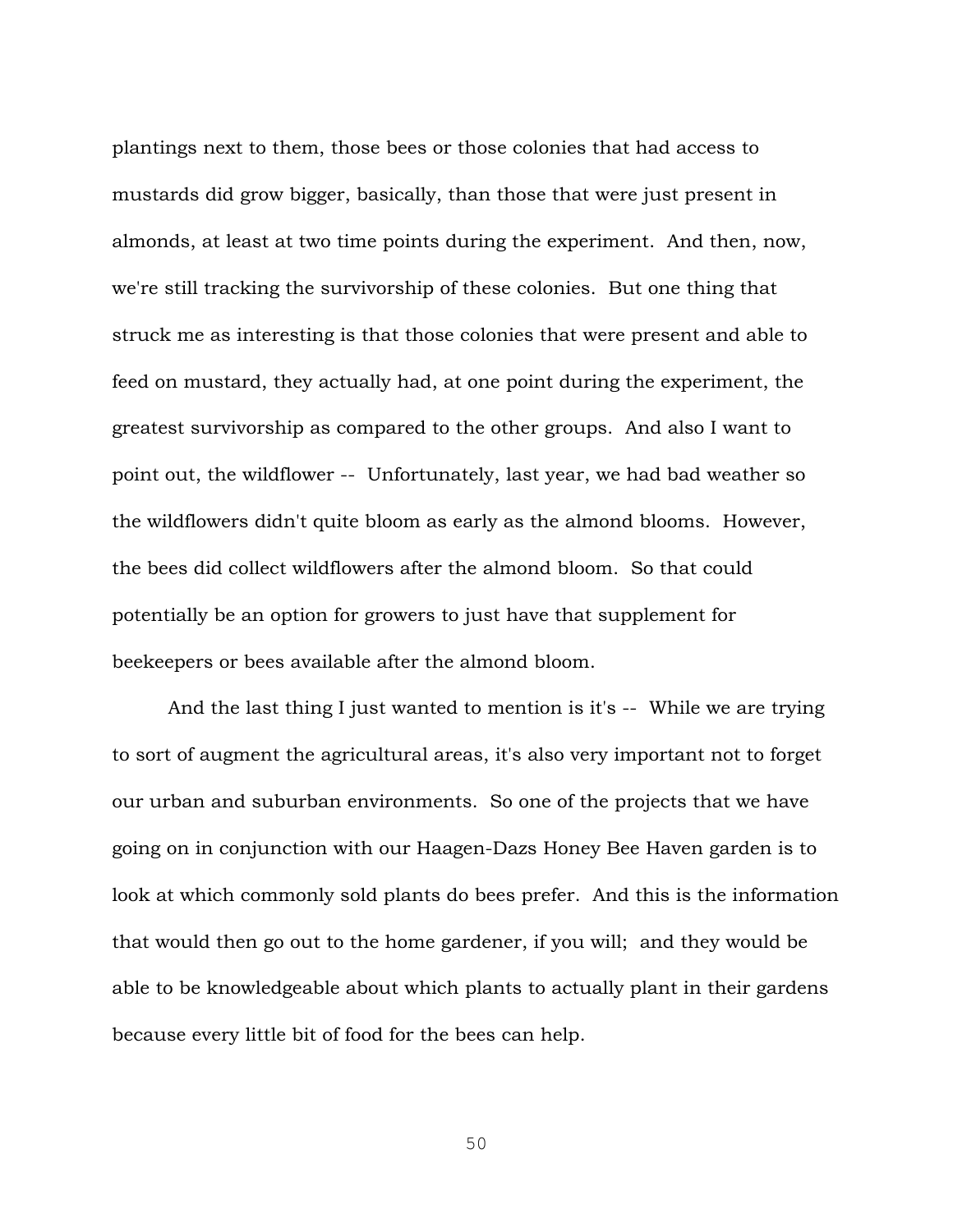And I just want to end by saying that providing foraging opportunities really is crucial for honey bee health but also crucial for supporting bees in general. So for example, Assembly Bill No. 1259 deals with leasing of public lands for apiary businesses. Also, supporting and funding research which would explore further foraging options, again, in these different locations throughout the state in different situations, -- maybe even providing incentives for growers to plant forage in their crop -- would be useful. And then all of this is to really support the pollination stability and then improved economic costs, because, currently, the estimate is that it costs about \$300 per year to support a colony. So if you think about it, rental for hives for almond orchard is only about \$200, so if a beekeeper only relies, let's say, on income from almond pollination, that is not necessarily sufficient to actually even support that colony for a year. And this all trickles down to -- it's not just the beekeeper. It trickles down to the cost for the grower and then ultimately could trickle down to the cost for us, the consumer. So that's all I have to say. And thank you again.

**SENATOR GALGIANI:** Thank you very much to both of you. Do we have any questions from members?

I did have one. You referenced that bees can detoxify pathogens if they have a healthy food supply. Can you talk to us about that for a minute?

**DR. NIÑO**: They can detoxify pesticides better if they have ...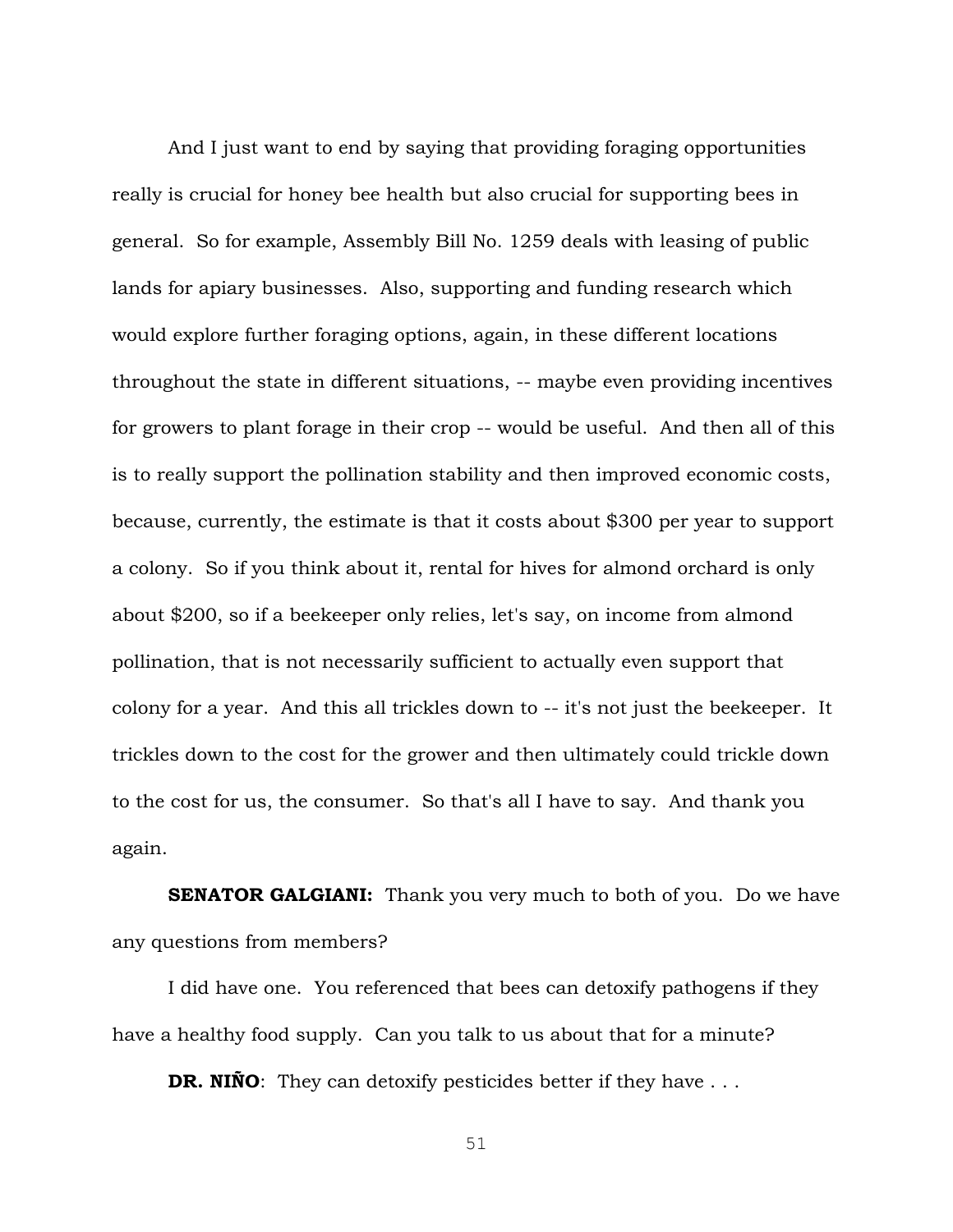**SENATOR GALGIANI:** Oh, pesticides.

**DR. NIÑO**: . . . healthy food supplies. So there are a couple of studies that were done. Actually, one of them was done by my colleague Dan Schmell at Penn State, who has fed a variety of diets or variety of pollens to bees and then basically tracked their survivorship after exposure to pesticides. So what he found was that if you feed bees diverse pollen nutrition versus those that get, perhaps, diet from a single pollen source, they are able to live longer. And then when he did the gene expression analysis, he also found that some of the detoxifying enzymes are up-regulated in those bees that were exposed to this diverse diet as well.

**SENATOR GALGIANI:** That's interesting. Okay. Thank you.

Senator Dodd, any questions? Senator Pan?

**SENATOR PAN:** Thank you. So one of the questions I had, you know, you talked about several different factors in terms of bee health. In some senses, I guess, you know, we have a . . . Well, I don't know how many variety of bees we have that we actually . . . But we essentially, I think, we have kind of a monoculture on a monoculture, which makes, you know, basically, the bees themselves more -- I presume -- more vulnerable to the variety of different, you know, infections, mites, et cetera. And maybe this is also a question for the bee industry, but I mean, is there . . . What efforts should be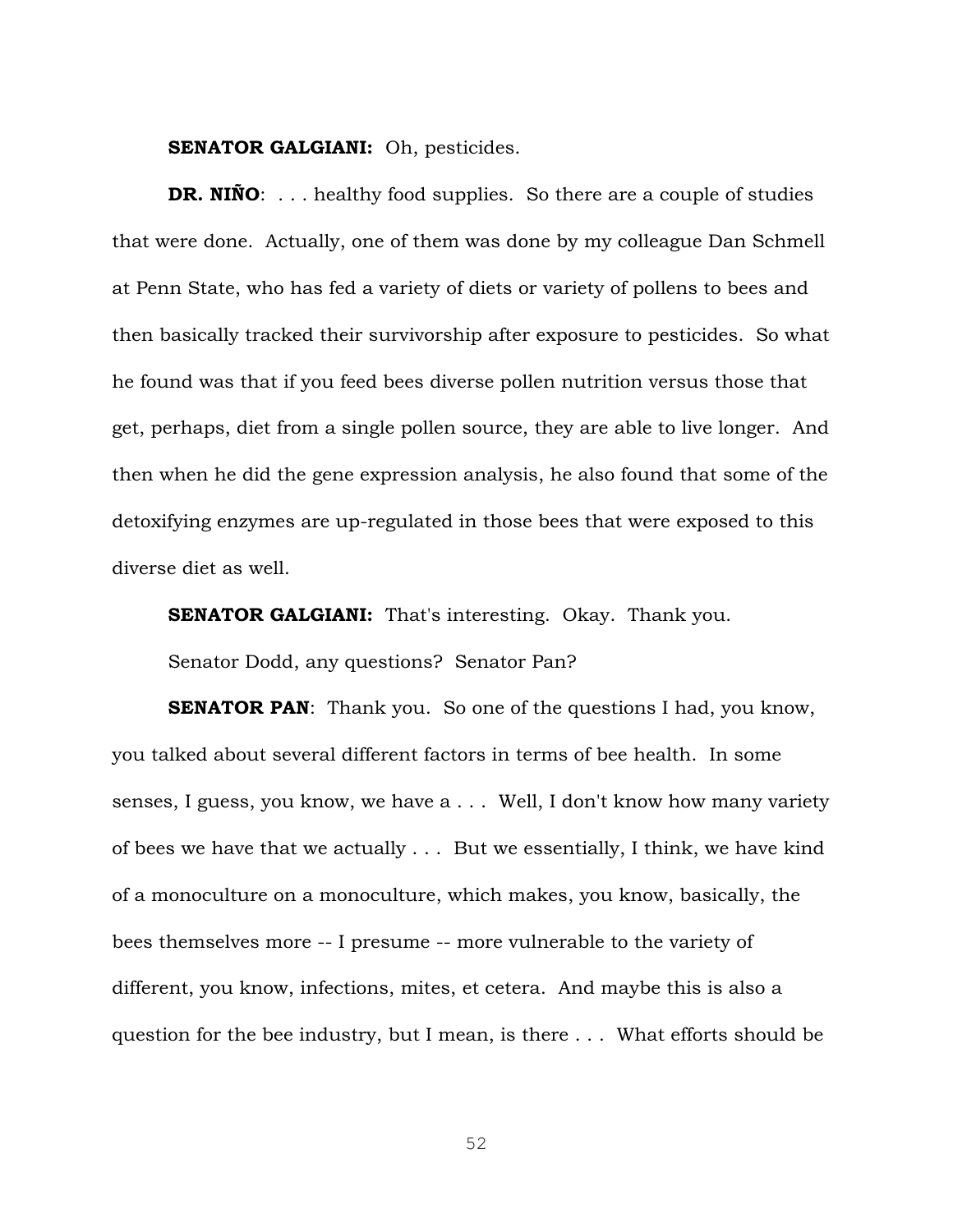made to . . . Should we try to diversify species, et cetera? So I mean, what's your thoughts about that?

**DR. WILLIAMS**: You mean species of the pollinators themselves? **SENATOR PAN:** Yes. Right. Exactly.

**DR. WILLIAMS**: Yeah, so well, our group has been working with support from USD and NIFA on a specialty crop block grant that's called Integrated Crop Pollination. You can find it at ICPbees.org if you're interested in that. And that's specifically about diversifying the type of pollinators we're using for crop production. So I think the strategy is, we don't foresee backing away from the use of honey bees. They'll always be a foundational species. But essentially, increasing the stability -- like insurance through diversification, much like you would for a stock portfolio or something like that -- that's combinations of other species that are managed, there are opportunities to manage, like bumble bees, for example; and then just supporting the habitat that brings in the diverse wild bees.

I didn't present it in my research, but one of the most interesting side piece of research done in almonds and in sunflower for seed production shows that even quite modest numbers of other bees placed with honey bees has a synergistic effect on their pollination effectiveness. So rather than it just being additive, saying we have honey bees plus the other bees, the presence of that diverse community of bees increases the quality of honey bee visits themselves.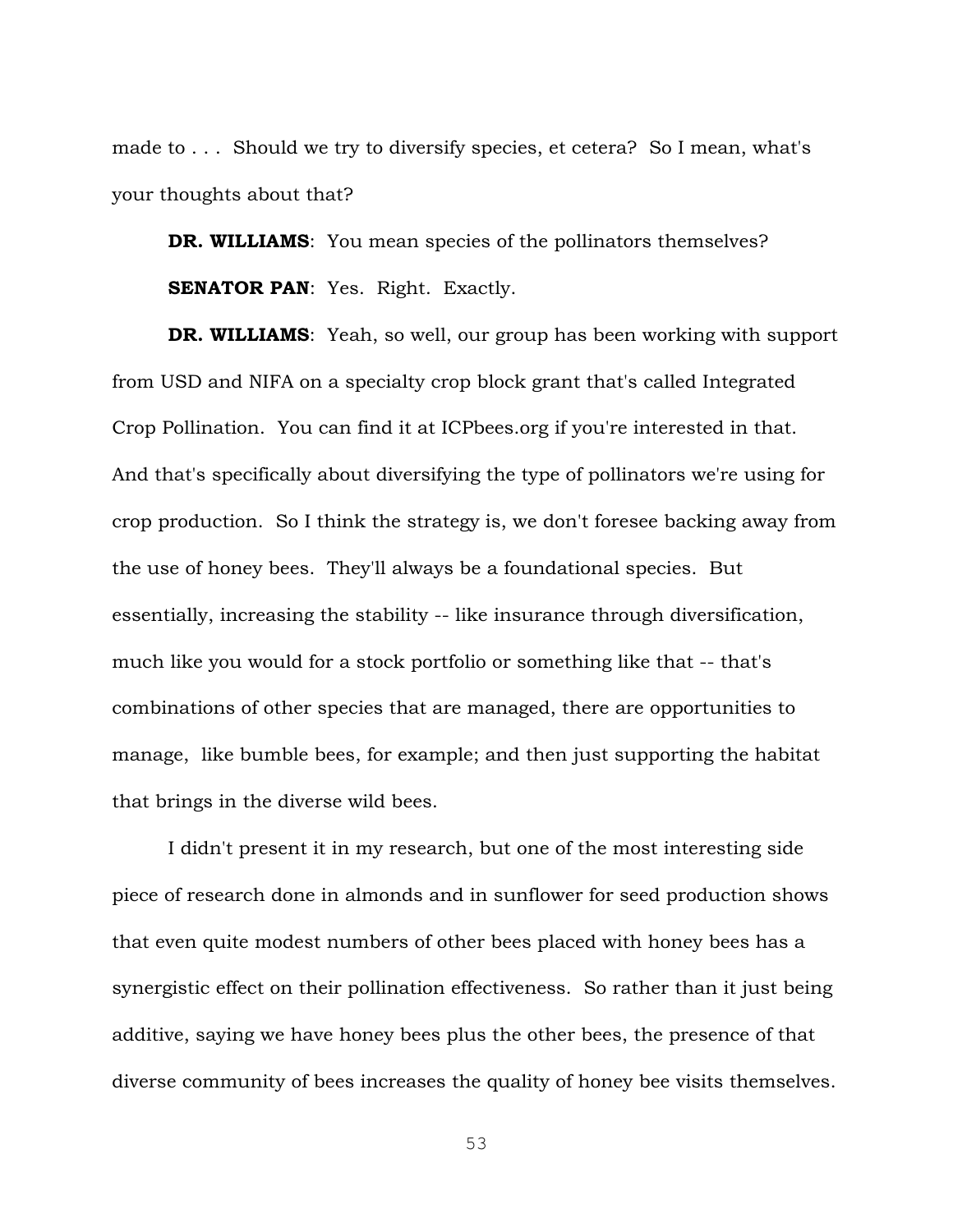And so where we have concerns about a lack of sufficient numbers of honey bees, this, indeed, provides a way around that problem, essentially, or another tool for that, to diversification.

**SENATOR PAN:** I mean, I think . . . So I guess the other part of the question then is that -- and so we can try to diversify and do the synergy. I think you talked about different types of plantings to try to diversify the in base. In terms of the, you know, the honey bees being used as sort of the main bees moved around, is there -- and, again, I'm not familiar enough with the bee industry. I mean, are there opportunities there too? Because, basically, you have a large population of one species, and they're vulnerable to . . . I mean, how do you expand the genetic diversity so that the whole population that, not only just here in California -- we heard it's being shipped around the country - isn't particularly vulnerable to a new, you know, parasite infection of that sort? How do we make that population more robust and . . .

**DR. NIÑO**: If we're talking about honey bee populations -- which I'm assuming that's what you're talking about -- honey bee populations, there are definitely efforts around the country to bring in, first of all, genetic diversity from outside of the United States. So Washington State University, for example, they have spearheaded efforts to collect and bring in, basically, semen from drones from outside of the country, again, to increase that genetic diversity and bring in beneficial traits to incorporate into these breeding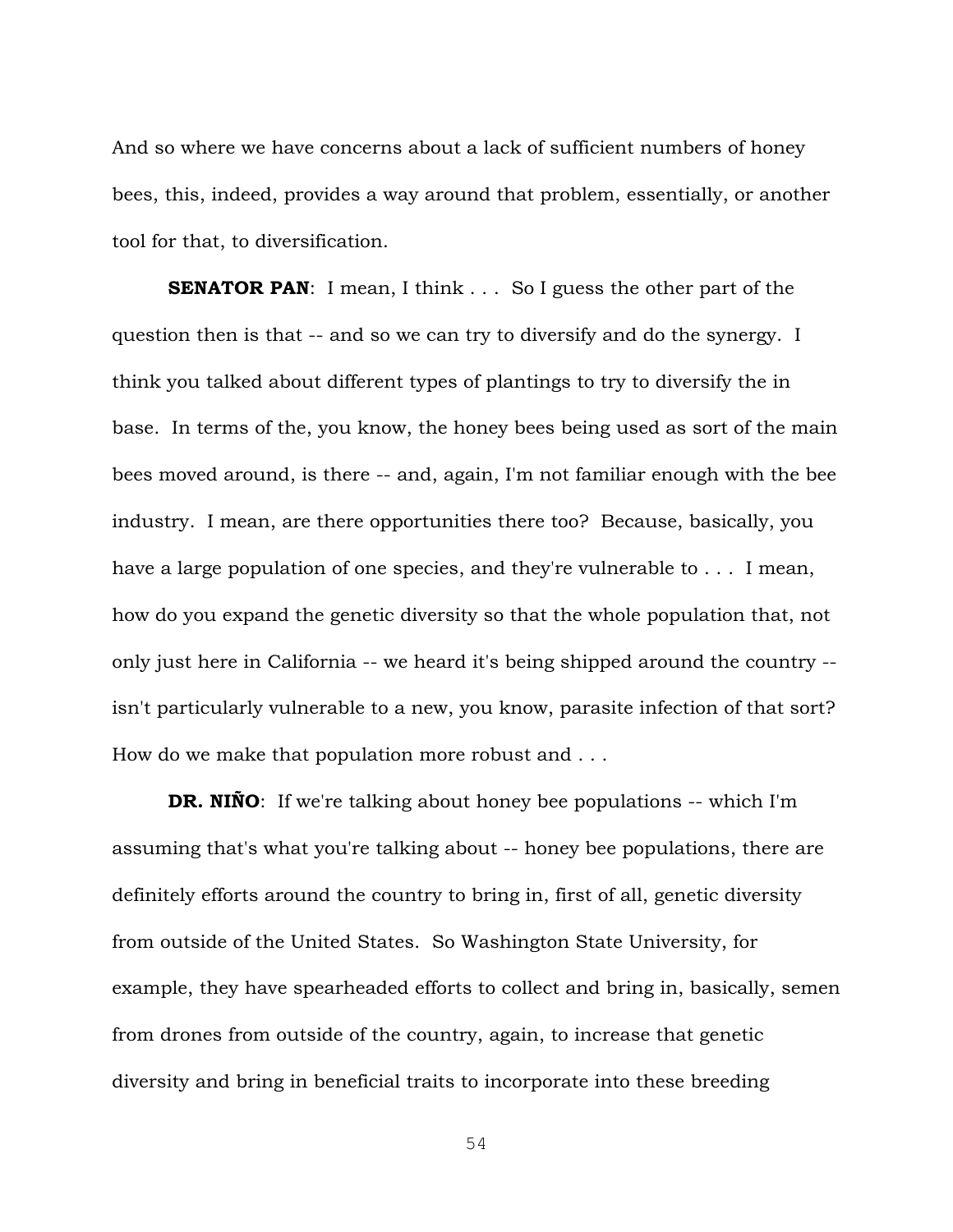programs. Again, there are breeding programs within the different universities, for example, University of Minnesota; and there are breeding programs even within the USDA labs where they're trying to breed honey bees that are resistant to specific pests or pathogens. Varroa mites, of course, are of particular interest; but there's also interest in breeding for viral resistance as well. So there are definitely efforts . . . And part of my research, actually, doesn't directly deal with the breeding programs but understanding sort of the biology and physiology that is behind the mating process and reproductive process of the queens and drones that will ultimately help support the breeding industry. And of course, here, we have in Northern California, around the Chico area, we have a large concentration of breeders that produce over a million queens that are shipped throughout the country. And they actually supply, you know, basically, if you think of it in terms of the colonies that we have, it's like one-third of queens that they supply to the rest of the country. And their stocks, they also work towards selecting these beneficial traits in the stocks that they have. So thank you.

**SENATOR PAN:** No, that's helpful. I mean, I think the challenges are you select for traits, but then you -- then that becomes the new monoculture and then [inaudible]. So how do you maintain the diversity? I mean, certainly, and I know in terms of it's great that they're trying to look at varieties around the world and so forth. Are we also working to maintain our base diversity in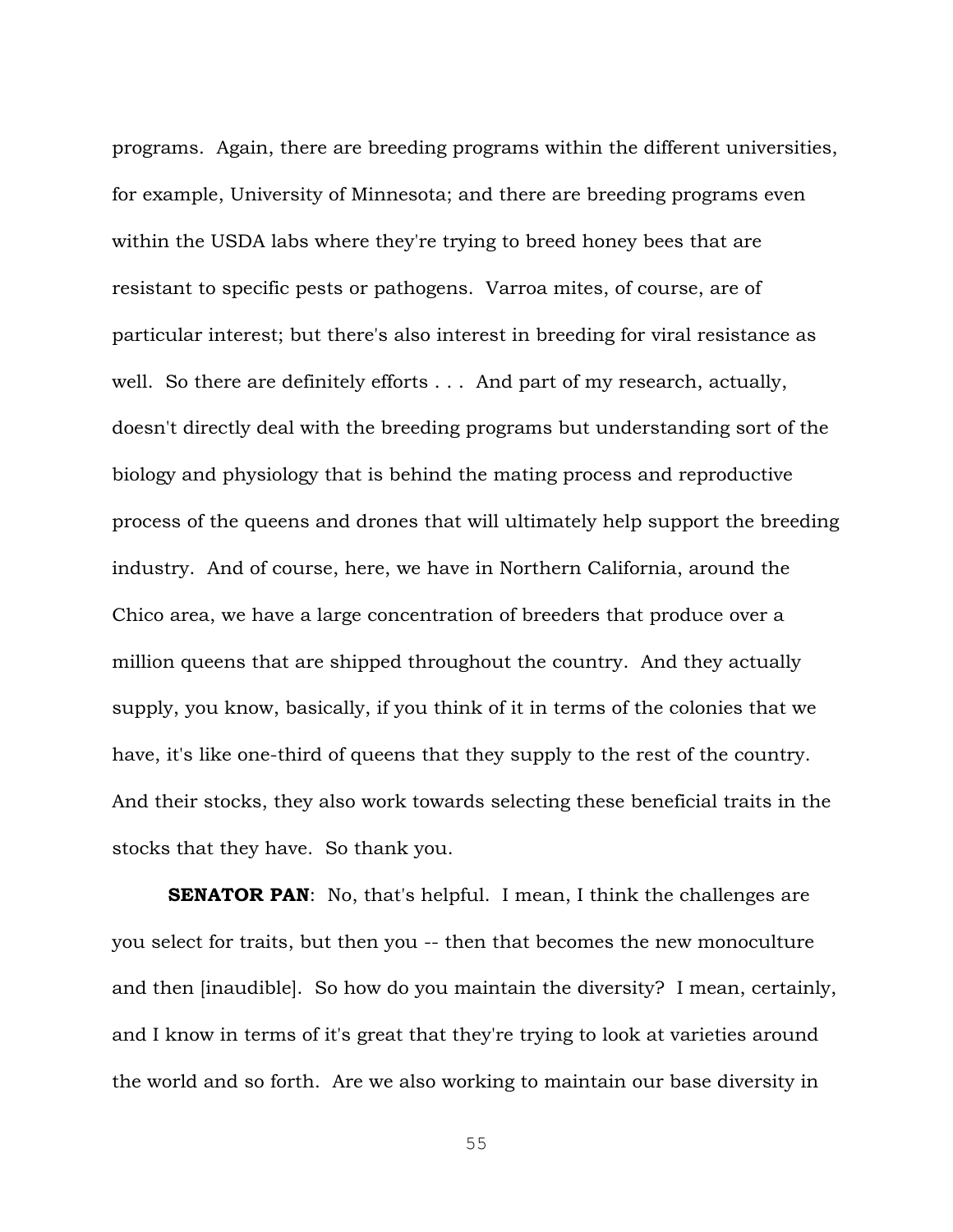the bee population so that, you know, we don't end up with essentially the same bee, you know, around the world? Right? And how do we maintain that diversity, genetic diversity?

**DR. NIÑO**: There is, as I said, there are definitely efforts. And then there are some smaller efforts that are starting now as really, not necessarily breeding, but sort of selecting for local populations of bees that are better able to deal with local challenges too. So there's that effort.

**DR. WILLIAMS**: The industry is one of homogenization of bee stocks from throughout the country. So it's a -- it's a real challenge, and one you've, I think, articulated very clearly. It's, you know, we're mixing all the bees from everywhere -- right? -- bringing them into California so they're . . . Yeah, it's a perfect storm.

**SENATOR GALGIANI:** Okay. Thank you to both of you. And we'll welcome our third panel. Our third panel is our stakeholders, starting with Ruthann Anderson, President and CEO of the California Association of Pest Control Advisors; Brett Adee, Adee Honey Farms; Robert Curtis, Director of Agricultural Affairs from the Almond Alliance of California; and Jackie Park-Burris, California State Beekeepers Association.

Did I say that correctly? Brett?

**UNIDENTIFIED FEMALE:** I think it's "Ā-dee." He pronounced it Ā-dee. I don't know.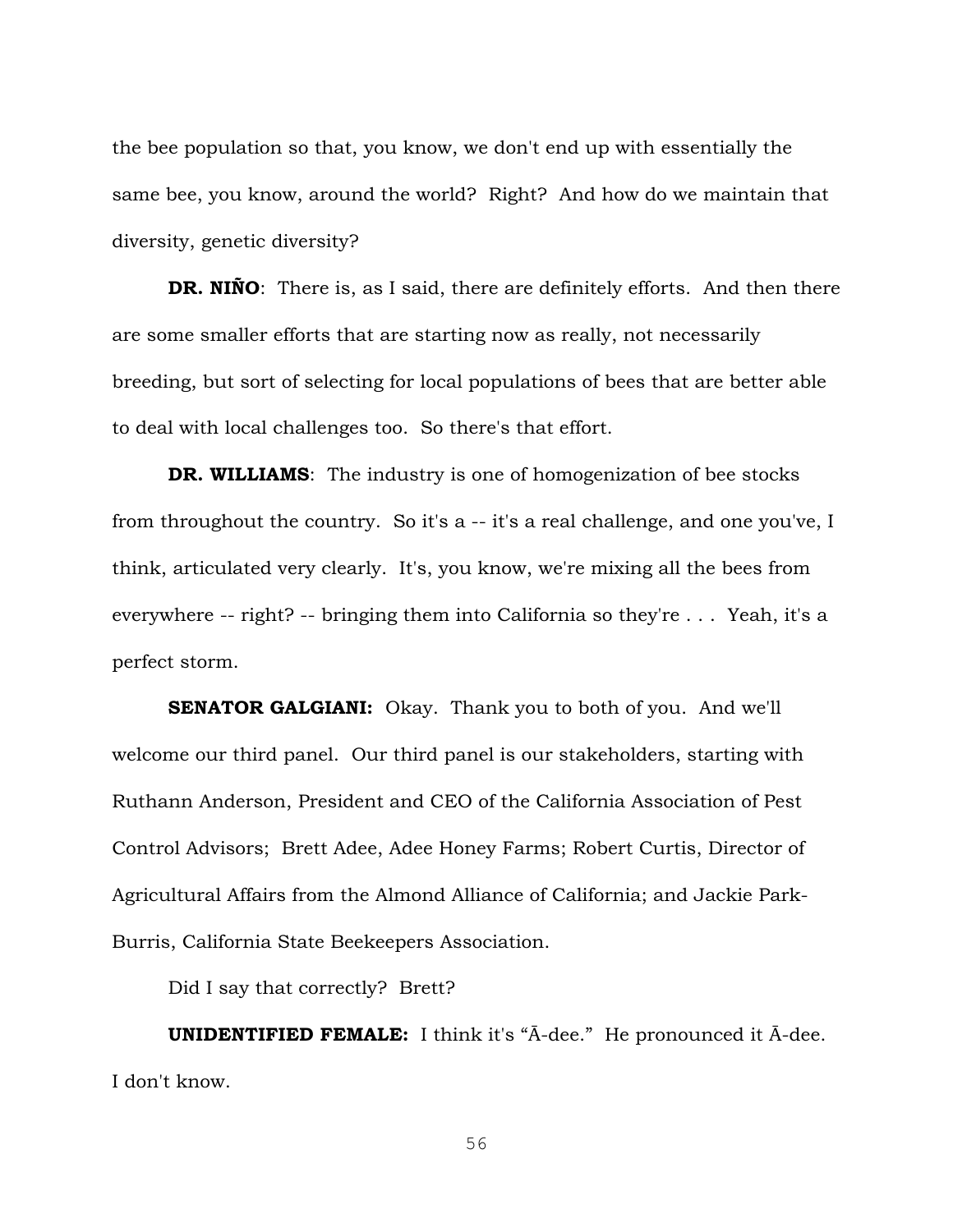## **SENATOR GALGIANI:** Thank you.

**MS. RUTHANN ANDERSON**: So I'm Ruthann Anderson. I'm with CAPCA. We represent about 4,000 of the pest control, agricultural pest control, advisers here for the state of California.

I kind of stumbled upon the project that Rick was talking about a little bit earlier in terms of registration and compliance in terms of the communication that we have out in the field between the grower, the PCA, the applicator, and the beekeeper. And, you know, we were talking just broadly about the movement of bees, right? So we have maybe a half a million bees that are here in the state of California throughout the year, and we bring in another million and a half bees. And the registration numbers currently in terms of registration at a county level are in the single digits in terms of percentage of those bees.

And so where our concern is, if the rest of the stakeholders aren't aware of the location of a bee, then how can we truly protect that bee when we're looking at agricultural applications out in the field. And so in working with DPR and CDFA and CACASA, the agriculture commissioners' association, we started to develop a communication portal that would take us from the pins on a map that Rick talked about a little bit earlier to a more robust system that would integrate into CalAgPermits as well as into various stakeholder interfaces that our PCAs use in order to write recommendations that are then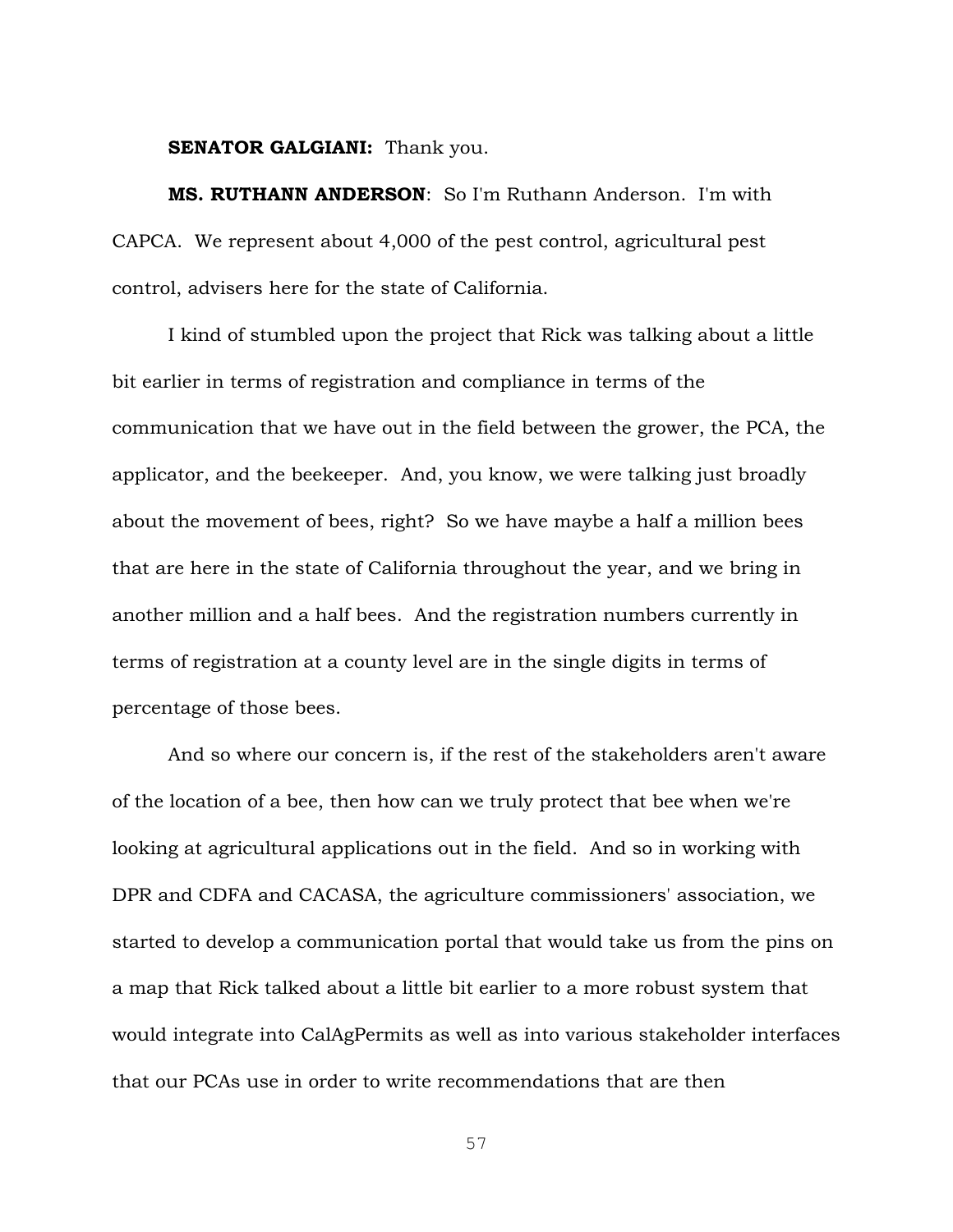communicated to applicators. And so we have kind of dubbed the project "Bee Where," W-H-E-R-E, in order to start really identifying the locations of bees, especially during key times like bloom. And it's been my great pleasure and opportunity to be able to work with stakeholders that are here, as well as others, including Farm Bureau, to be able to start -- to put together the regulations that are already in place into a technology platform that we can utilize next year. And so I know the committee is looking at -- it looks like AB 2468 in terms of adding that requirement to bring in registration at 72 hours and being able to move towards civil penalties; and I think that we would, as CAPCA, be in support of that. I think that that helps reinforce the communication cycle that we really need as well as the registration compliance that I think is required in order for all of us in the field to have better communication. So thank you for the opportunity, and I appreciate it.

**SENATOR GALGIANI:** Thank you. Our next panelist. And can you pronounce your last name for us, please? Yes.

**MR. BRETT ADEE**: Yes. Thank you for having me here. The name is Brett Adee of Adee Honey Farms, a commercial beekeeping operation. And I'm always encouraged when I come to meetings and meet sharp people in other parts of the government, in research, even in regulation; but I see a couple of fundamental or strategic flaws that, you know, have to be thought through. Otherwise, you know, you have the unintended consequences. And one of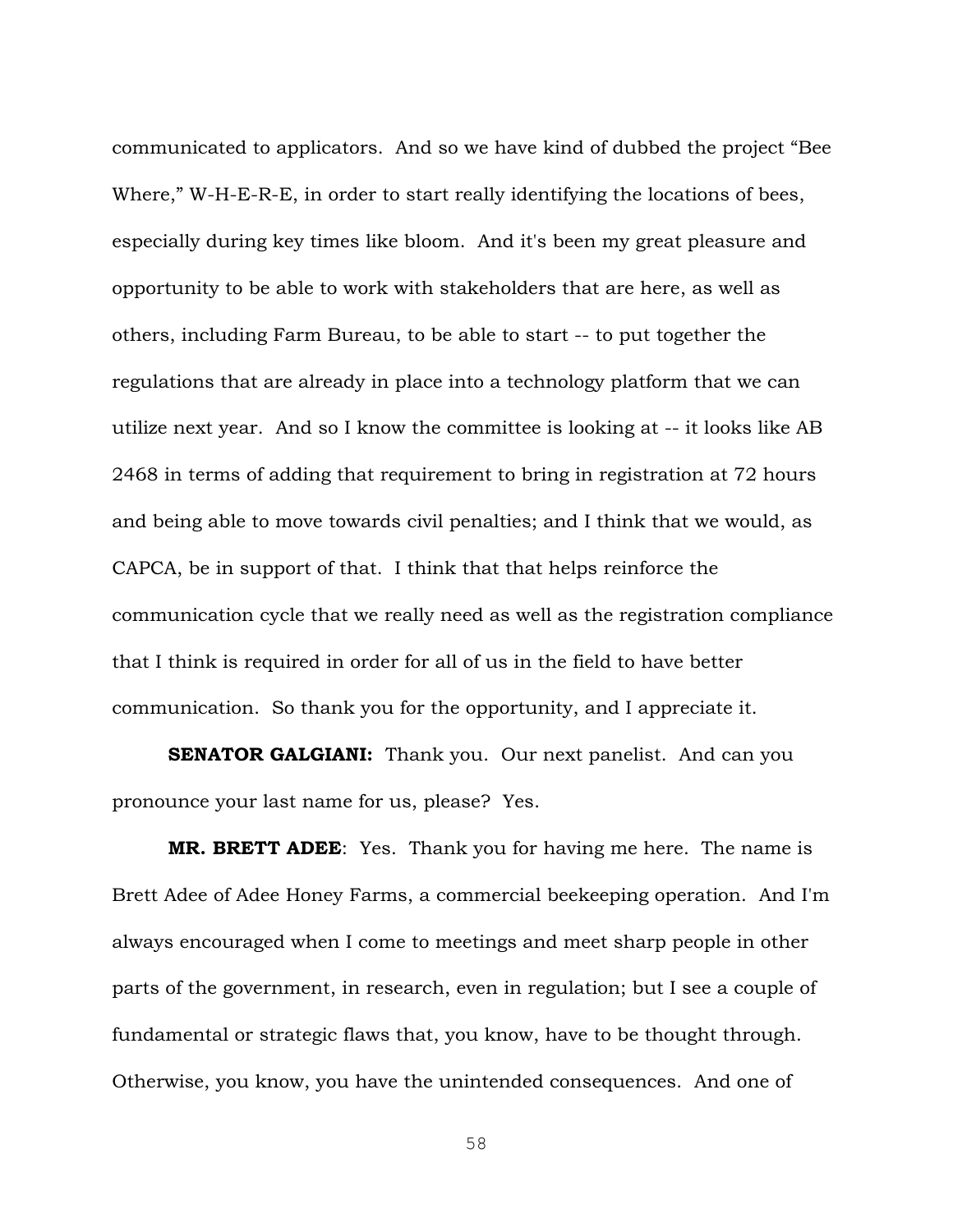those strategic flaws was mentioned in the MP3 program and then again in the California codification of the notification of 48 hours. And that flaw is, the beekeeper can move his bees or cover them. And I'd like to give a couple of examples of why this is a flawed idea. This year alone at a location we have south of Kerman to pollinate a family's almond ranch. They wrote me a check for about \$300,000 to put their bees on their almonds, anticipating about probably a \$6 million crop.

Across the street, I have a -- there's a stone fruit grower, and since the 14th of February, I've had six notifications to spray toxic products on his stone fruit. If it takes me a day to move out, two days for him to do the process, a day to move back -- we've lost four days, six times -- 24 days of a pollination window is gone. That's a takings event. We're taking that man's money and not providing a service. The man growing the stone fruit, putting those products on, asking the bees to be moved, is taking that family's crop. And so you've got to look at the whole picture because this becomes a takings event. And you know, he needs to protect his stone fruit, but I think the correct process is not, hey, cover the bees so they're not foraging and pollinating. Move them so they're not foraging and pollinating them. Put them in a safe zone, then move them back. The economics of that alone, if you're talking \$5 in and \$5 out is, you know, \$10 a round trip, six times is 60 bucks. That's way more than the margin on operating a hive is for the year. So anyway,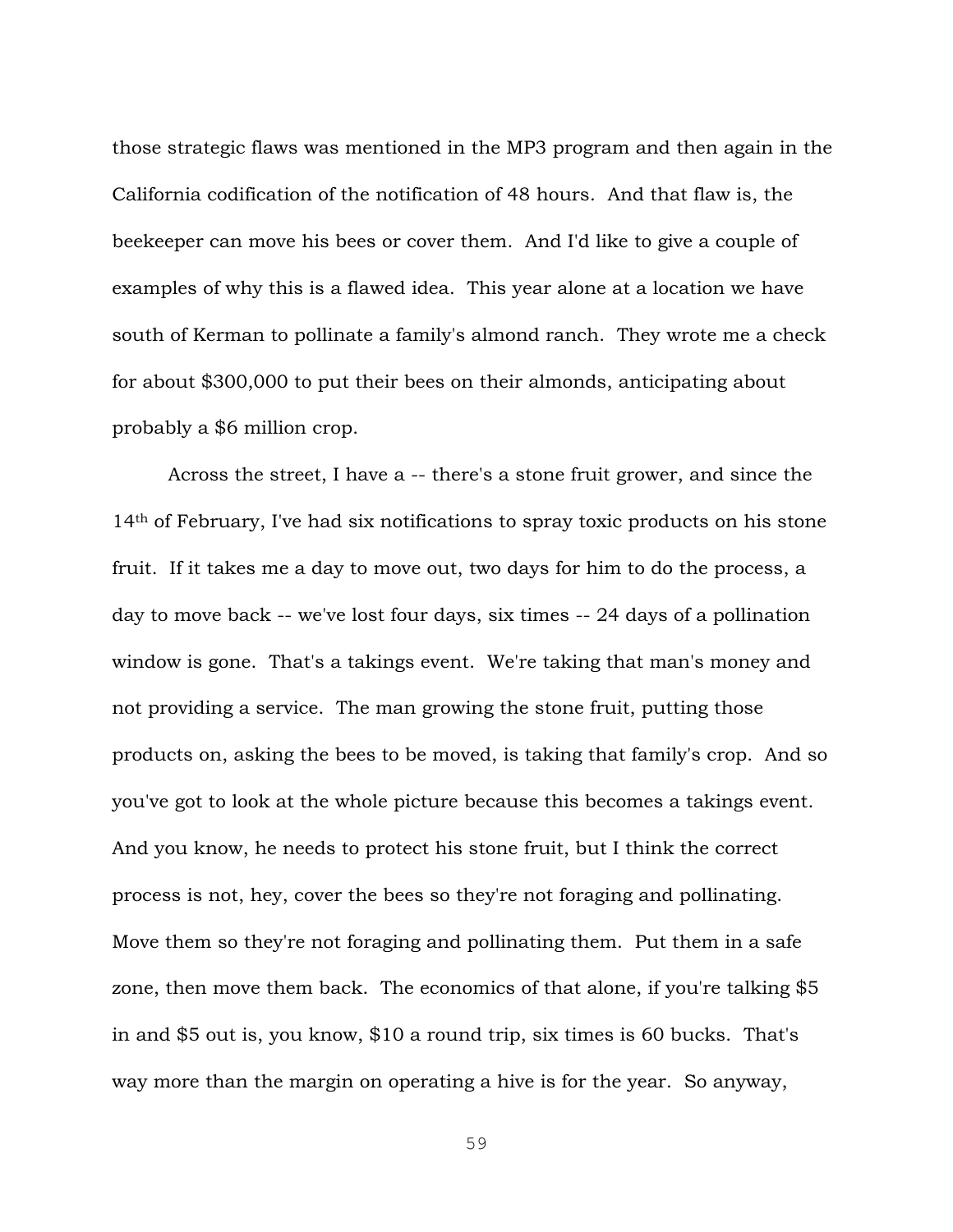where's that money coming from? Is that -- are they externalizing the cost of the growing stone fruit on the beekeeper or am I going to have raise the price of pollination to the almond grower so they can externalize that cost on to the almond grower? I mean, who are we going to externalize this cost onto? When we have a real solution is selecting very short RT products and applying them at the right time. If it costs more capital, then that's the cost of growing stone fruit. But have them on during the night when the bees aren't foraged and so they're dry and set on the fruit. Because notification works two ways. You know, they're notifying me that they intend to spray. Well, that's notification that, you know, if my bees are killed, I know what product it is; and it wasn't put on right. And so it leaves open to a lawsuit. And I'm kind of testy about this because I lost about \$800,000 of bees last year on a spray incident And anyway, you know, we had Bee Informed Partnership pull the bees, the samples, all third party. USDA did the samples at the Guiltinan Lab. And some of the comments we've seen is "we've never seen insecticide levels this high before." And anyway, you know, at the end of it, nothing has happened. The investigation's still ongoing, and that's been a year ago now. And so anyway, I've decided notification is a two-way street. I think they need to understand that notification means they need to put the product on. If it's a blooming plant or weed, like the FIFRA regulations say, "do not apply when bees are present." You have to take it to the next step; you know, make sure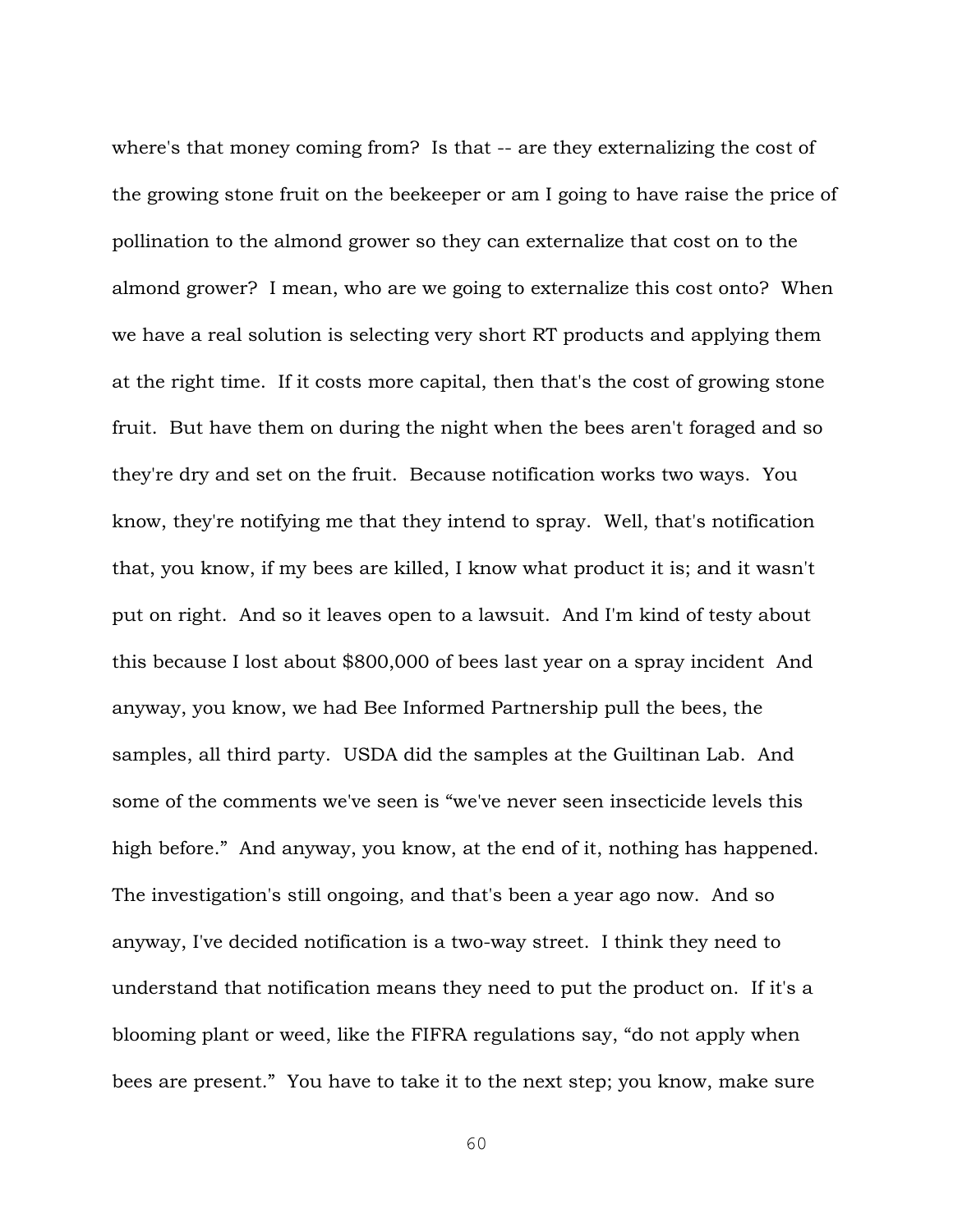it's completely inactive by the times the bees are there. Because, you know, we have this false argument that, well, the bees trespassed over there. It isn't trespassing. You know, if you have a flower in bloom, that's no different than if the neighbor's kid falls in your pool because you don't have a fence around it. It's an attractant. And to say "the bees trespassed on the stone fruit, I can do what I want to" is wrong. If an eagle comes by and grabs a fish out of your stock pond, you can't shoot him for stealing the fish, you know. We have to look at the big picture.

So anyway, I wanted to comment on these two flaws here and this idea of moving the bees or covering them.

And then also on registration: You know, I register the bees because I want to know when it's being sprayed near to my bees, you know, so I can tell the applicator -- it's like, "Hey, you're not notifying me that to move the bees. I'm notifying you to put the product on correctly and select the correct product and the correct time."

So anyway, I think that's good. But registration, when you get outside of contract pollination, becomes a proprietary issue because families have scouted the mountains, either the coastal or inner mountains, for decades trying to find those sweet spots where the bees could survive all year long, you know, without having to feed them supplements and supplements and supplements to keep them from sliding, because California's a boom and bust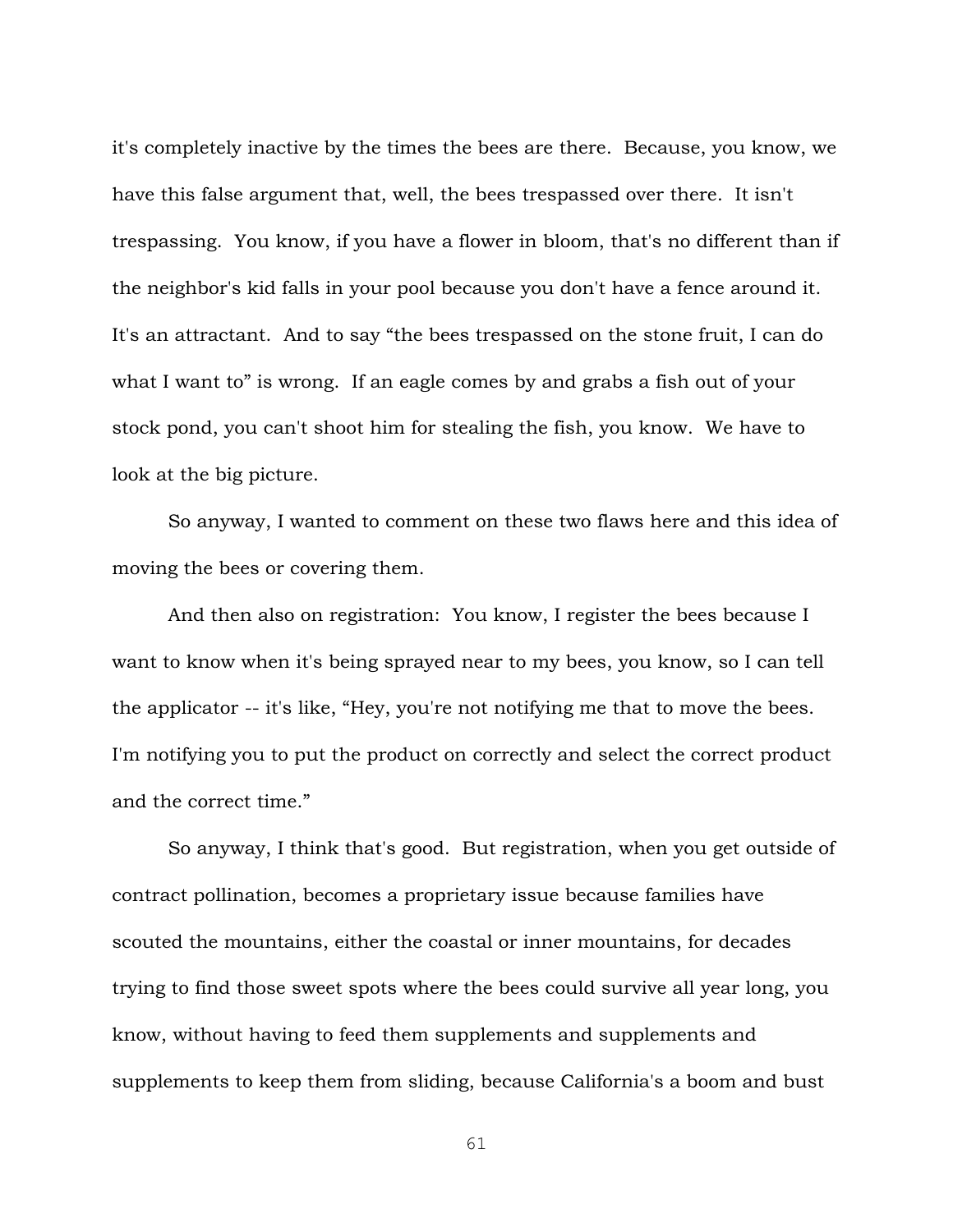environment. We have all kinds of moisture and then it's a desert, all kinds of moisture and then it's a desert. So these out of the contract production areas, you know -- the Valley and the Salinas Valley, where it's high-intensive agriculture -- those locations are really considered family trade secrets or proprietary. So you have to guard that data if you go into a mandatory registration of all locations. I think that registration in the production area is stupid not to register. I mean, anybody wanting to, you know, protect their economic interest should register bees. When you get out to these out areas in the mountains and either -- any of the mountain ranges here where it's primarily ranching and timber and those, you know, family passed on from generation to generation sweet spots for bees. I don't know -- if it's, you know, really -- if you want to put that much due diligence in to protect those proprietary secrets or not. I think you should look at the situation of where the bees are and where the most risks are and don't make a blanket policy for the whole state when the most intense area and the whole national bee supply is here during this two-month period.

And how the bees leave here is how they'll come back next year, and we left last year with a lot of fungicide on the bees. You know, there's a lot of science that's still unanswered of the inaccuracies and synergisms and everything else. But I do know that we had unprecedented amounts of fungicide sprayed last year, and we had unprecedented amounts of queen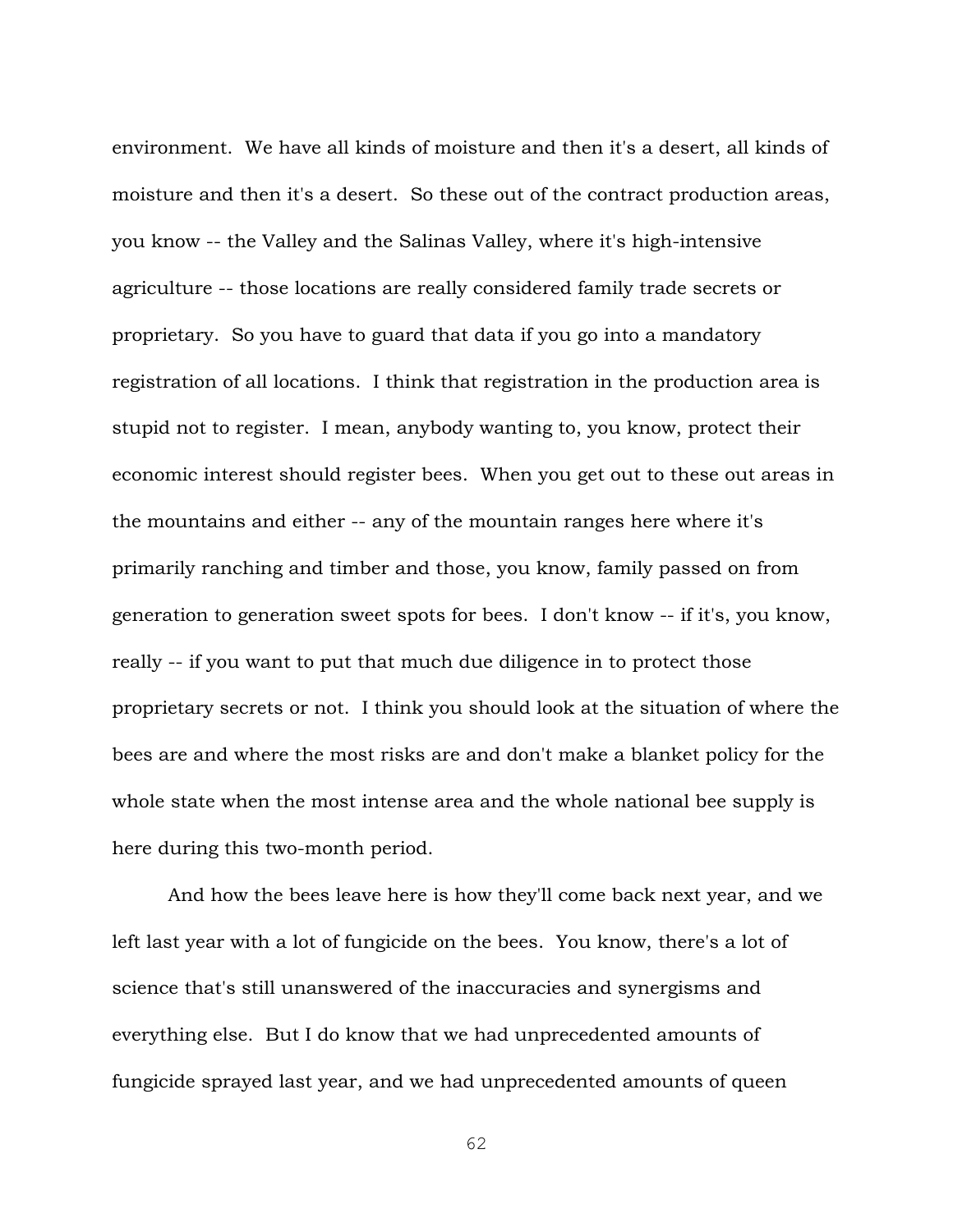failures this year, later on. And the Bee Informed Partnership that showed, I think, 35% for last year. I think when we get the 2017 statistics all in, it's going to come really close to 50%; and when we cross that 50% threshold, we're to a point where we can't hardly breed the bees as fast as they're dying. So we come to that point where we start getting into that, you know, death spiral. So it's very, very important to have good husbandry and conservation while we're here.

I'm really encouraged by some of the programs that have been presented. And I think, you know, one of the biggest things that's changed since I've been out here -- since, oh, I think it was '88 or '89 -- is the idea of the clean orchard. Before, we used to have a blanket of flowers in the orchard and bees would come out incredibly robust. And then somewhere, there was a shift. It's like the orchards have to be sprayed with Roundup. We can't have anything in them. And I don't know when that mentality shift was. I know part of it was mechanics and water conservation. But there's a lot of good forage that grows that's destroyed that wouldn't hurt the orchard, would feed the substrates and the microbes in the soil and help the bees. But, you know, there's been a shift. And if we can encourage through the departments or the extension and the universities the idea to get that forage back on there, the bees will leave stronger. So anyway, I just want you to consider these ideas and thank you for your time.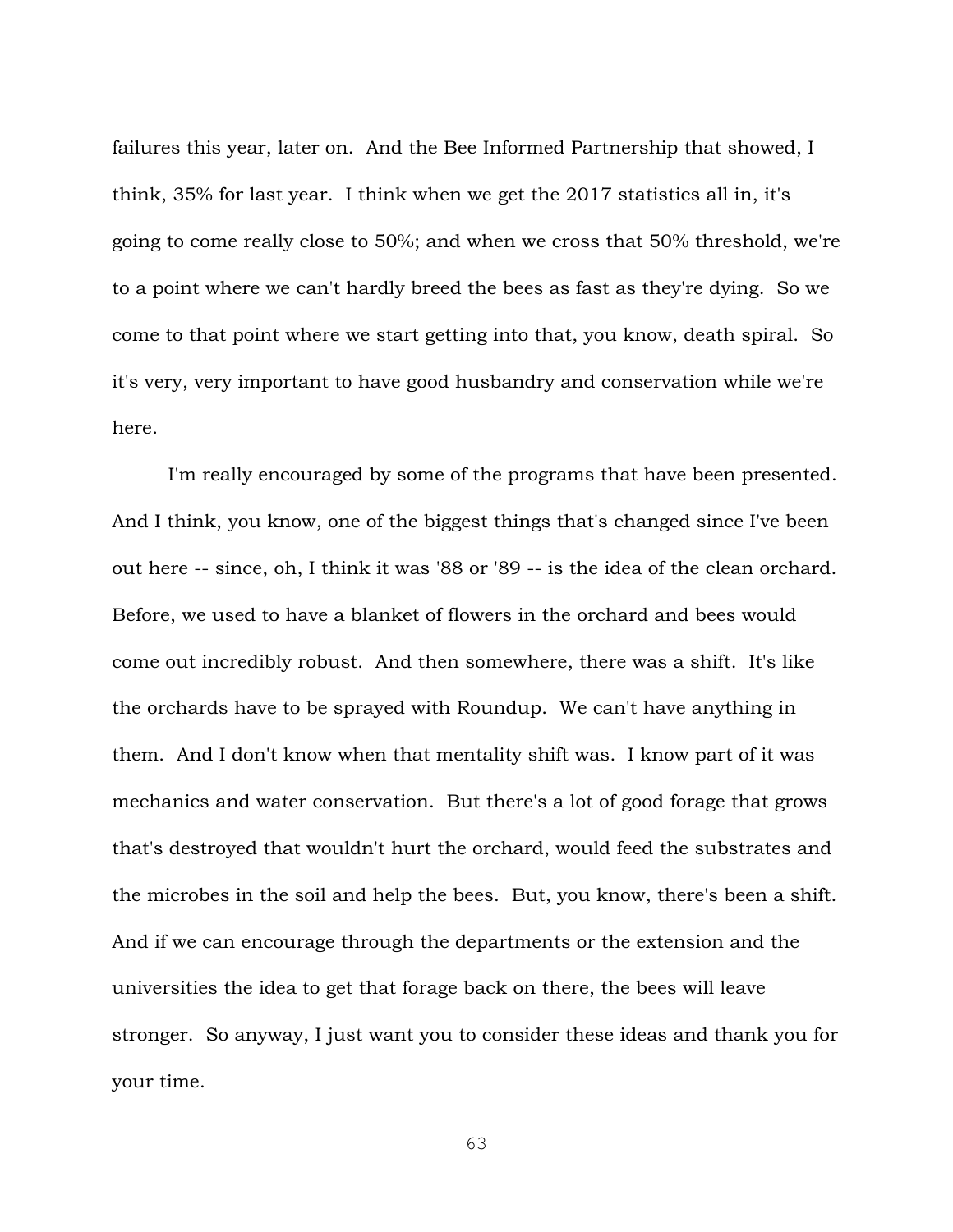## **SENATOR GALGIANI:** Thank you very much. Our third presenter?

**MR. ROBERT CURTIS**: I guess that's me. I've got . . . Neal [inaudible] you did this before, so I may need your assistance.

**DR. WILLIAMS**: I can do it for you.

**MR. CURTIS**: Okay.

**DR. WILLIAMS**: It's got to go in the back.

**MR. CURTIS**: Okay. And while Neal is juggling around with my flash drive . . .

I brought three items with me. -- I'm, of course, Bob Curtis with the Almond Board of California on contract with the Almond Alliance. One of them, of course, is the hard copy of what I'm presenting. The other one, you've . . .

**DR. WILLIAMS**: It's not bringing that up.

**MR. CURTIS**: Well, here, let's see. I've got to change my glasses. That's what happens when you get old.

**DR. WILLIAMS**: I've got it. I've got it. Sorry. Excuse me.

**MR. CURTIS**: Okay.

.

The other one is -- you've heard people comment about our bestmanagement practices, pamphlet and materials; and then the third thing is this "Growing Good" booklet that we have out. And in particular, I'm going to . .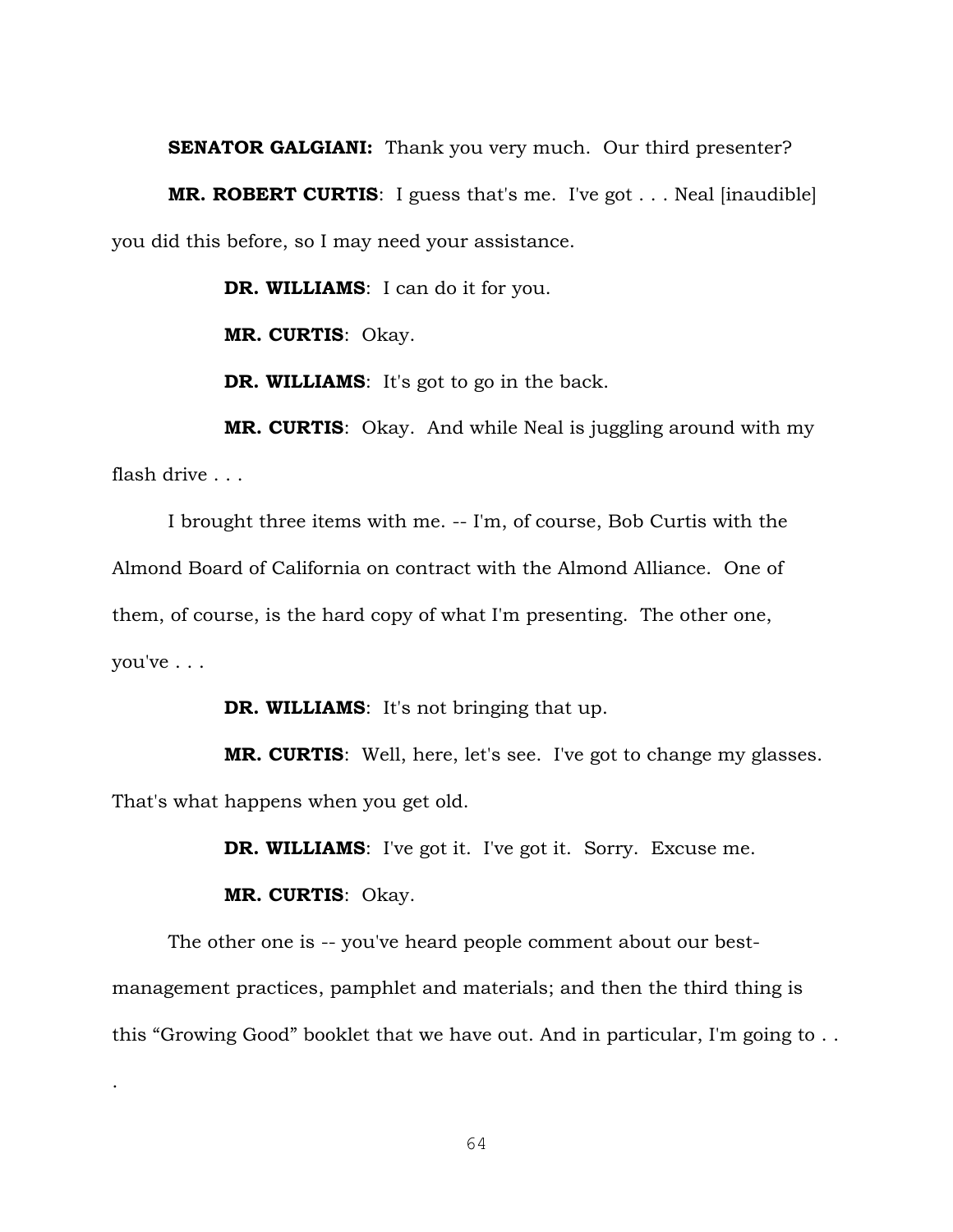**MS. ANDERSON**: Bob, which presentation would you like?

**MR. CURTIS**: I want to do the one . . . Where's that . . .

**DR. WILLIAMS**: You've got to use the track pad.

**MR. CURTIS**: The track pad. Okay. Let's do date modified. I want to do that one. Okay. Okay. We're good. And I come down here to presentation mode, and we're off and running. Okay.

The third booklet here, the last two pages cover off on our activities and stewardship of bees. A lot of what I'm saying has already been said this morning. Just as a primer, basics -- almonds need bees. Most of our almonds are what we call "south end compatible." You'll notice this time of year, you drive down the road, and you'll see a row of trees that are blooming, say, ahead of or behind the adjacent row. That's because you need two different varieties -- at least two different varieties -- side by side to have the bees carry the pollen from one tree in one row to the tree over in the next row.

I can say also that there is emergence of self-compatible varieties, and those, you can get pollination within the flower. But the morphology of the flower, or the way it's set up, you still need that transfer agent, or the honey bee. So we still need honey bees. And we're going to be doing some work on this -- actually, with Elina – hopefully this next year, to really document or quantify how many bees you need for these newer, self-compatible varieties. But in general, we need two hives per acre, and we've already talked about the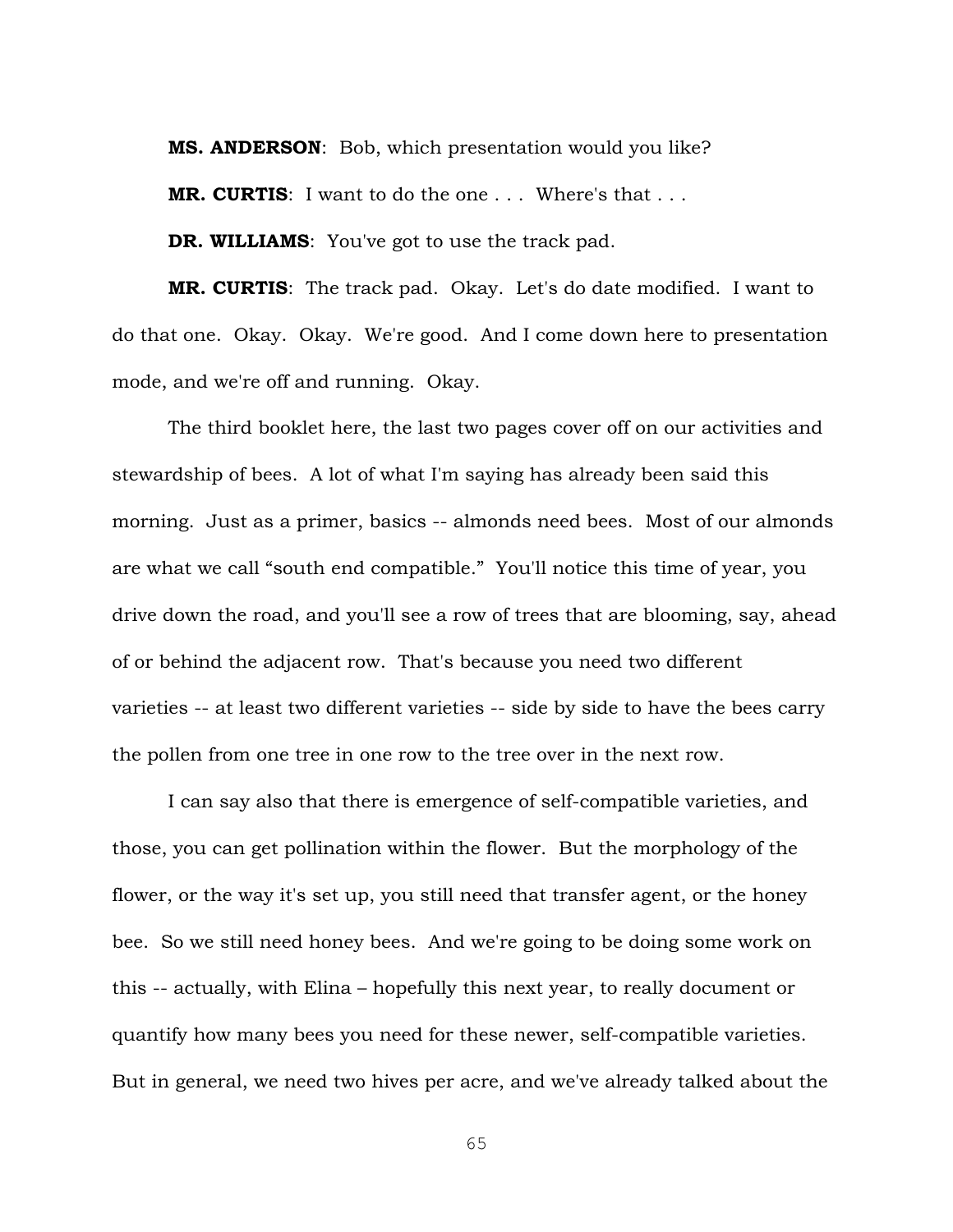demand of two million colonies. And of course, our industry has grown quite a bit over the last 10 years, and I always feel like I approach every pollination season with a little bit of cautious optimism. Up until now, ever since the advent of CCD in 2006, we've always had a sufficient supply of honey bees to pollinate our crop and to produce a record crop. And I have to tip my hat off to Brett and Jackie and the other beekeepers. They work very, very hard and diligently to do this for us.

In 2018, we'll see what the outcome is. It hasn't been the greatest pollination weather, and I'll cover off on a little bit more too on the bee side as well. The overall bee population in the United States . . . And, again, I have to tip my hat to the beekeepers; they sustain these losses that you've already seen. Elina and some other people put this chart up. They sustain these losses, but then they work very hard to rebuild and provide us with colonies and bees during the fall and then provide it to us in the bloom period. And you can see there in 2016-17 the hive losses were 33%. As Elina pointed out, that's the second lowest loss rate over the last seven years; but for Pete's sake, historically -- and Brett will tell you this and his family and Jackie's multigenerational -- historical acceptable average has been about 10-15% loss. So we have a ways to go.

We've talked or mentioned that bee keeping is migratory. There's a lot of bees that move all over the United States; and even though we talk about 500-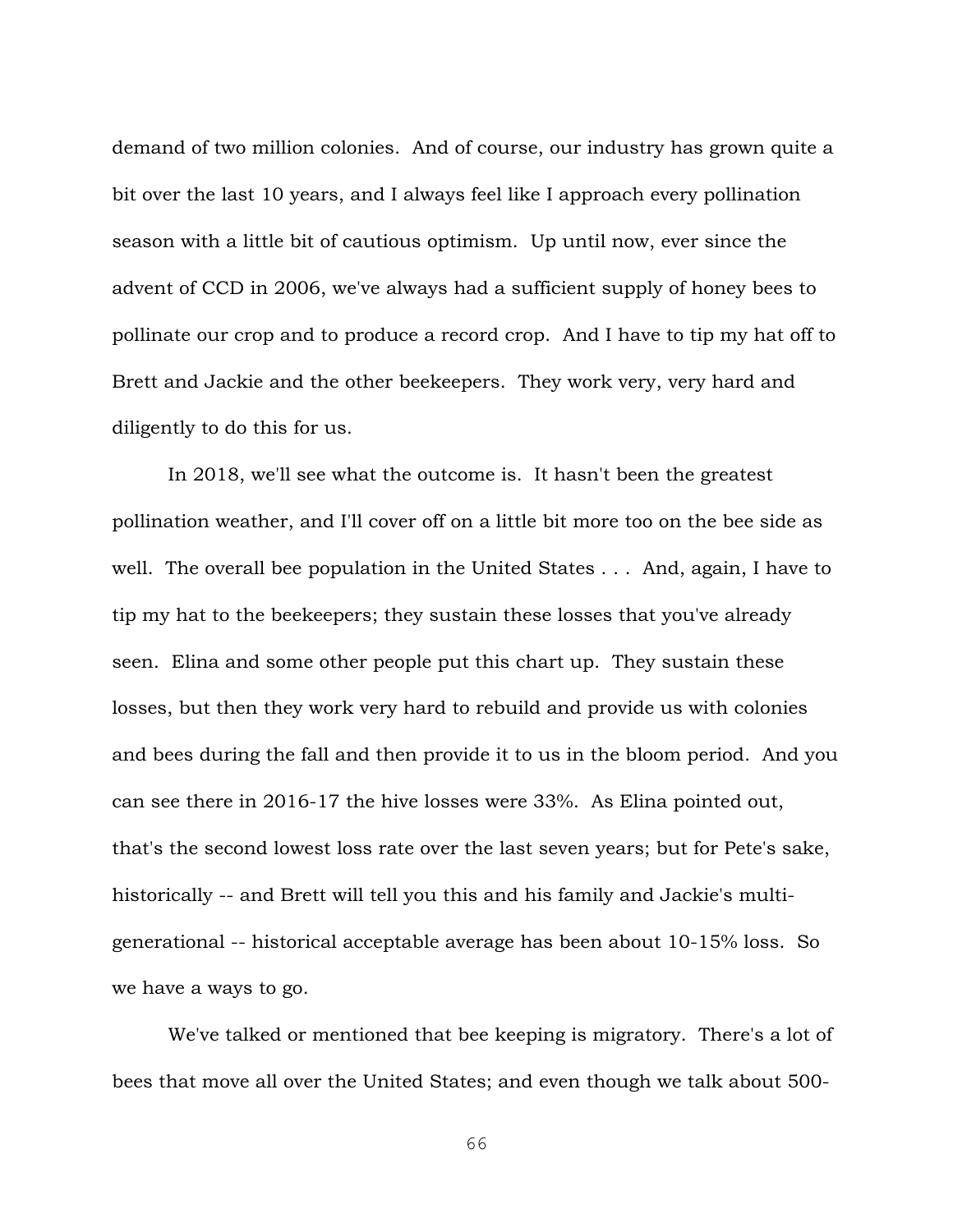700 colonies in California, those bees will move out of state as well. In fact, some of my beekeeper friends have two houses, one in California and one in North Dakota. Right?

**MR. ADEE**: Yes.

**MR. CURTIS**: But, and I mention the 2018 season, particular stressors were the drought in the Upper Midwest -- and I'll comment on the importance of the Upper Midwest to us -- hurricanes in the south, the fires in California, and then the very low temperatures that we've had for most of the bloom season. And I put in red here in italics a couple of things that have already been mentioned, and that is that a number of people here this morning talked about the critical need for efficient border station clearance. And then we've also had comments, very positive and supportive comments, about the need for forage in California; and for that matter -- when you look at this map, bees are going and going all over the United States -- we need it throughout the United States.

A little bit more about the Almond Board. Obviously, we totally depend on bees and beekeepers, and we have a strong partnership with the beekeeping industry. And we have two key objectives in what we do. One, of course, is to ensure a strong supply of bees for almond pollination. That's patently clear from the statistics that I've shown you. And then the other area that we're very intentional about is to ensure that when the bees are in almonds, the almonds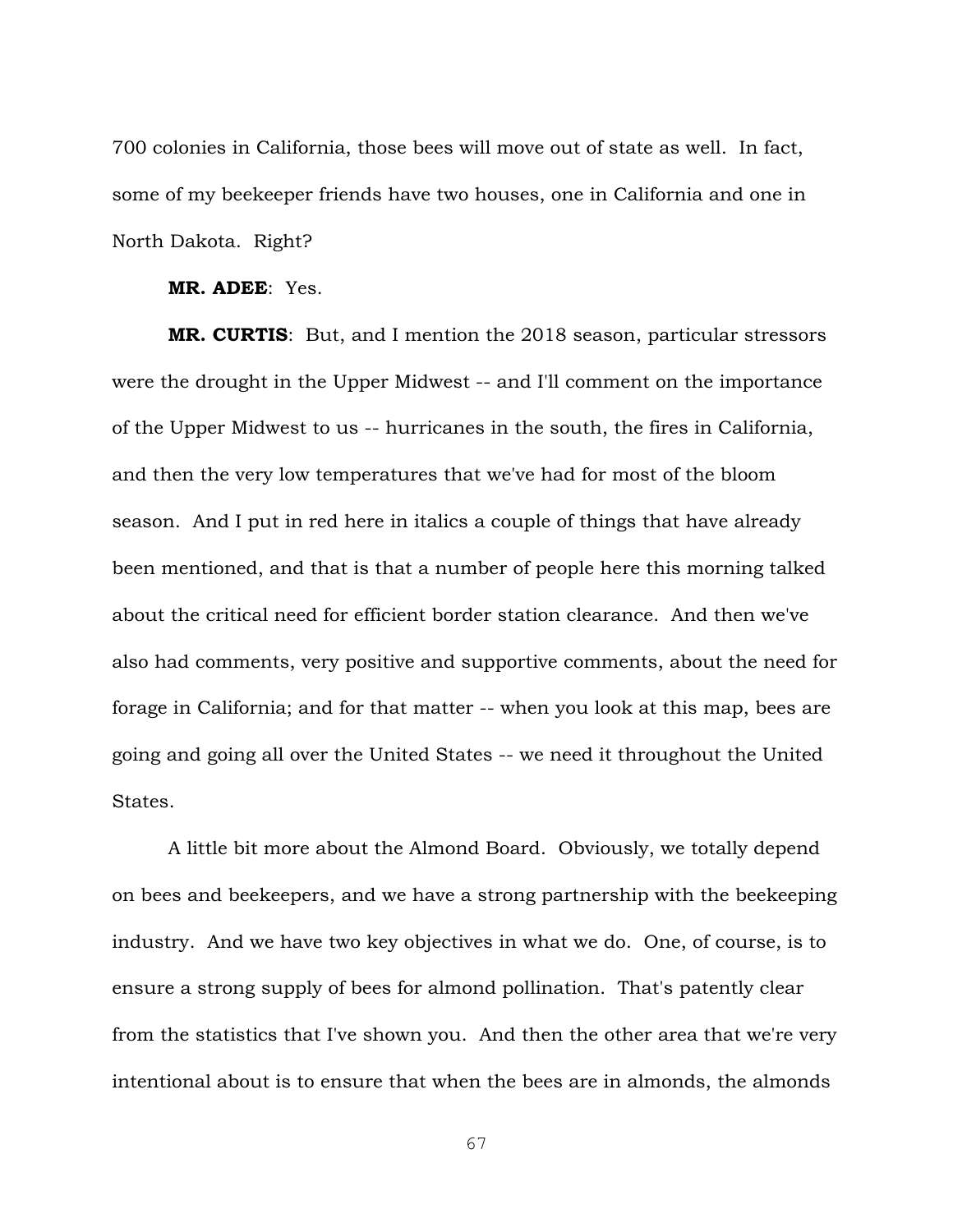are a good and safe place for them. This is actually a picture of the last two, one of the last two pages on that booklet, the sustainability booklet. And you'll note just real quickly that we do -- and I'll show you a little bit more about this best-management practice program -- but we have a sustainable self-assessment program that growers engage in. And those people that have filled out the assessments and give -- indicate that we have a pretty good strong uptake in the principles that we've outlined in the best-management practices, and I also . . . From the research standpoint, we have been funding research on bee health since 1995, and we have funded 113 projects.

I'm going to focus on the four, on the three circled areas here. But we've been talking about stressors on mites on bees, and we have funded research in each one of these areas. Varroa mites have been mentioned by Elina. The other one is a Bee Informed Partnership tech teams that are, in effect, pest control advisors for the beekeeping industry. Up until recently, there was not that infrastructure available to the beekeepers to decide to monitor the hives and give guidance on if you needed to treat for varroa mite, for instance, and issues like that.

The third area, that is not circled here, is the lack of genetic diversity. We have been funding work in that area as well and supporting a more complete and expansive genetic base for the queen breeders and the beekeepers to work with.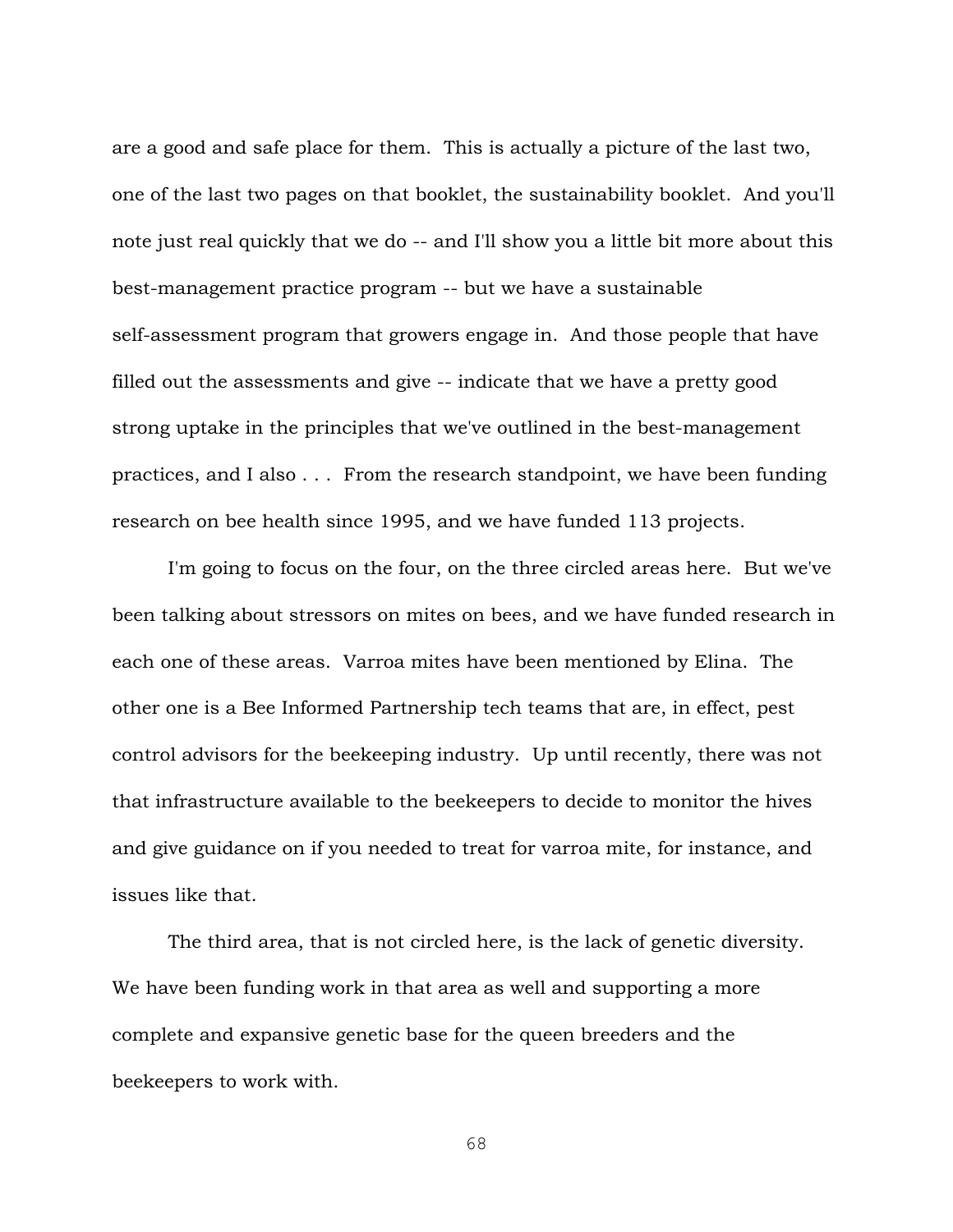The last three areas, the pesticide exposure: I did mention the BMPs. There's a whole number of different practices and principles involved in the BMPs. A lot of it focuses around the timing and selection of pesticides. I'm going to mention, in particular, the importance of registration, which has been covered off many times this morning. There's . . . We need another circle. There is circle number 5, the lack of forage and nutrition; and we need to foster and increase that, again, in California and throughout the US.

And then on the fifth point, I've already mentioned, is the slow movement or clearance of bees through the border stations. Here is a snapshot of your BMPs. As I've said, I think we've gotten pretty good uptake. The almond industry has been held up as a role model for other industries in terms of implementing -- developing these programs, incidentally with beekeepers. Jackie was one of the folks that helped write this material with us and for us, and we've also gotten very good support and cooperation, obviously, from the beekeepers.

So a lot of text here that covers communication and pest control. Communication's already been mentioned, in particular, by the CDFA and the California Department of Pesticide Regulation folks this morning. But in particular, I want to focus in on the blue text, blue and red text, and that is that we strongly encourage beekeepers to register their hives with the county ag commissioners and to request -- excuse me -- notifications for pesticide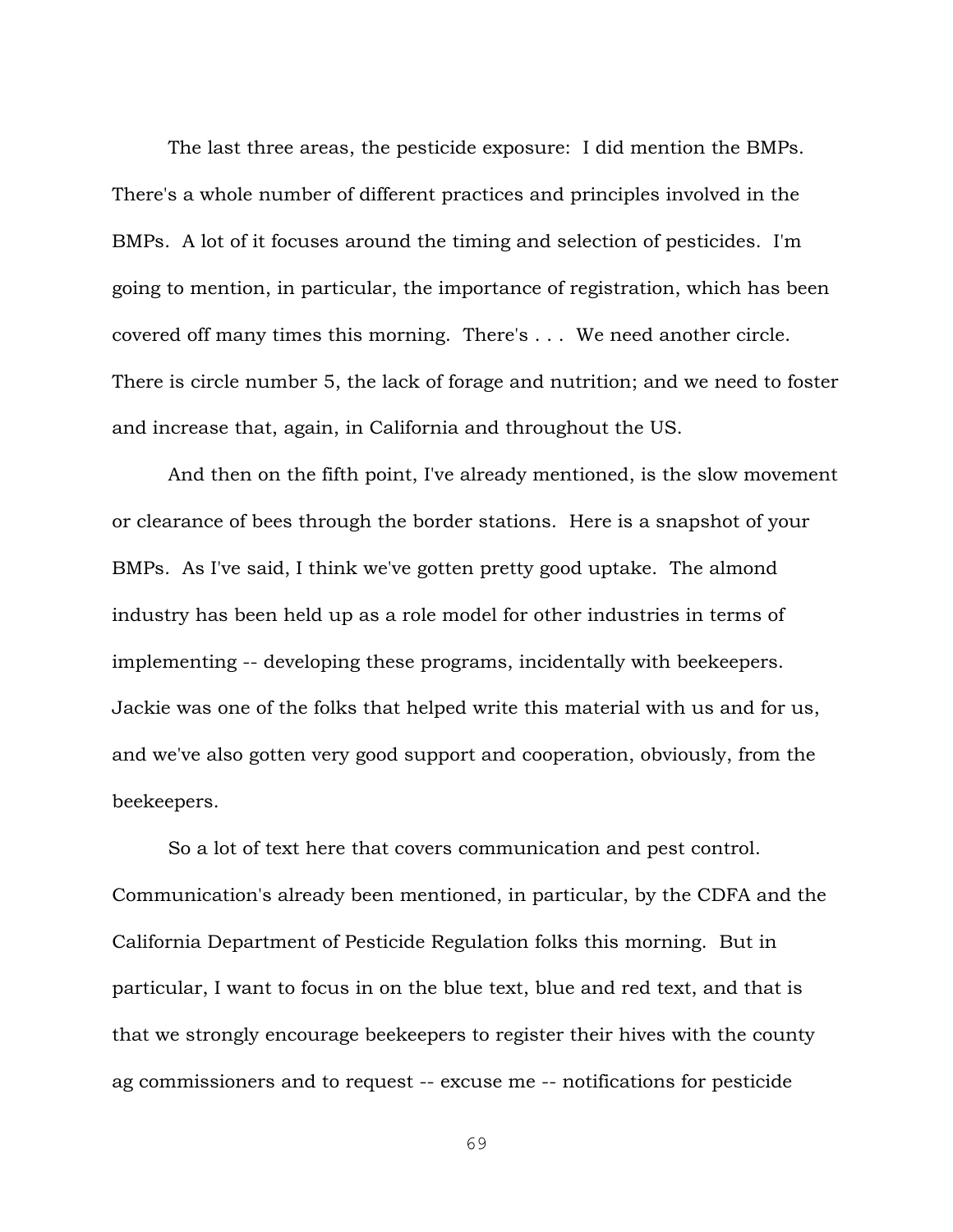applications. Ruthann and a whole number of people this morning have mentioned this critical need and the lack of compliance. So in red there, there's a critical need for compliance on registration of honey bees; and that is quite simply for pesticide protection.

Another area that we've covered off and on this morning is supplemental forage. This is the work that we're doing with supplemental forage, supporting with Neal and Elina in almonds. And we have a very good news story here that research, as Neal has shown, is that forage doesn't compete with the bees. Elina has shown that having the additional forage and a more diverse diet improves the performance and health of the bees. And what's particularly exciting is that, actually, contracts are now emerging between beekeepers and growers that give a discount to the growers for planting forage. And this is one of our partners. You've seen Project Apis said many times this morning. They have the Seeds for Bees program. It's really an incentive program for growers. And these are stats from last year. This year, our acreage for forage has gone up over 7,000; and we're going to keep chipping away at this, as Brett has said, we want to have it very widespread and used in almonds and, in particular, as Neal mentioned, we have a new initiative that combines forage and soil health and bee health all in one big package. So we're going to continue to pursue this.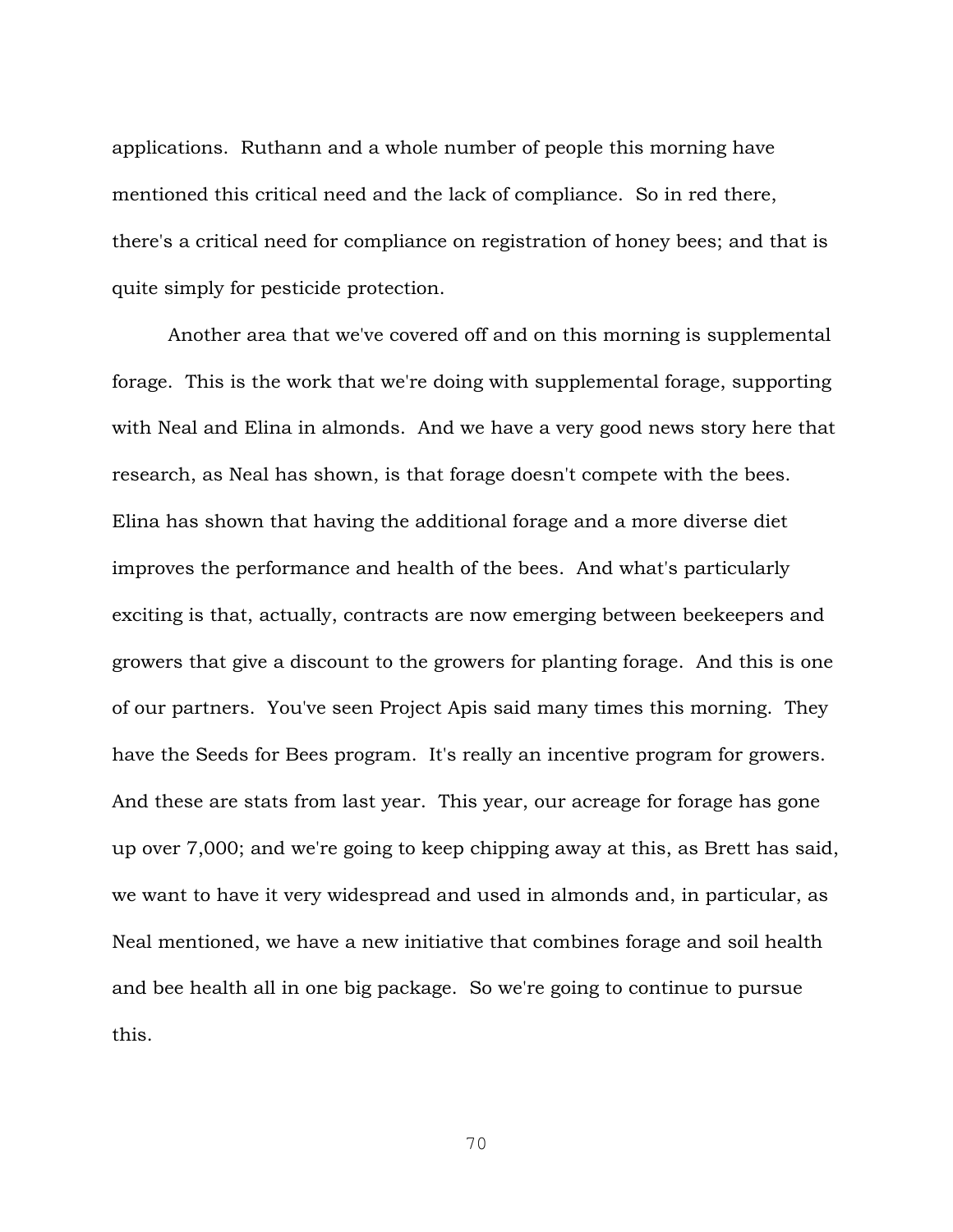The other thing that I'd just mention is that it's not only California, but forage throughout the US. In particular, that area in the Upper Midwest is critically important for bees and critically important for almonds in the late summer/fall because that's where a large portion of our bees come from that pollinate almonds and there are very important forage resources -- there have been. One of the detriments to this has been the programs encouraging more planting of cotton, and it's taken out the conservation reserve acreage. And you'll see we hit a low or loss of about 24 million acres of what would be or was wonderful, natural forage.

Recently, with the presidential initiative on bee health and the interest of NGOs and government agencies, we're climbing back out of that hole and providing more forage resources for the bees in the Upper Midwest. As far as California's concerned, we're very encouraged by the passage of Assembly Bill 1259. Elena's already mentioned that. One of the comments -- and maybe Jackie will want to speak to this -- is that we'd like to have . . . Well, the AB 59 was the California Department of Fish and Wildlife does allow bees on department-managed lands. There's more to do here. We need to make steps for bee access to government lands easier and more straightforward. And then, of course, Bob Wynn mentioned the initiatives of CDFA to identify and seek out additional forage resources.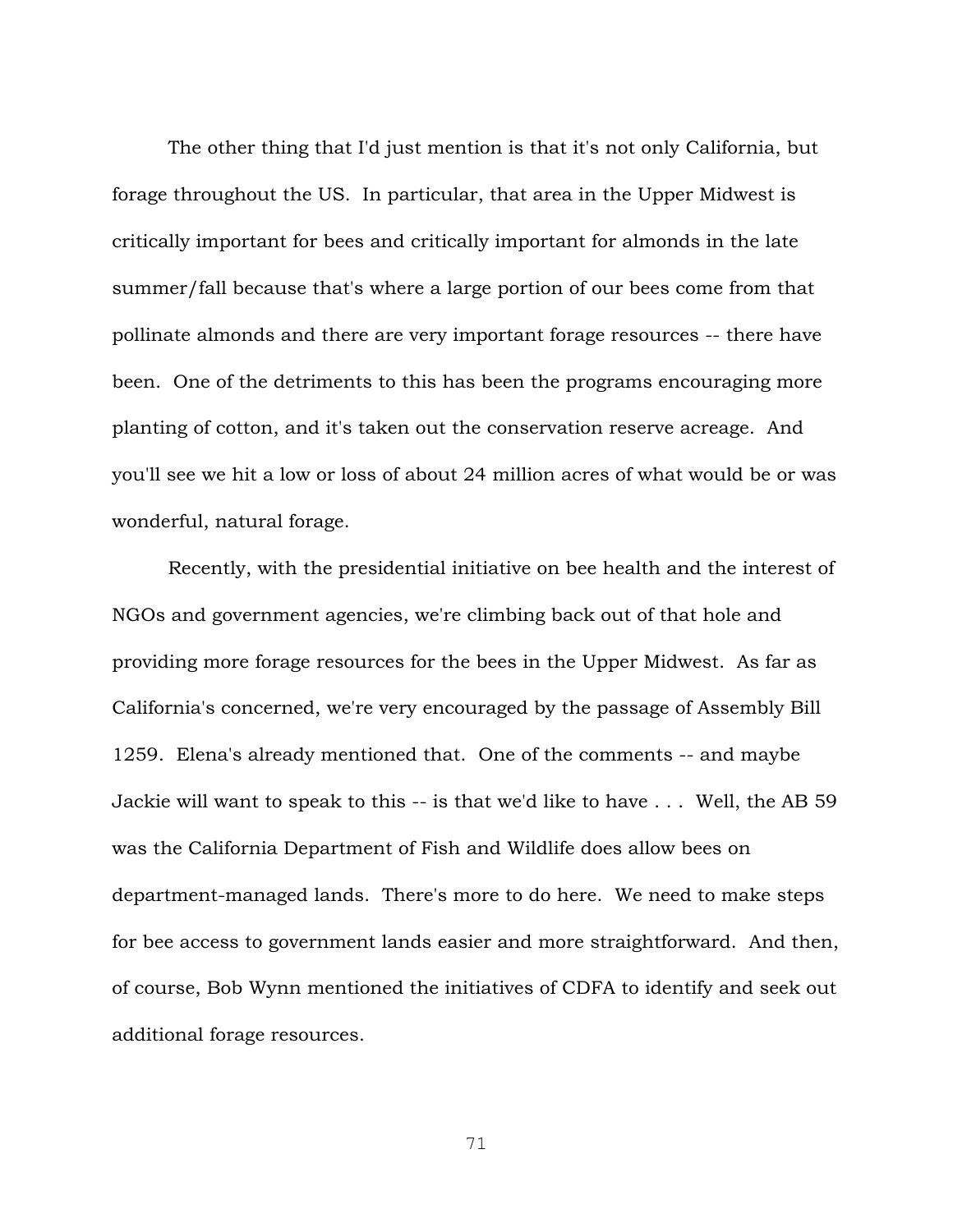The last area I'd like to touch on is the clearance through the border stations. We -- when I say "we," it's almonds and the beekeepers -- have been working with CDFA in partnership with them for the last few years. I think one of the big impediments for that, as Bob Wynn has mentioned, is lack of resources. The problem was particularly heightened this last year in 2018. And, as already mentioned, there were some delays that were experienced of two to three days; and that's no good for the bees. That's no good for the bee health, and it's certainly no good for the pollination potential and the viability of those hives. There's two areas in my mind that stick out -- and it's already been mentioned -- the reconditioning/cleaning is no longer adjacent to the border stations so you didn't have the state inspector go over and sign off and say get out of here. Obviously, that . . . And that's caused a lot of delays. And the other one is stricter logging and compliance for truck drivers. They get the clearance to go; and they can't because they've booked -- they've logged out on their hours. So down below is a shopping list of potential solutions and improvement for consideration. One of them has been mentioned. The CDFA inspectors on site at the reconditioning stations to super . . . -- to provide guidance and get the sign off there so that trucks move through quickly.

Another area -- that I imagine Jackie's going to comment on -- is additional individuals to identify potential insect pests. And there's a whole list of our examples there of things that can be done. Additional individuals to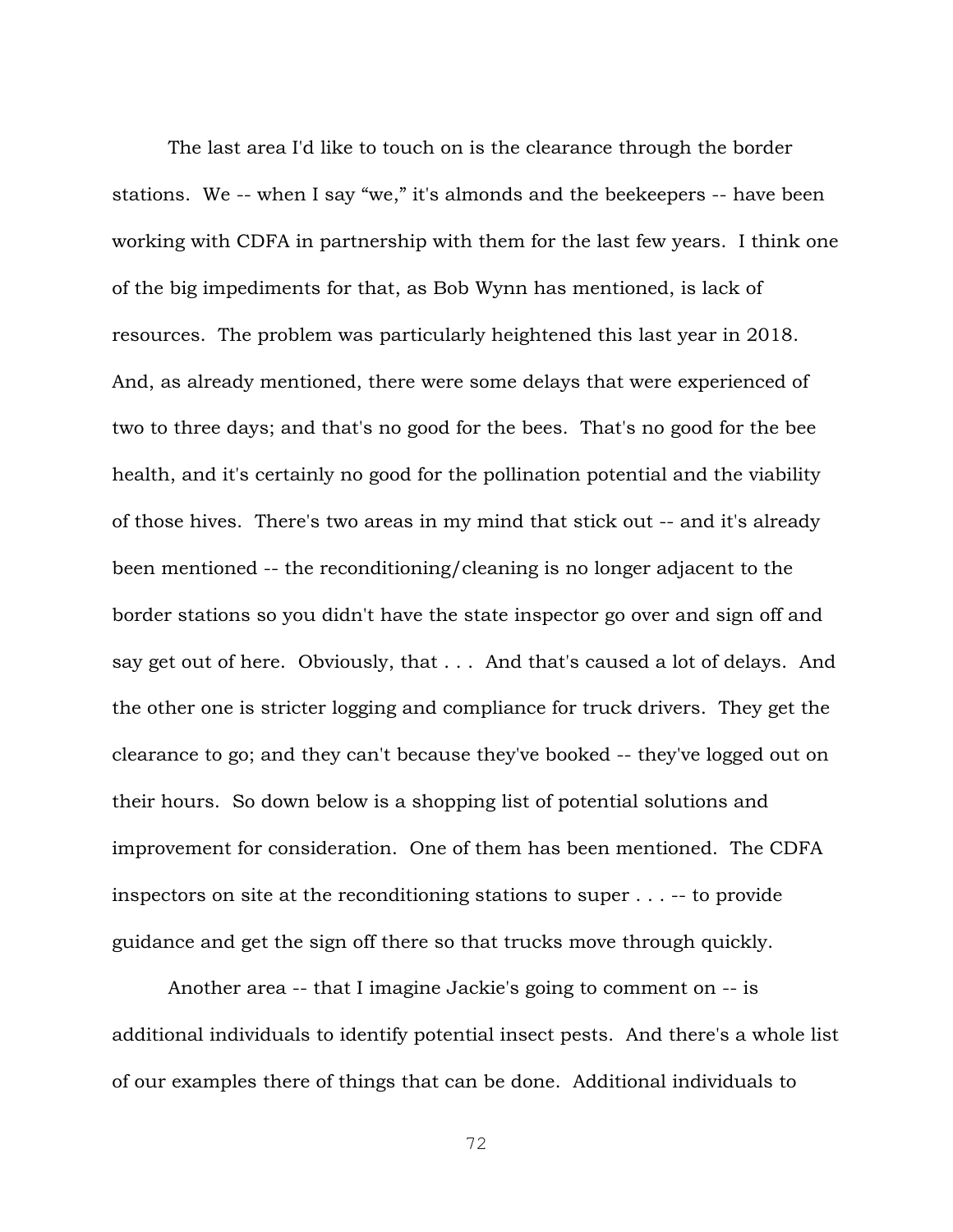work nights in January and February when there's a very, very high flow of traffic through the border stations. And I think Jackie will probably want to comment on this. It's more consistent and clear protocols and thresholds for rejections. And then Bob Wynn has mentioned the precertification programs which are good and beneficial, but more could be done to coordinate and collaborate between the states.

So basically, in summary here, the three critical needs: efficient border station clearance, a need for forage in California and throughout the US, and the need for compliance on registration of beehives. With that, I'm going to . . .

**MS. JACKIE PARK-BURRIS**: Go back to. I want you to stay there in case.

**MR. CURTIS**: You want that?

**MS. PARK-BURRIS**: One more. One more. One more.

**MR. CURTIS**: One more? Okay.

**MS. PARK-BURRIS**: Just leave that there while I talk. I'm Jackie Park-Burris.

## **SENATOR GALGIANI:** Thank you.

**MS. PARK-BURRIS**: I'm a queen breeder from Northern California, and I have taken advantage of this diversification. I've made three trips to Italy to bring semen back to inseminate my queens to try to improve the fact that we need more genetic diversity in our bees.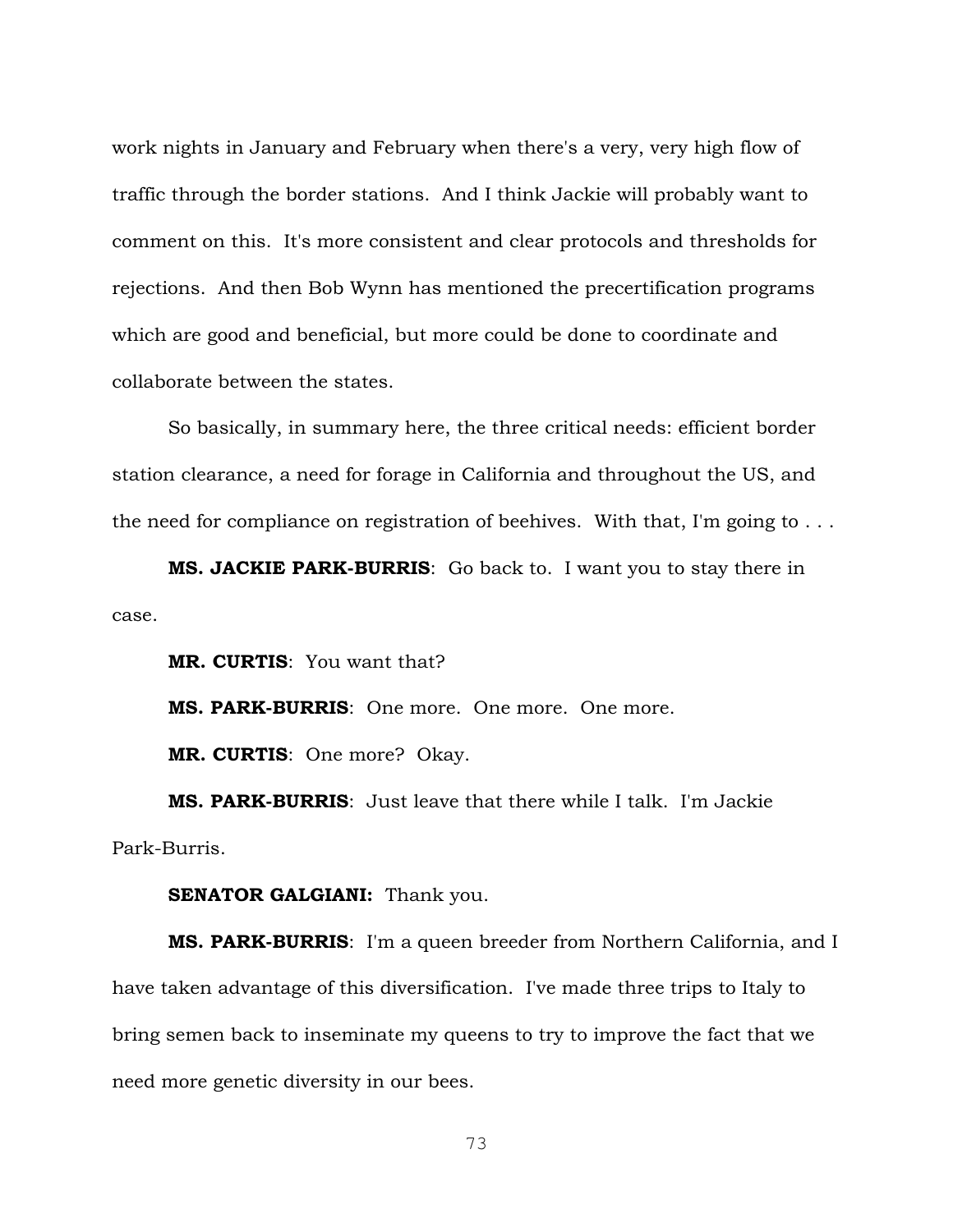So I look at bee health as a pie. So our problems are a pie, and we chop it up. Some of it is varroa. Some of it's management. Some of it's pests. Some of it's pesticides. Some of it is the forage. I mean, that is what it . . . To me, there really is no CCD. It's that pie. It's a whole plate of problems and harder . . . It is so much harder to be a beekeeper for Brett and I than it was our fathers, when there was unlimited forage out there to access.

You really want me to scream louder? I really don't have a problem with that.

So the border stations, so Bob has a perfect list up there of things that we've discussed with the beekeepers. And the almond growers have -- or Bob from his industry -- has met with CDFA three times in the last year trying to improve that situation. I feel like I've been beating my head against the wall. I'm really looking forward to the fact that there may be a little more funding to help with implementing the inspections at the stations. Because, you know, as CDFA said -- I'm really disappointed that they're not here to hear some of this - - but as they put forth, there was, you know, 4,300 loads went through the border stations and 343 were rejected. So you have to realize that there are probably 3,000 of those trucks that were sitting in lines much longer than they should have been. Those bees are heating up. Those lines were . . . They'll come in, there'll be 10 trucks in line. So before the statistics from CDFA ever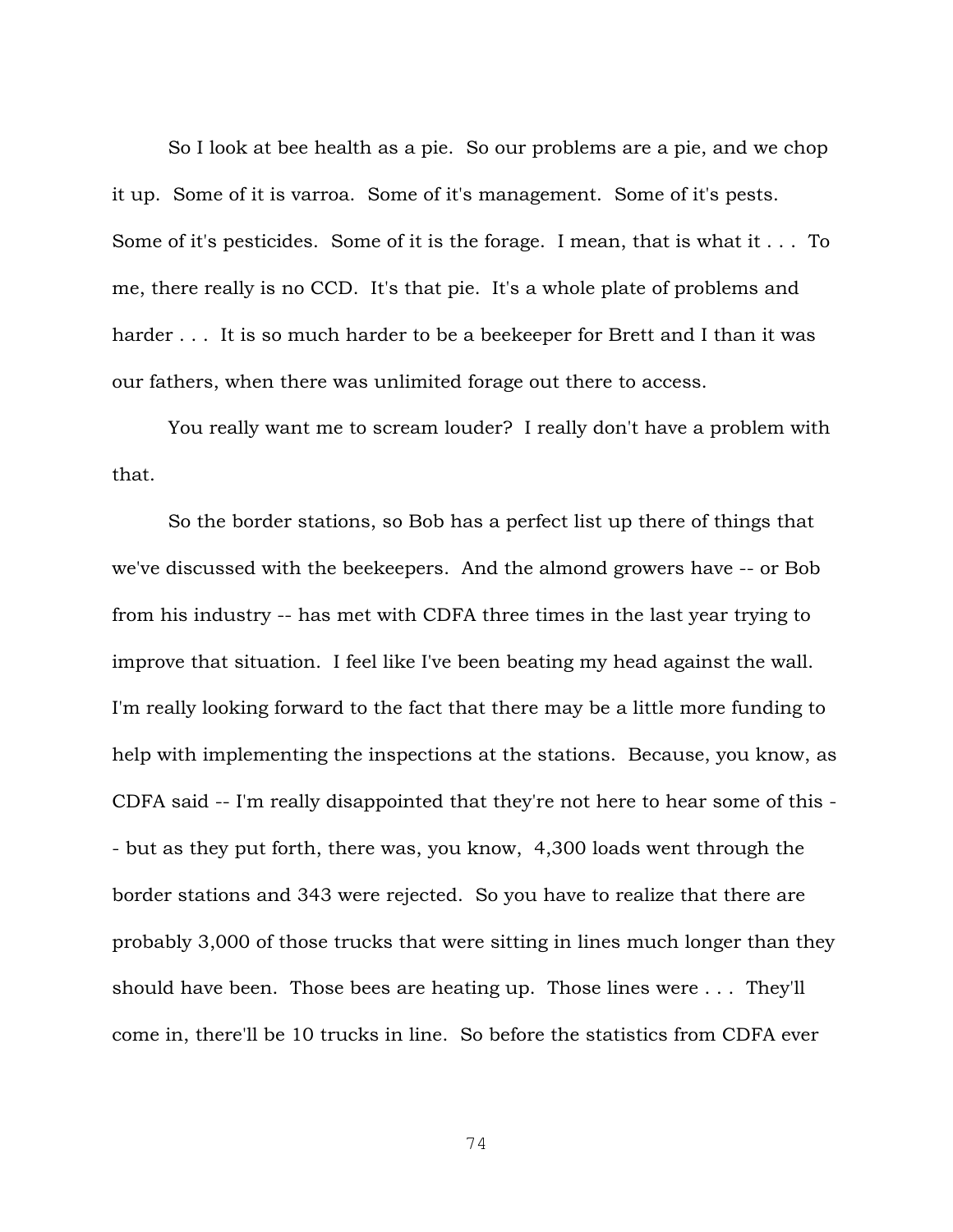touch anybody, you have to realize that that bee truck was there for two hours before he got any contact with a person.

He talked about water availability. We worked very strongly with the Almond Board to try to provide water at the stations, and all we could do was provide one truck with water. Okay, now there's 10 in line. This year, the fall was very warm. The spring was very warm to begin with. The bees were hot. It wasn't good. So bee health is suffering a lot at those border stations trying to get in here, and it is a huge disservice to the almond industry and to the beekeepers that we can't improve that.

We understand and respect the need to be careful for what we bring into California, that you do need to inspect them. I think it would be awesome if there was some kind of education to some of these people making these rules that . . . If you are from Texas and you have fire ant in your area, what these beekeepers do is layout tarps, put brand new pallets down, and transfer those hives while they're making sure that they're all clean for ants. I mean, they go to a lot of work, and if . . . And every semitruck load has approximately 408 hives on it, so they are doing this for load after load after load. It's a lot of work. They don't take it lightly. And then they get to the border station and they find one ant -- after they've waited an hour, you know, in line for a long time -- and they get told they have to go wash this load. Okay, now the truck driver is out of hours; and, like he said, now what used to take a couple hours,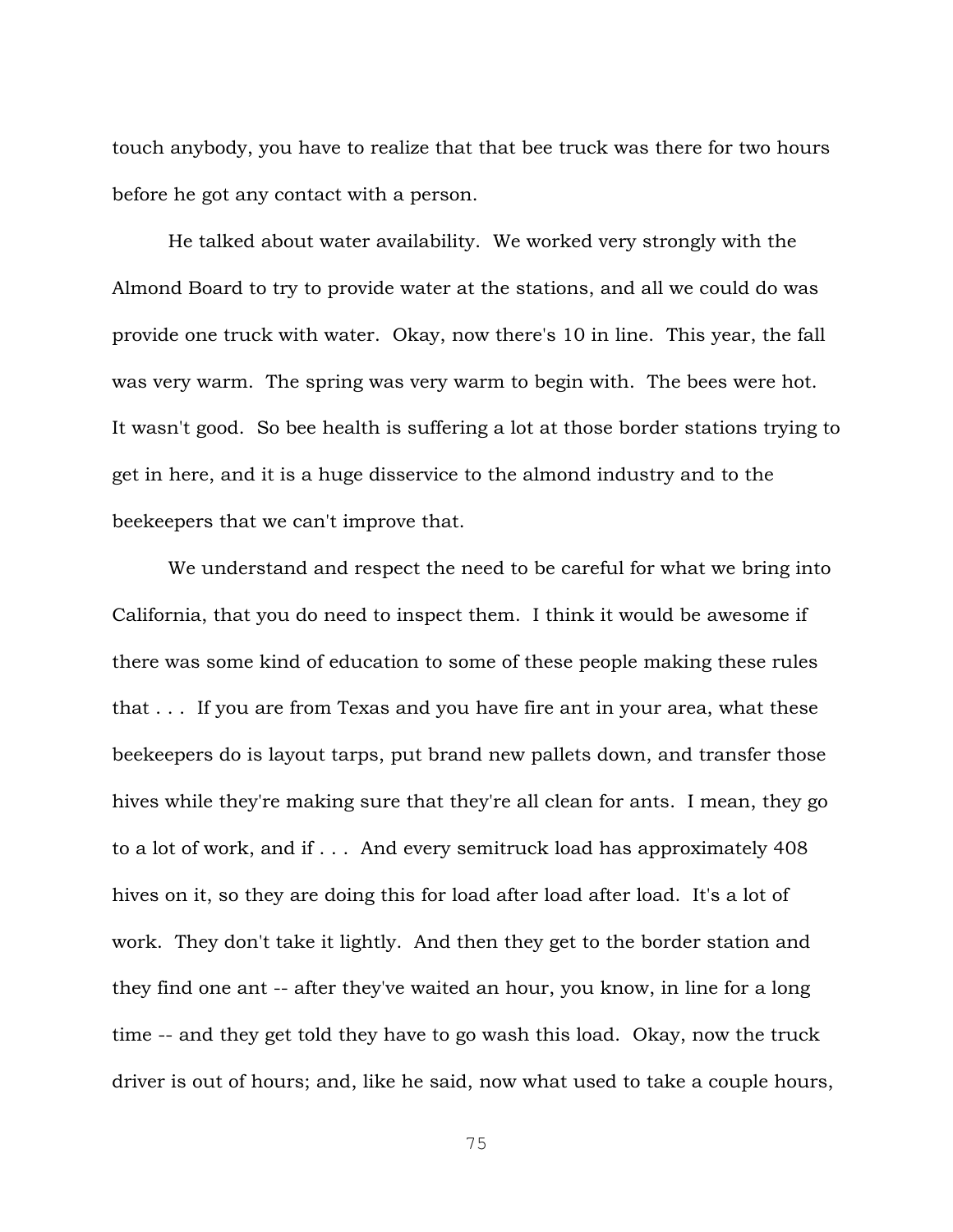two or three, is now taking days. Your trucker runs out of hours. This is very, very problematic, and bees are -- the loads are suffering. They may not totally die; but what was on that truck, a 12-frame hive, is now a 6-frame hive. So we're losing a lot, to the almond industry; and it would be very helpful if we could improve that. And, like I said, we've been trying; but we just feel like we're not getting anywhere there on that.

So like, his list there is perfect, you guys. We need, you know, better training. We need more consistent training. All of those things would be really helpful.

As far as research goes, again, I, you know, echo what you've already heard today; but, you know, 90+ percent of the commercial colonies in the United States are in California during the bloom. So whatever is put on the almonds, we need to know what it is and what it can do for our bees. We've learned . . . We've got a very good working relationship with the almond growers now, and it's become politically correct to spray in the evening and at night. It is not law and not everyone follows it, but it is . . . We're getting there. It's improving a great deal. Some of the adjuvants that are going in with the sprays have become problematic because we don't know about them. You don't need them labeled. So research on the fungicides, the pesticides, the herbicides, and the adjuvants that are being put on almonds would be very, very helpful. And I know that that's what we're asking and what we're funding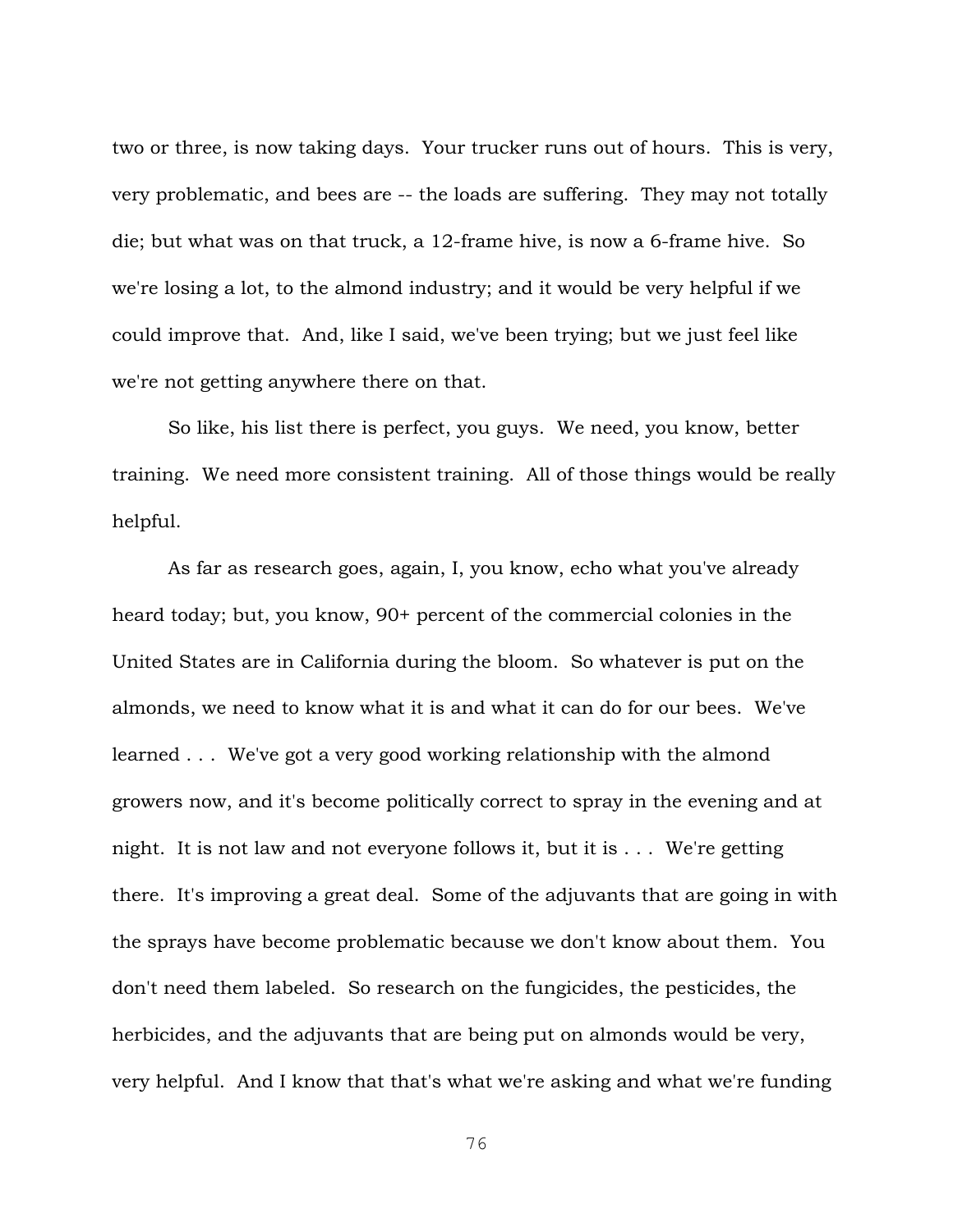at CSBA because live-bee testing doesn't go far enough. It needs to be a complete brood cycle because it might not kill the live bee pollinating; but they put them on the truck and they take them back to North Dakota; they're unloading them, and they're just kicking out dead bees left and right from what they've consumed while they were in California.

There's a joke that says if you ask three beekeepers an opinion, you'll get five. So Brett and I will differ a little bit on the registration. It is law in California, and CSBA does support registering your hives. A lot of beekeepers don't do it because they are coming in from out of state. They're not staying very long. We're moving our bees around from area to crop, and so it doesn't get done efficiently. I think the northern part of the state is way better than the latter part here as far as registration goes, and maybe that is because of our queen breeding program. Bob is my best friend and my worst enemy sometimes because I am a queen breeder; and when you bring in two million hives from out of California, they have problems, they have issues. In the southern part, we have ants. We also have hybrid Africanized bees. So now that they're getting moved to pollinate an orchard in Tehama County, that's problematic for the bee breeders.

Africanized drones are the most aggressive drones in nature. Elina will tell you, and that the other people that work on bees have done research and proven that when you're in competition with a European drone and an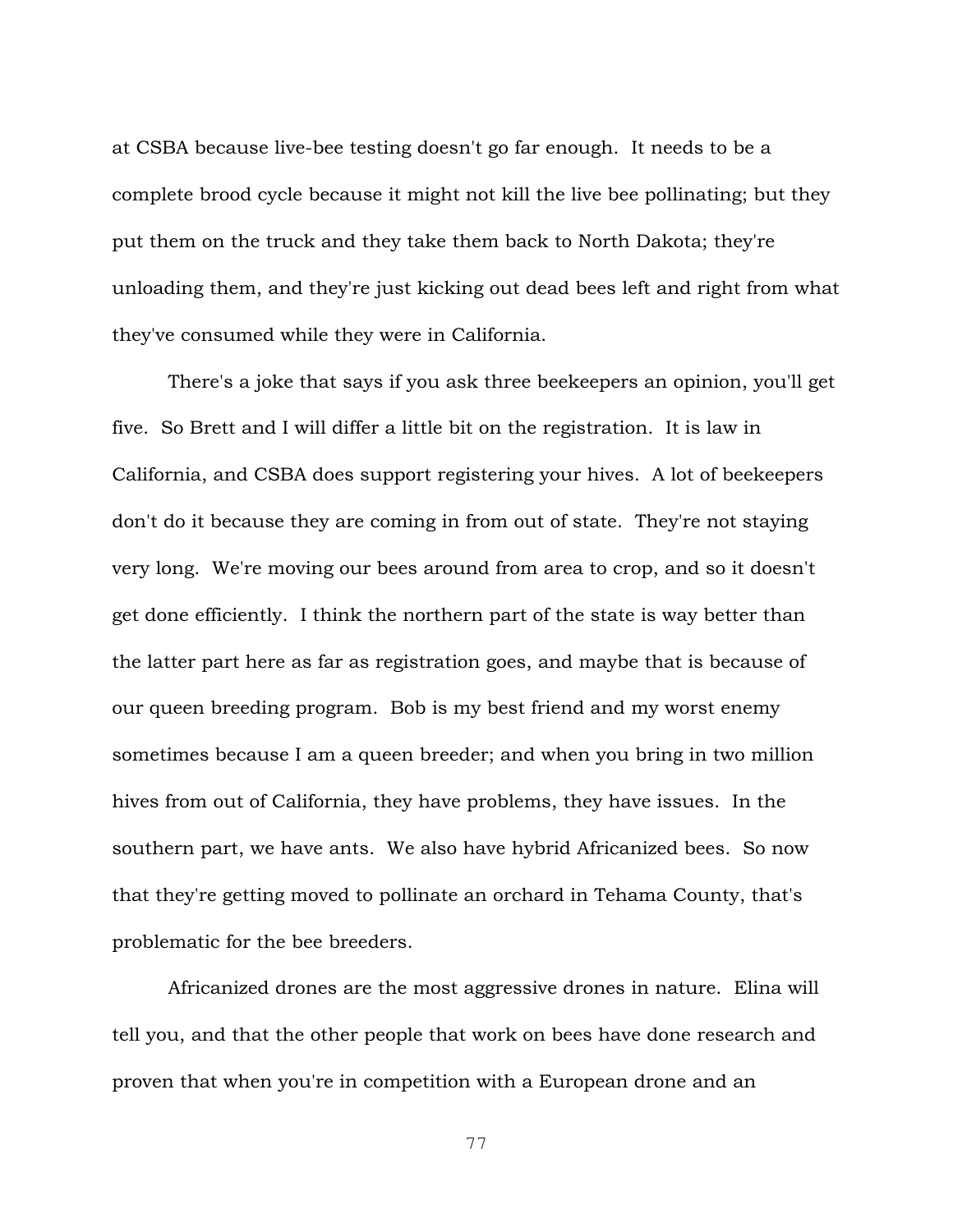Africanized drone, the Africanized drone wins. So that's not good for a bee breeder. Because Northern California is, really, the only place in the United States where we can get and have European stock, that is the gentlest bees. I get calls all the time from beekeepers who have been getting queens from the south that say, "Please, I need some queens that aren't mean. I can't get out of my truck. I'm losing my bee yards." All of that affects the supply to Bob. So that is problematic to us.

There is that small hive beetle, which, if you have a regular-sized colony, is a pest. But it is detriment all over the place when you're a queen breeder because you make a living on a small unit. That's how you start your queens is with a small unit. We call them "mating nucs," and you know, they're not much bigger than this piece of paper. So they are, you know, they're fresh pickings for a small hive beetle. And the Midwest and the southern eastern part have a lot of hive beetles. That's all coming to pollinate the almonds. So that's problematic in the North.

CSBA has a policy that if you find a swarm of bees in an Africanizedknown area -- that it should be destroyed. And that's simply public health. We cannot be breeding those or trying to hive them when our hobby community does not understand what they are, and they're getting them too close to people's houses. Everyone wants to save the bees. And I always say, if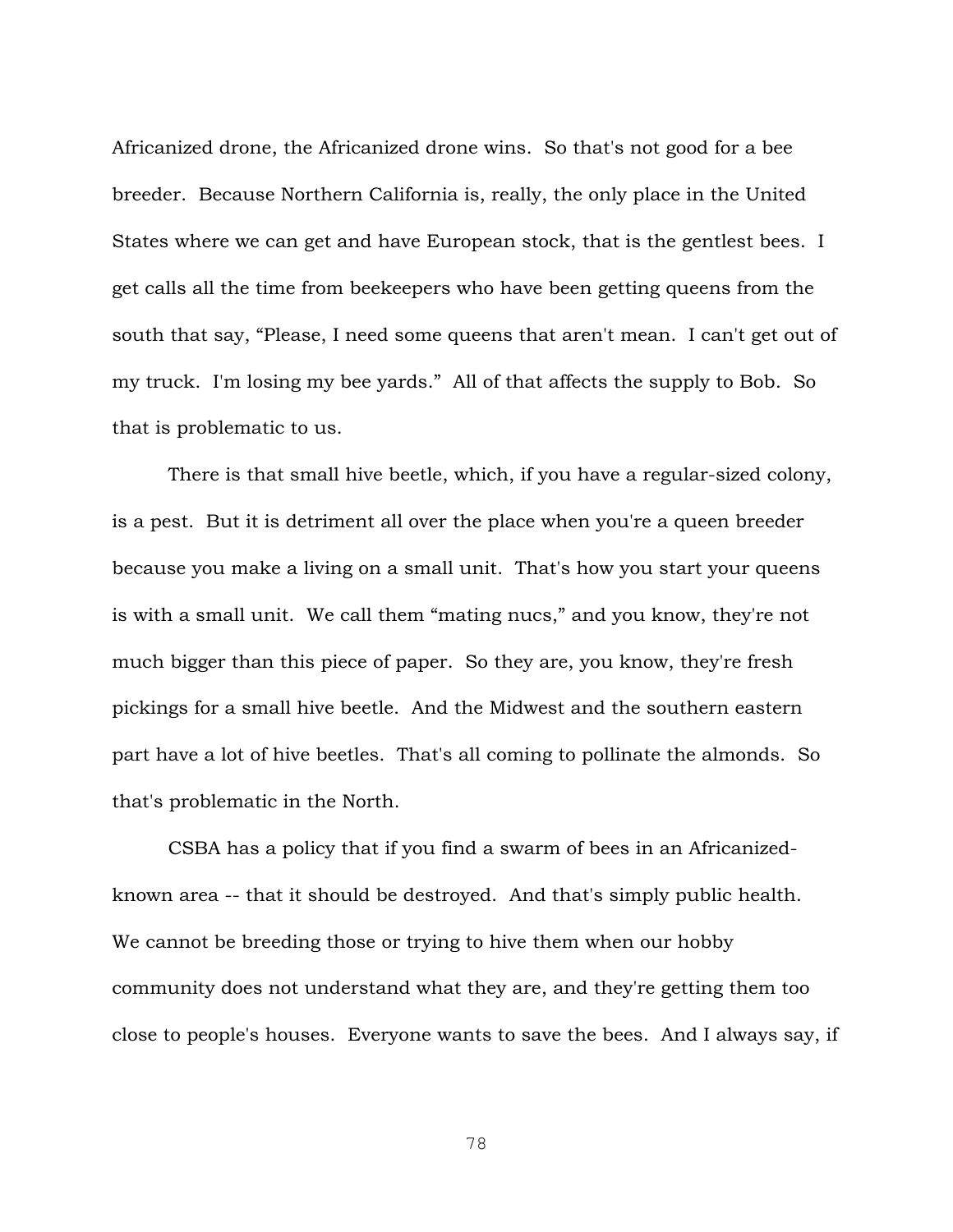you really want to save the bees, plant more forage -- because an uneducated beekeeper is worse than no beekeeper.

The forage is huge. You know, anything we can do to increase the forage and the availability to state lands and public lands. We have passed numerous bills, but again -- as Bob was talking about -- it's a little problematic. The red tape is still too thick. We're still having a hard time actually getting on it.

So one of the things that we talk about all the time at CSBA is that we encourage the beekeepers to work with the farmers that provide the forage that feeds our bees. It does us no good to fight with other entities and other farmers that, you know, always worrying about the pesticides. It has to be a working situation in order to keep the bees healthy and to have food for them. They need the forage from those farms and those crops, and those crops have pests. We understand that. So we need to come in later, leave earlier, work together so that -- because a lot of them don't even need bees that we're getting a meal off of. So you know, we have to be cooperative with them. That goes a long way to, you know . . . Take your neighbor grower out to dinner instead of, you know, confront him at the ag office. That doesn't help you.

So let's see if I've touched everything that I wanted to. It's hard being the last person. We have . . . There is a bill, AB 2062, which has been introduced to help increase forage, bee forage, on landscape in the state; and we appreciate that a lot. The new trucking issues for, you know, the electronic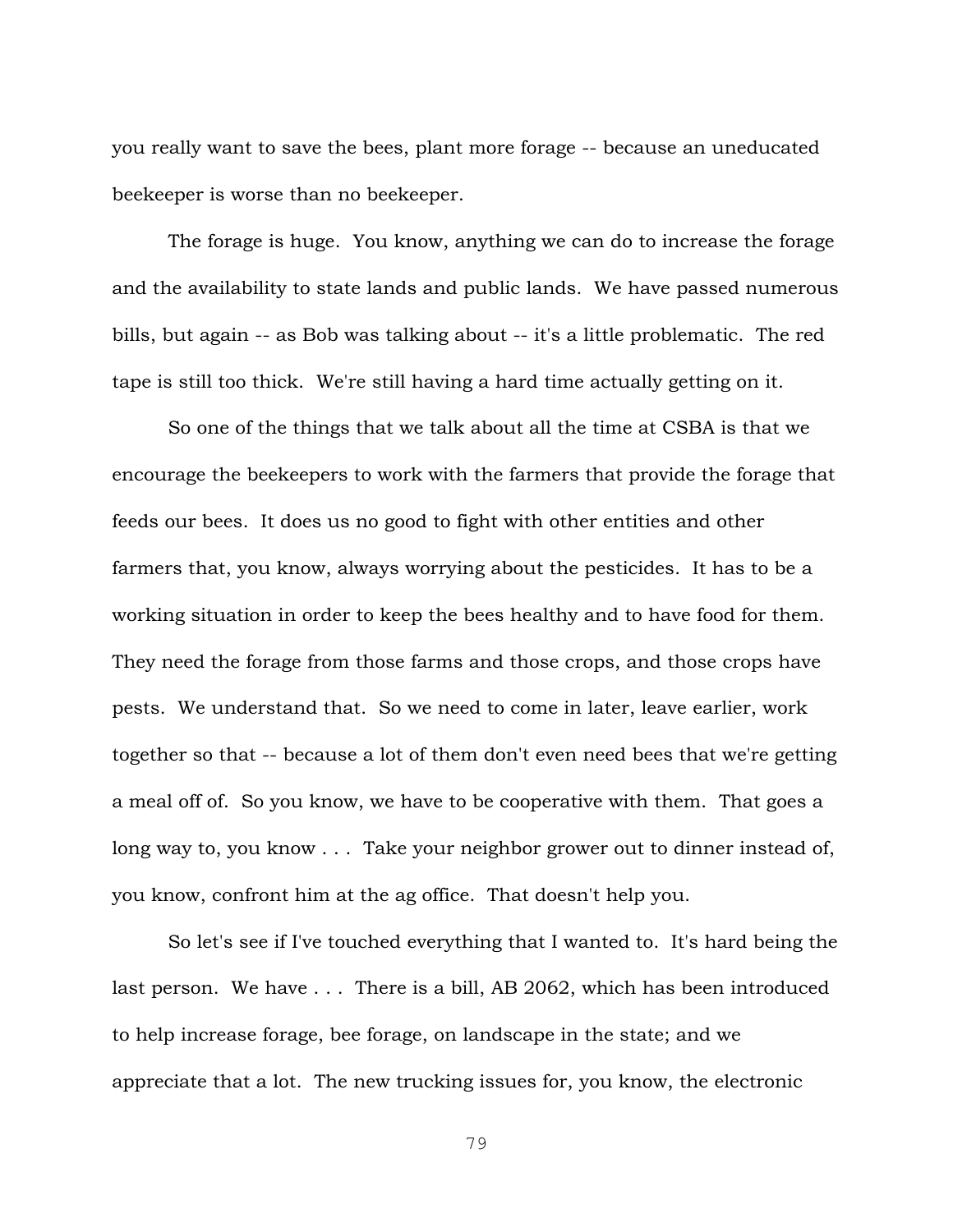logging is going to be problematic for bees, you guys. It is because once you get them on the truck and get them moving you've got to keep them moving - because it could be, you know, 20 degrees outside; but if you're in the middle of that bee load, it's hot, it's warm. And keeping them moving from going to place to place is the best we can do to make it healthy.

So thank you guys very much for allowing us to speak and to say this because some of us have been very frustrated over the policies that we have to live with. So it's interesting to hear people sit here and talk about, you know, we do this and we do that and we do that, when you know in reality what boots on the ground really is.

**SENATOR GALGIANI:** Thank you very much. And I'd like to follow up with you after the hearing so that we could get some recommendations that can be shared with the stakeholders and CDFA and the like. I think we've all learned a lot of new information here today. And I, too, am sorry that CDFA isn't -- I don't believe they're still present in the room. But I would very much like to follow up and make sure that we have some of your testimony in writing so that we can put forth some recommendations.

**MS. PARK-BURRIS**: Thank you very much. I appreciate that. **SENATOR GALGIANI:** Thank you. Thank you. Yes? **UNIDENTIFIED FEMALE:** [Inaudible] **SENATOR GALGIANI:** Yes.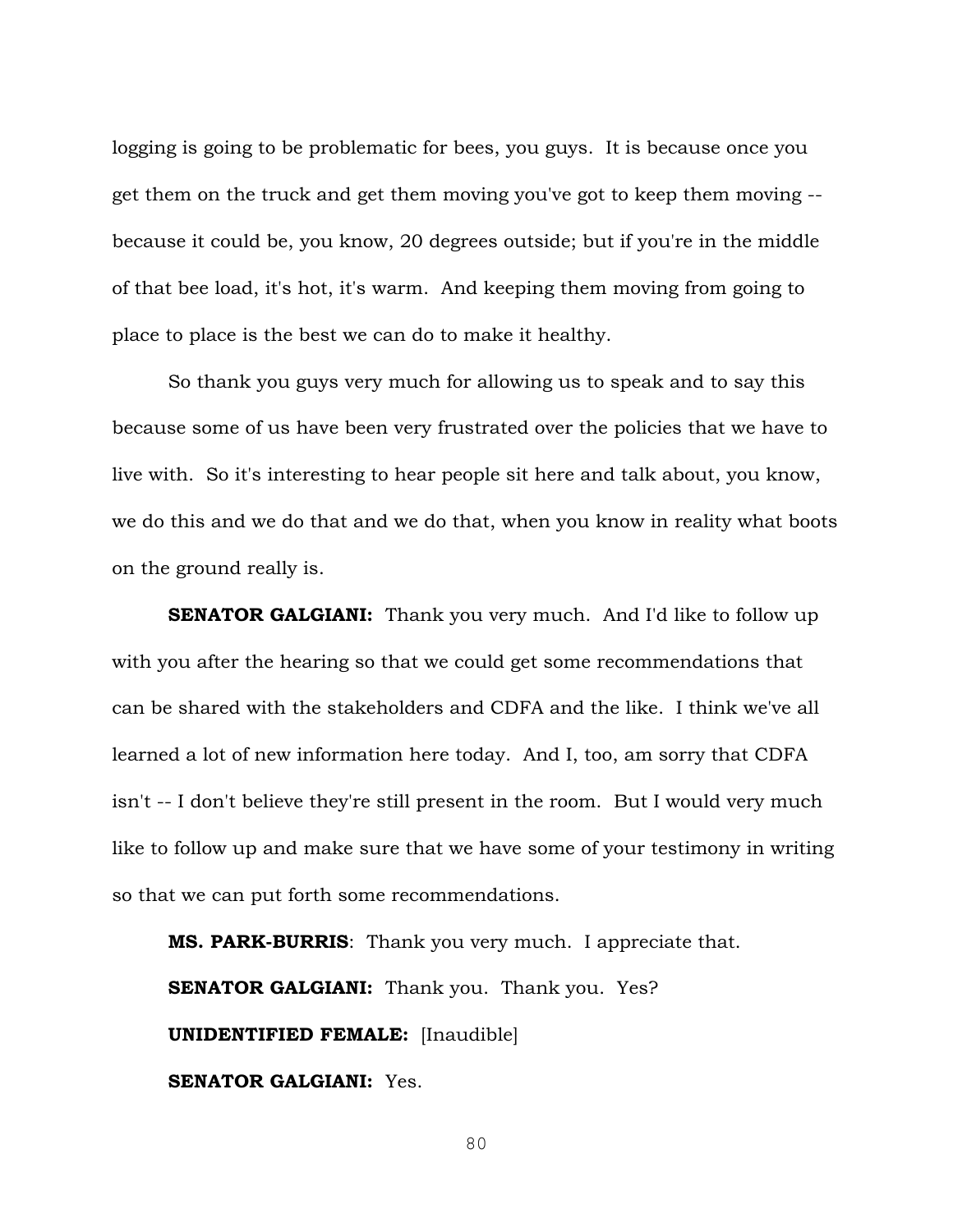So thank you to our third panel, thank you very, very much. And we will open it up now for public comment.

**UNIDENTIFIED MALE:** You can sit there.

**MS. ANDREA DINAPOLI:** Do you know how to put this [inaudible].

**MR. CURTIS**. It's on the back. It's on the back. Thank you, Neal, for your help.

**DR. WILLIAMS**: I've got your back, Bob.

**MS. DINAPOLI:** This will be really quick, but it's important.

**UNIDENTIFIED MALE:** Is that you right there? Okay.

**MS. DINAPOLI:** Okay. And this is the microphone right here?

**UNIDENTIFIED MALE:** Yes, ma'am.

**MS. DINAPOLI:** Hi, everybody. Thank you for staying. This is a topic that a lot of people don't think about, but I wanted to bring to your attention that hobbyist beekeepers in our towns and cities are sometimes on the borders of agricultural areas; and we have an uncontrolled amount of hobbyist beekeepers. They're uneducated, untrained; and they're just able to bring as many bees as they want. They are bringing in disease. There is that one disease -- what's it called? -- that has the zombie fly? There's a technical term for it. But a mite attaches to the bee, makes it attracted to light at night; and it is coming into homes, residential homes, and stinging kids and whatnot. So there's a lot of bizarre things going on in our towns and cities that I wanted to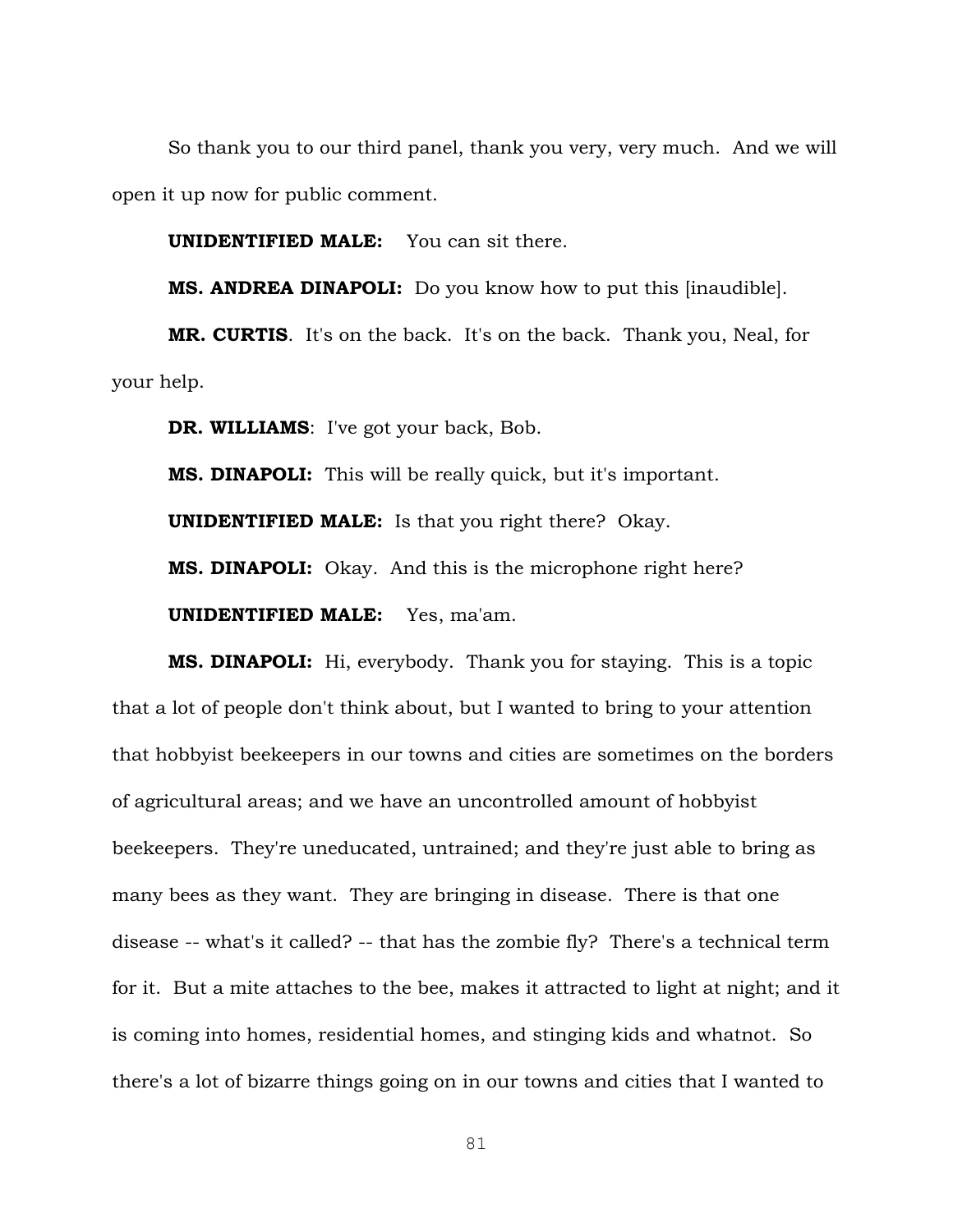bring to your attention -- because a lot of the ordinances and stuff that apply to agriculture I think should apply to some of our city hobbyists.

So I'm going to just go ahead and read this. This is a car in my neighborhood. I live across the street from two guys that have beehives. They don't want to move them. So we are in the beeline flight path, and this is what pretty much happens every day. You try to wash it off with a hose. It's waxy. It doesn't come off with the hose. And if you do have your hose out, they all come around you because you've got water. So we have a big, big problem. And I do . . . I just want to address this because right now in San Francisco we don't have regulations. In a town of a million, we never needed it for a long time; but now we have this proliferation of hobbyists. It's become a fad. So I just . . . I want to address this.

So the recent interest in hobbyist beekeeping has caused a proliferation of honey bees in residential areas in California and throughout the US. In some areas, this can be constructive; but it can also have a negative impact for residents and bees. It would seem that even the agricultural areas should be concerned about the nearby residential hobbyist beekeepers bringing so many bees into the area. Cities such as San Francisco have a dense population with apartments and row houses. Many residents who live near hobbyist beehives are experiencing a large amount of honey bees coming into their property. And also, the bee droppings of several thousand bees make it impossible to enjoy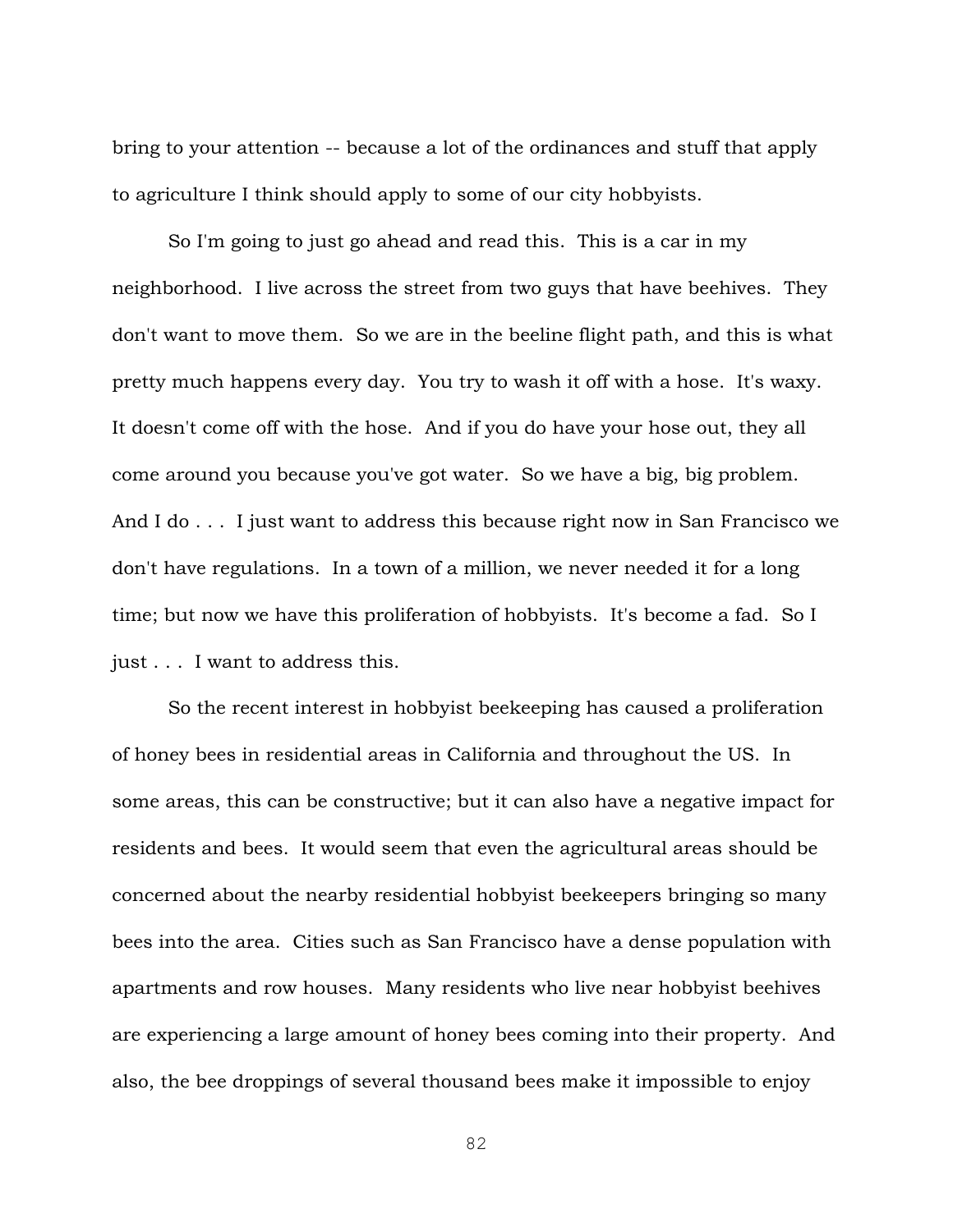outdoor living. There also has been the side effect of the zombie fly disease, which I just mentioned, making bees attracted to light at night and coming into homes. This is having a negative impact on residents.

Many people who obtain honey bee hives for hobby are not truly educated on the complexity of beekeeping. Many cities and towns do not require training. Towns and cities across California and the US are experiencing an uncontrolled amount of hobbyist honey bees coming into residential neighborhoods. I'm a member of a working group to try to develop some sort of regulation or ordinance for the densely populated city of San Francisco. I am working with the agricultural commissioner right now, advocating for the residents. And we're working with the beekeepers, too, to try to come to some kind of terms. I'm also a victim of living near a large amount of hobbyist beehives.

Hobbyist beekeeping has become a fad, and many bee groups are approaching cities to get them to loosen their policies or to allow unmonitored honey bees into residential neighborhoods. They never mention the bee excrement problem and the possible impact on neighbors or the native bee. Having an uncontrolled amount of hobbyist honey bees on one block is not saving the bee. And I'm going to talk to Jackie to have her maybe come and talk to our group about this because, you know, people are thinking they're saving the bee, and it's just not.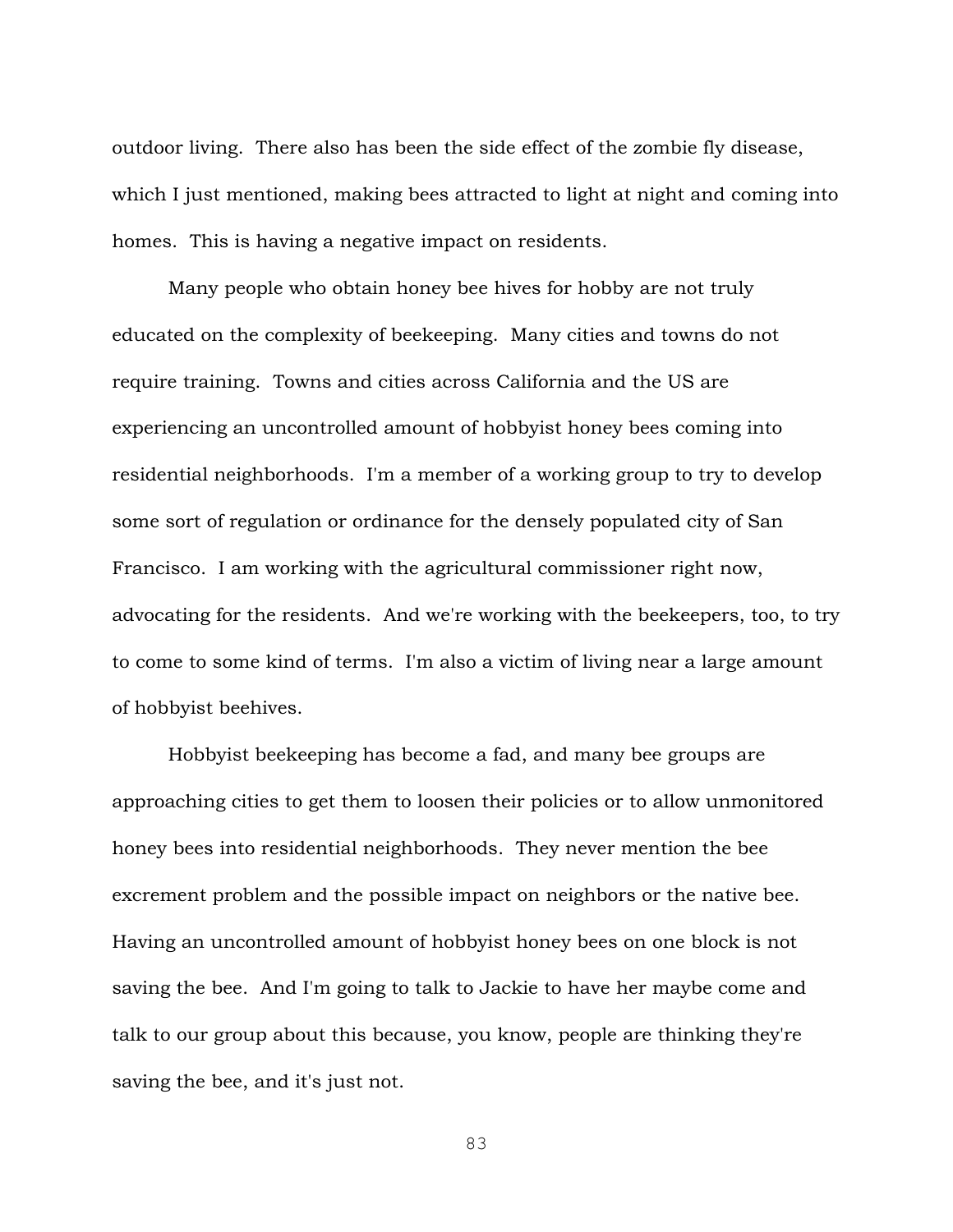I would like to ask the pertinent people to work with the counties and cities to address this issue to help create policies that will protect the citizens and demand a more responsible way to have hobbyist bees in residential areas. Please take these concerns into consideration when discussing current state of bees in California.

And you can get more info and see more photos of bees swarming into my neighbors' yards at urbanbeeimpact.com, that's urban B-E-E impact.com. I appreciate your time, for taking this into consideration. Thank you.

**SENATOR GALGIANI:** Thank you very much. And before you close, the disease that you're referring to is Huanglongbing, and it's the Asian citrus psyllid that carries that and spreads that to our bee population. And there are . . . Well, in Florida, for example, more than half of their crops were infected with Huanglongbing; and it nearly destroyed the citrus crop for the whole state. And we're at risk here in California; and there are multiple sets of strategies to try to prevent that from occurring here and for detecting the Asian citrus psyllid, which carries the disease.

**MS. DINAPOLI:** Is that what that is? Elina, is that . . . The zombie fly, is that the same thing that she's taking about?

**DR. NIÑO**: It's a different [inaudible] parasite [inaudible].

**SENATOR GALGIANI:** Different parasite?

**DR. NIÑO**: [Inaudible]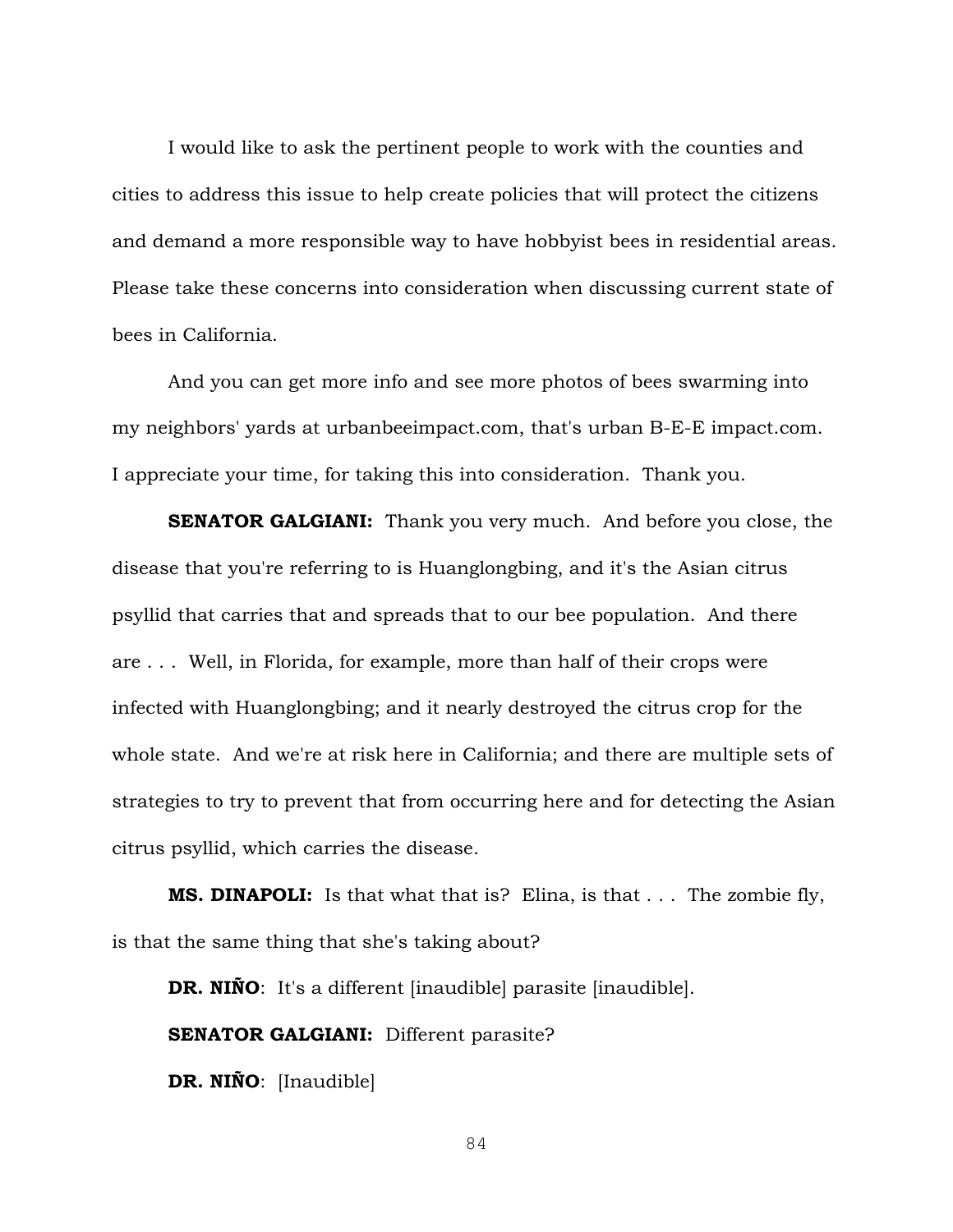**MS. DINAPOLI**: Yeah, that's what's weird.

**DR. NIÑO**: [Inaudible]

**MS. DINAPOLI**: Yeah.

**DR. NIÑO:** I didn't . . . I wasn't under the impression that [inaudible]. I did hear about a couple of incidents.

**MS. DINAPOLI**: Well, that's the problem, is that people -- towns and cities and people just don't hear about it. Because we feel helpless. Even when I first discovered this, I was like, "Oh, my god. What is this?" You know, we feel helpless. You call 3-1-1. There's no regulation or, you know, you feel so much push back from the Save the Bee Campaign that, you know, most residents do feel helpless. But we did have . . . Like Raj, he has four kids. They couldn't even get into their house because at night the bees were surrounding his porch light. So you know, what are you supposed to do? And then we discovered after talking to John Hafernik, Professor John Hafernik, that he's doing research on the zombie fly, which changes their behavior. Bees usually don't come out at night, but at night they're attracted to light. So not only that, but they've come into people's houses. And there was an incident where they came in, and there was like 60,000 bees in this woman's kid's bedroom, and they stung her kid. And, you know, like I said, most beekeepers will move their hive when they realize it's causing a problem. But without regulations in San Francisco, we're having a problem and other towns are too.